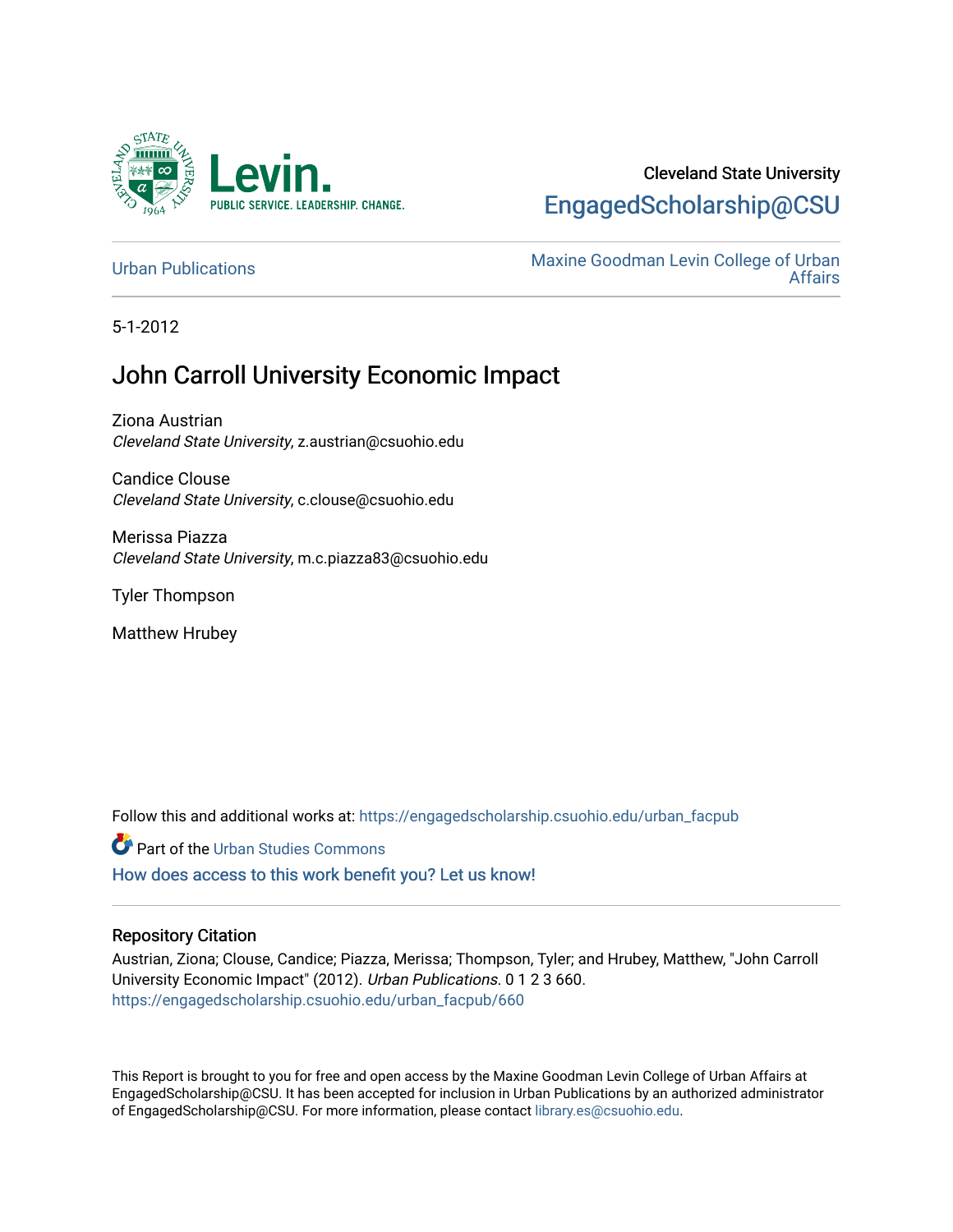

Prepared for:

# **John Carroll University**

Prepared by:

**Ziona Austrian, Ph.D. Candice Clouse, M.S. Merissa C. Piazza Tyler Thompson Matthew Hrubey, M.P.A.** **ECONOMIC IMPACT OF JOHN CARROLL UNIVERSITY, FY 2011**

**Center for Economic**

May 2012 **Development**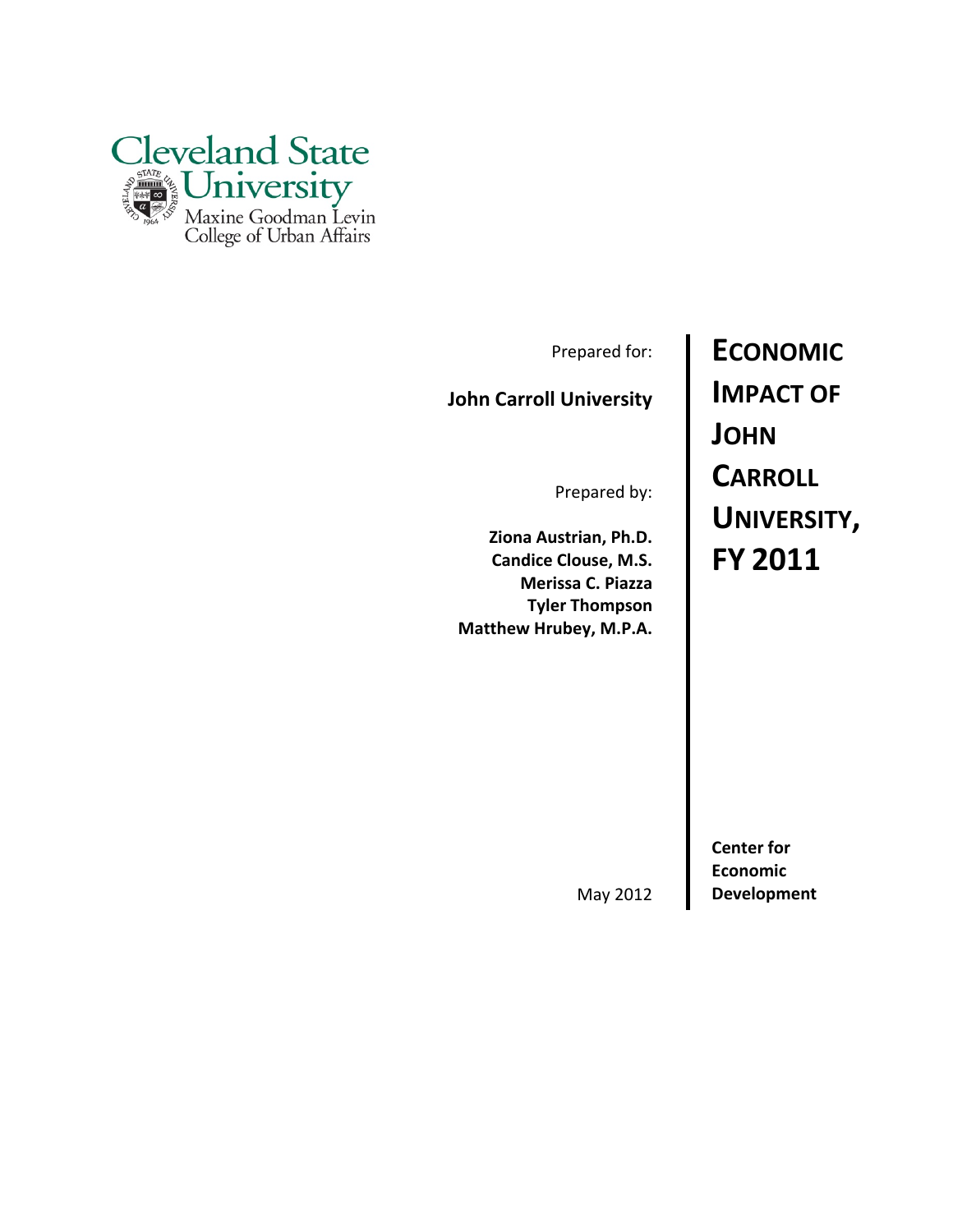# **TABLE OF CONTENTS**

| John Carroll University and the Cleveland Heights-University Heights City School District |
|-------------------------------------------------------------------------------------------|
|                                                                                           |
|                                                                                           |
|                                                                                           |
|                                                                                           |
|                                                                                           |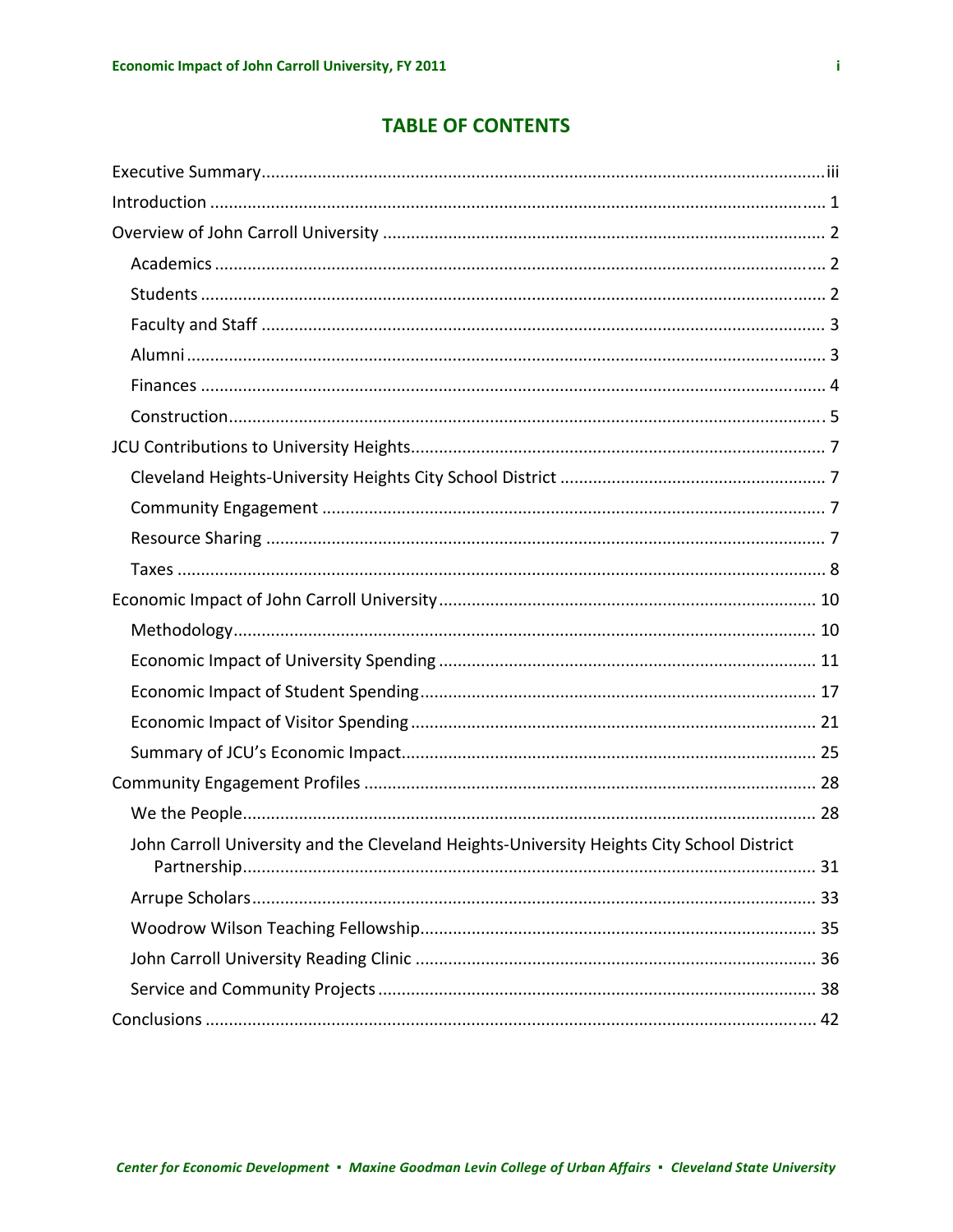# **LIST OF FIGURES**

| Figure 4: Approximate University Heights Income Tax Remittance from JCU, FY07-FY11  9 |  |
|---------------------------------------------------------------------------------------|--|

# **LIST OF TABLES**

| Table 2: Employment Impact of University Spending by Major Industry, FY 2011 12    |  |
|------------------------------------------------------------------------------------|--|
| Table 3: Labor Income Impact of University Spending by Major Industry, FY 2011  13 |  |
| Table 4: Output Impact of University Spending by Major Industry, FY 2011  14       |  |
| Table 5: Value-Added Impact of University Spending by Major Industry, FY 2011 15   |  |
|                                                                                    |  |
| Table 7: Employment Impact of Student Spending by Major Industry, FY 2011  18      |  |
| Table 8: Labor Income Impact of Student Spending by Major Industry, FY 2011  19    |  |
|                                                                                    |  |
| Table 10: Value-Added Impact of Student Spending by Major Industry, FY 2011  21    |  |
|                                                                                    |  |
| Table 12: Employment Impact of Visitor Spending by Major Industry, FY 2011 22      |  |
| Table 13: Labor Income Impact of Visitor Spending by Major Industry, FY 2011  23   |  |
| Table 14: Output Impact of Visitor Spending by Major Industry, FY 2011 24          |  |
| Table 15: Value-Added Impact of Visitor Spending by Major Industry, FY 2011  25    |  |
|                                                                                    |  |
|                                                                                    |  |
|                                                                                    |  |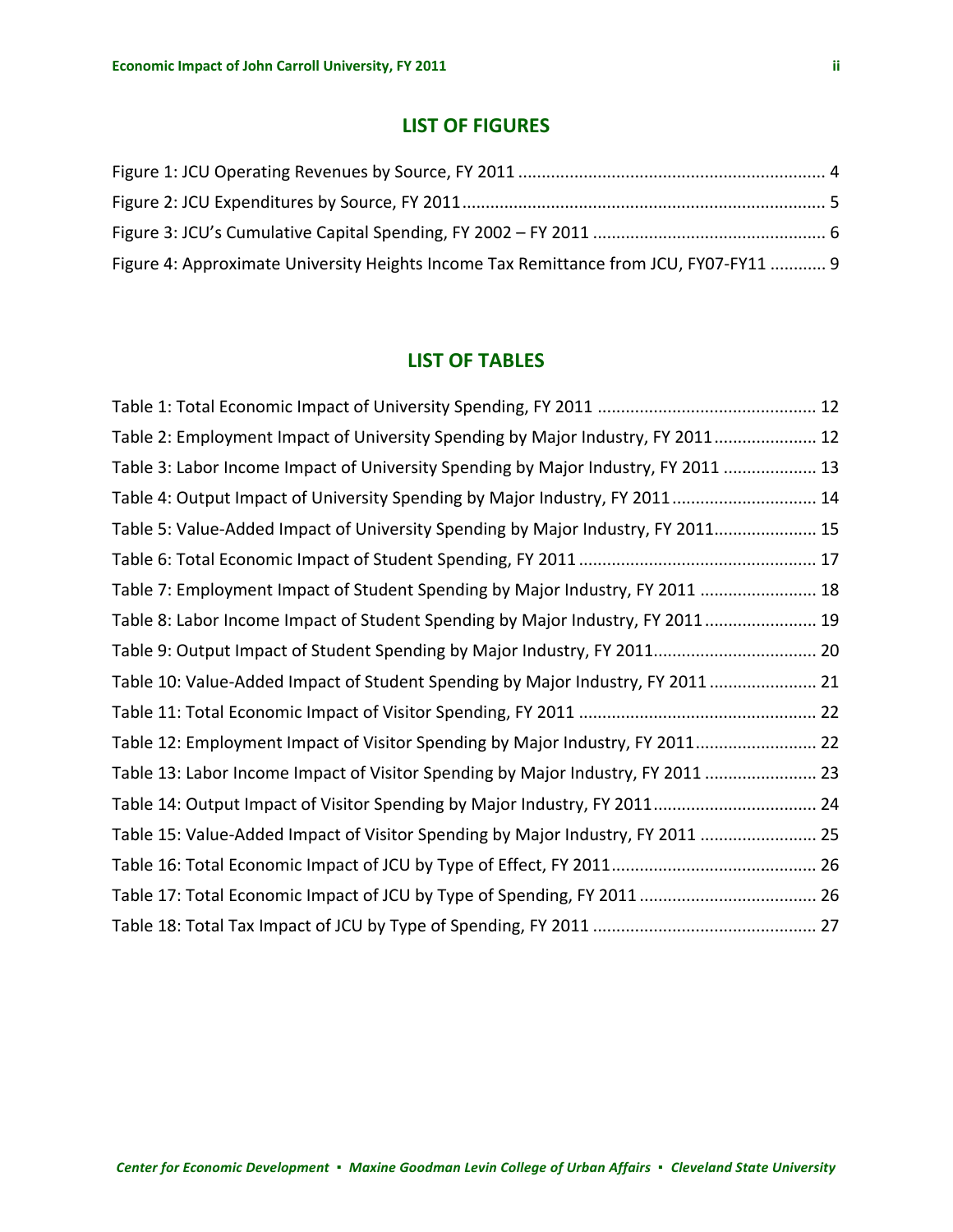# **EXECUTIVE SUMMARY**

<span id="page-4-0"></span>This report assesses the contributions of John Carroll University (JCU) to the economy and quality of life of University Heights, Ohio, and the surrounding Cleveland Metropolitan Statistical Area (MSA). The study was conducted by the Center for Economic Development at Cleveland State University's Maxine Goodman Levin College of Urban Affairs. The impact of JCU is described here in terms of both traditional economic development measures and contributions made through community engagement. The various components of the impact are based on data for JCU's fiscal year 2011 (June 1, 2010, through May 31, 2011), the most recent completed fiscal year for which data was available at the start of this study.

## **AN OVERVIEW OF JOHN CARROLL UNIVERSITY**

John Carroll University (JCU) is a private, co-educational Jesuit Catholic university residing in University Heights, Ohio, an eastern suburb of the city of Cleveland, with a park‐like setting. The vision of JCU is to "graduate individuals of intellect and character who lead and serve by engaging the world around them and around the globe." To achieve this vision, JCU is devoted to its mission of "[inspiring] individuals to excel in learning, leadership, and service in the region and in the world."

During FY 2011, JCU offered 57 majors, 51 minors, and a variety of academic concentrations and interdisciplinary studies. The university conferred 674 degrees during the Spring 2011 semester, of which 521 were undergraduate degrees and 153 were graduate degrees. Thirtynine percent (39%) of these graduates originated from within the 5‐county Cleveland MSA.

Approximately 3,800 students were enrolled at JCU during the Fall 2011 semester, of which 81 percent were undergraduate students and 19 percent were graduate students. Sixty‐four percent (64%) of the 2011 freshmen class originated from metropolitan regions in Ohio, including Northeast Ohio, Akron/Canton, Youngstown, and Columbus.

JCU employed 1,990 employees in FY 2011, a statistic that includes all full‐time, part‐time, and student employees. Excluding student workers, the number of employees translates to 692 full-time equivalents (FTEs). Of these employees, 101 (15%) were residents of University Heights and 189 that live in the 44118 zip code. JCU employs an average of 680 student employees during the school year.

The majority of the operating revenues (72%) earned by JCU during FY 2011 originated from student fees including tuition, room and board. In contrast, employee costs (e.g., salaries, benefits, and personnel reimbursements) accounted for two thirds (65.6%) of JCU's total expenditures during FY 2011. JCU's total gross payroll was \$36.8 million. As a result, JCU paid \$893,815 in payroll taxes to the city of University Heights in FY 2011 representing 12.3% of the total income tax revenues for the city. This total represented a slight decrease from the previous fiscal year, but 30 percent increase from FY 2007.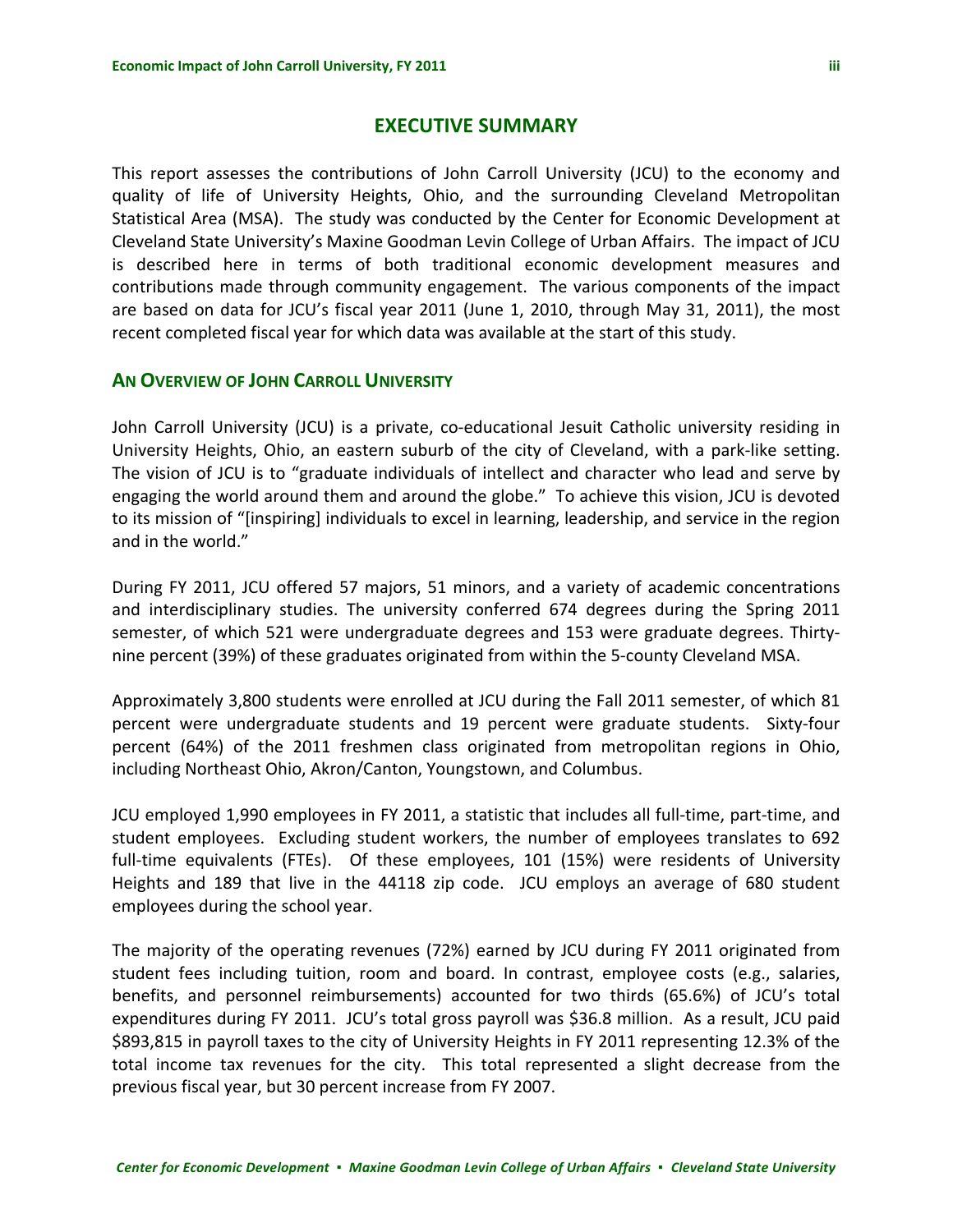In addition to its tax payments, JCU contributes to University Heights through community engagement. A formal, reciprocal relationship exists between JCU and the Cleveland Heights-University Heights City School District (CHUHCSD). For example, JCU students volunteer for the school district, doing such tasks as staffing the Sensory Room at the Gearity Professional Development School. In return, the CHUHCSD reserves student teacher positions for JCU students. JCU students, faculty, and staff are also actively involved in community activities like food drives and volunteer days to beautify the city. JCU and the city of University Heights also share resources. For instance, University Heights residents can access JCU's recreational facilities for a modest fee. Also, many locals enjoy the greenspace on campus.

John Carroll University has made major investments on and around its campus in recent years. From FY 2002 to FY 2011, JCU spent over \$126 million on construction and renovation projects, an average of approximately \$12.6 million spent per year. Examples of construction projects include the Dolan Center for Science and Technology and the Don Shula Stadium.

# **ECONOMIC IMPACT OF JOHN CARROLL UNIVERSITY**

The economic impact of JCU on University Heights and the Cleveland MSA is measured in terms of employment, output, value added, labor income, and taxes. Economic impact analysis takes into account inter‐industry relationships within an economy; that is, the buy‐sell relationships among industries, which estimate how an economy responds to changes in economic activity. Input‐output models, like the one used in this study, estimate inter‐industry relationships in a county, region, state, or country by measuring the industrial distribution of inputs purchased and outputs sold by each industry and the household sector.

The study measured the economic impact of three sources: university expenditures, student spending, and spending by visitors to the campus. The impact derived from university spending in FY 2011 was as follows:

- Employment Impact: 1,339 jobs
- Labor Income Impact:  $$67.9$  million
- Output Impact: \$101.4 million
- Value-added Impact: \$86.3 million
- Tax Impact:  $$10.1$  million

The impact derived from student spending in FY 2011 was as follows:

- Employment Impact: 426 jobs
- Labor Income Impact:  $$11.2$  million
- Output Impact:  $$23.3$  million
- Value-added Impact: \$22.8 million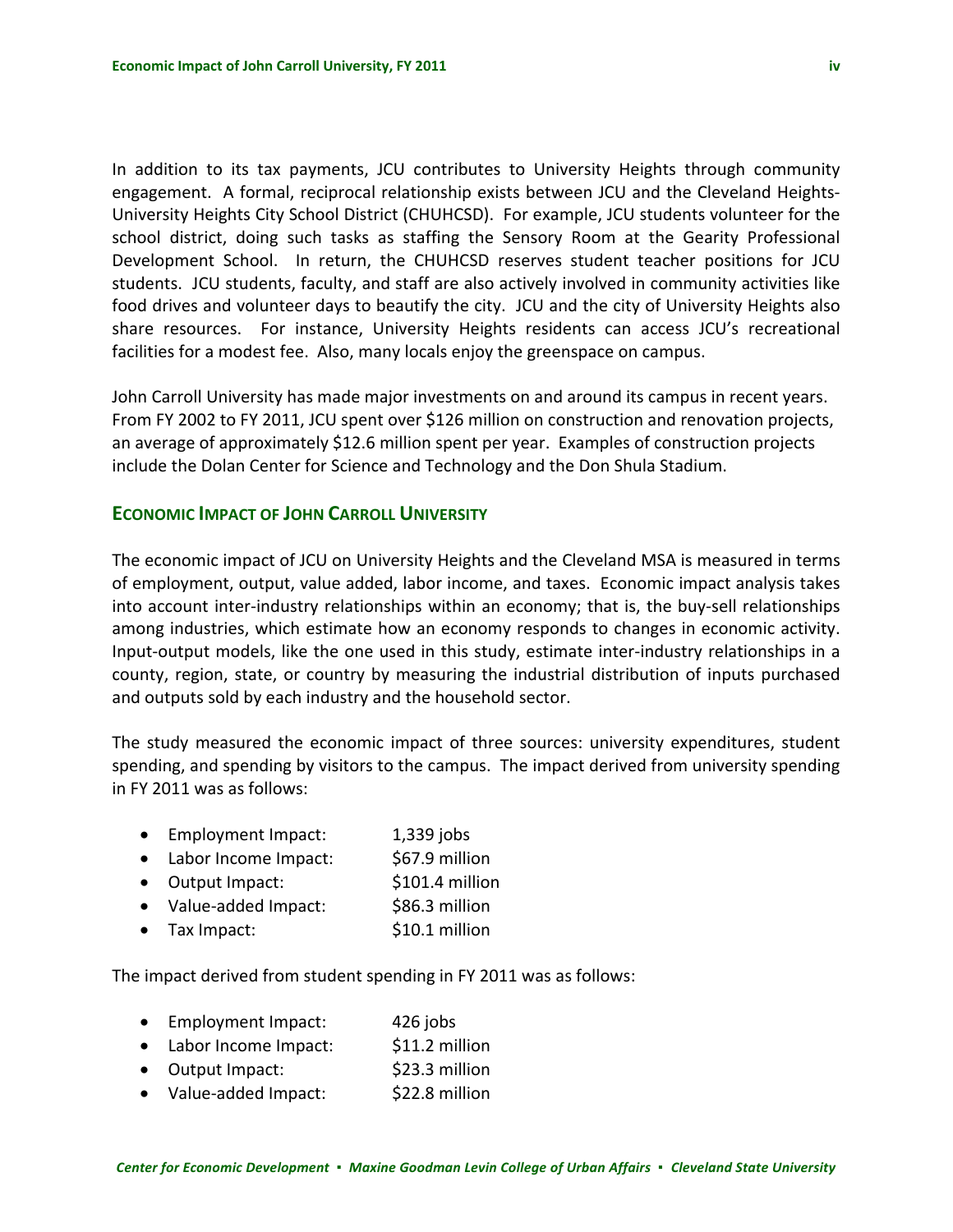$\bullet$  Tax Impact:  $\bullet$  \$6.2 million

The impact derived from visitor spending in FY 2011 was as follows:

- Employment Impact: 33 jobs
- Labor Income Impact: \$872,005
- Output Impact: \$2.5 million
- Value-added Impact: \$1.4 million
- Tax Impact: \$358,674

The total economic impact of JCU is based on the composite effect of university, student, and visitor spending in FY 2011. JCU's total economic impact was as follows:

- Total Employment Impact: 1,798 jobs
- Total Labor Income Impact: \$80.0 million
- Total Output Impact: \$127.2 million
- Total Value‐Added Impact: \$110.6 million
- Total Tax Impact: \$16.6 million

University spending accounted for approximately three quarters (75%) or more of each type of impact. Student spending represented, on average, 19% of each type of impact. Finally, visitor spending accounted for the smallest percentage of each type of impact across the board.

# **COMMUNITY ENGAGEMENT PROFILES**

JCU emphasizes service to the local community as a key component of its curriculum. As a result, the university is highly integrated into the University Heights community and vice versa. JCU also interacts with the larger Northeast Ohio community. On average, 43,000 hours of service are performed annually by hundreds of JCU students. As such, a true measurement of JCU's local impact must also consider the investment the university has made in the residents of the community in which it resides. This section of the report used qualitative methods to buttress the quantitative methods utilized in the economic impact section.

Case studies of five programs were conducted to illustrate ways in which JCU collaborates with its surrounding community. Information regarding these programs was gathered through interviews with JCU leaders and external partners. Printed materials and online sources provided supplementary data. The five programs analyzed include:

• *We the People:* This program is the signature program of John Carroll University's Center for Service and Social Action. *We the People* engages JCU students to provide civics lessons to disadvantaged fifth and eighth grade students in the city of East Cleveland. The program is mutually‐beneficial for the grade school students that participate and the JCU students that volunteer as staff. Grade school students get a civics education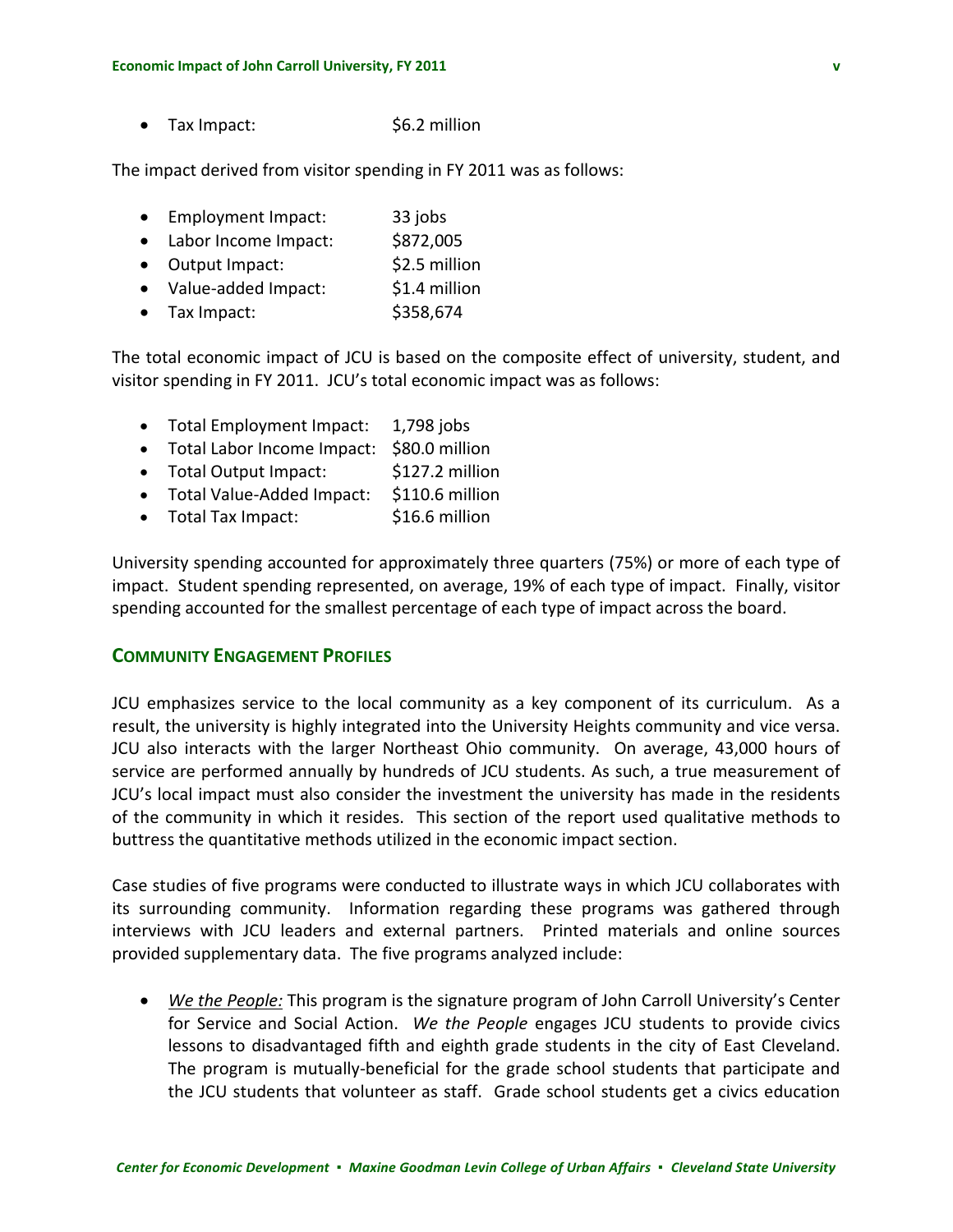(which is lacking in a traditional curriculum), the opportunity to perform in mocking hearings, and exposure to higher education through interaction with college students and visits to the JCU campus. JCU students, on the other hand, gain perspective and greater cultural competency through their interactions with disadvantaged children.

- *JCU and the Cleveland Heights‐University Heights City School District (CHUHCSD) Partnership:* This longstanding partnership is highly successful, due largely to its reciprocal nature. The primary component of the relationship involves the CHUHCSD reserving student teacher positions for JCU students, in return for access to JCU facilities for workshops and other events. In addition, in 2011, JCU and the CHUHCSD collaborated to create the Teacher Leader Endorsement Program, which provides training for teachers and allows them to obtain a Lead Professional License (a new licensing credential of the state of Ohio). Plans for additional collaborative programming are currently in the works.
- *The Arrupe Scholars Program:* This program blends academics, service, and leadership to create for students a holistic experience that will improve their leadership skills as well as benefit the local community and beyond. Selected during JCU's admissions process each fall, students chosen to be Arrupe Scholars serve in that capacity for the duration of their time as a JCU student. Arrupe Scholars are required to take specialized courses as well as complete a set number of service hours. In return, these students receive a tuition stipend and the experience of participating in the program.
- *Woodrow Wilson Teaching Fellowship:* JCU is one of four Ohio higher education schools to participate in this program, which is designed to persuade professionals in STEM fields to become teachers in high‐needs school districts throughout Ohio. Fellows take part in an intensive, year-long program during which they learn and hone their teaching skills through both academic courses and on‐the‐job training. Fellows who complete the program are awarded a 7‐12 teaching license and a master's degree. The benefits of the program are plentiful, and are discussed thoroughly in the full report.
- *John Carroll University Reading Clinic:* One of JCU's most popular programs, the clinic involves a reading assessment and weekly tutoring sessions for local children, mainly those living within the service area of the Cleveland Heights‐University Heights City School District. The clinic is operated primarily by JCU education students (with general supervision from JCU faculty members), who work closely with the children to improve their reading capabilities. The clinic provides JCU students with real world teaching experience, while improving the reading comprehension skills, academic success, and general confidence of the children.

The full report also includes brief descriptions of various other service and community outreach projects in which JCU students participate, including Cultivating Community Day, the Labre Project, and JCU's Volunteer Income Tax Assistance Program.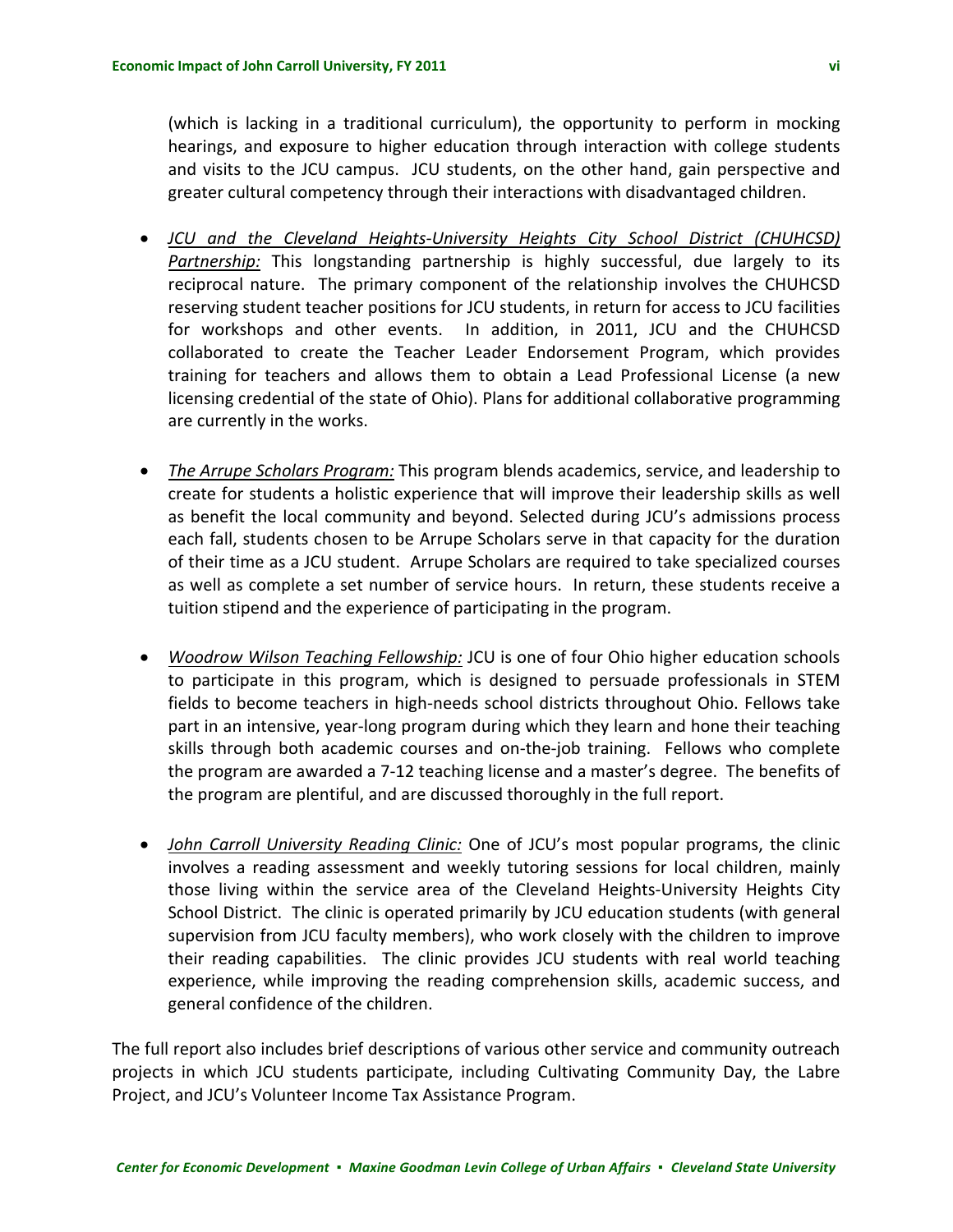Additionally, John Carroll University is the host of the Memorial Day parade and ceremony yearly, a "Hall-o-ween" evening for safe trick-or-treating, the Continental Cup International Soccer tournament, and numerous camps each year. They are also host to the East‐West High School football game every other year. To close, JCU is home to two summer associates of the Ohio Campus Compact/Americorps VISTA program. The two employees are focused on food access and nutrition working with the Heights Emergency Food Center and raising awareness of the JCU Community Garden.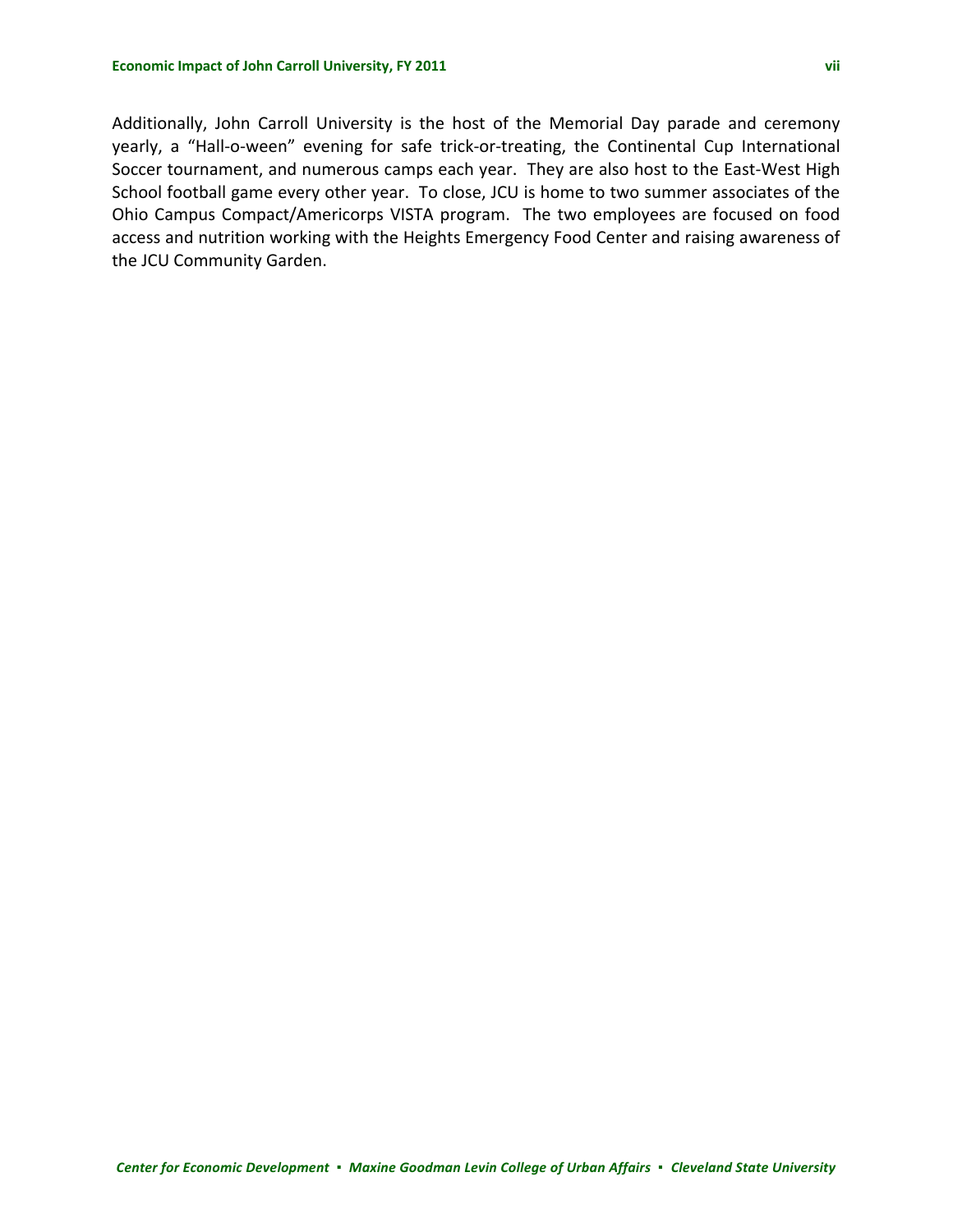# **INTRODUCTION**

<span id="page-9-0"></span>This report estimates the economic impact of John Carroll University on the Cleveland Metropolitan Statistical Area (MSA). $1$  It also assesses the contributions of John Carroll University on the education and quality of life in University Heights and surrounding areas. The study was conducted by the Center for Economic Development at Cleveland State University's Maxine Goodman Levin College of Urban Affairs. The study, completed at the request of John Carroll University, represents an update of the report *John Carroll University: Economic Impact on Northeast Ohio*, released by the Center for Economic Development in July 2007.

The impact of John Carroll University (JCU) is described here in terms of both traditional economic impact measures and contributions made through community engagement. As such, two distinct methodologies are used. First, an input‐output model is used to estimate the economic impact of JCU in fiscal year [2](#page-9-2)011.<sup>2</sup> The economic impact approximates the effect of money spent by John Carroll University, its students, and university visitors as it "ripples" through the economy, generating additional expenditures and jobs. Second, qualitative methods are used to demonstrate JCU's contributions to the Greater Cleveland area through strategic partnerships and joint activities with residents, school districts, businesses, and public agencies.

This report is organized into four sections. The first provides an overview of John Carroll University. It presents a brief history of the university and information about its students, faculty, staff, alumni, academics, and finances. The second section highlights JCU's contributions to University Heights and the surrounding metropolitan area, focusing on the university's relationships with the local school district and University Heights residents, tax payments, and real estate investments. The third section presents the results of the economic impact analysis conducted for JCU in FY 2011. This analysis is calculated in terms of its impact on employment, labor income, output, value added, and taxes. The last section focuses on the contributions of JCU to the Greater Cleveland community. The university reaches out to the community through service, applied research, educational programming, and cultural offerings. Brief case studies, supported by data from interviews conducted with JCU and external partners, are used to demonstrate the impact of these programs. This section is not intended to serve as a comprehensive overview of the programs and activities in which JCU is involved, but to illustrate some ways in which the university collaborates with its surrounding community.

 $\overline{a}$ 

<span id="page-9-1"></span><sup>&</sup>lt;sup>1</sup> The Cleveland-Elyria-Mentor MSA includes the following counties: Cuyahoga, Geauga, Lake, Lorain, and Medina.<br><sup>2</sup> JCU's FY 2011 lasted from June 1, 2010, to May 31, 2011.

<span id="page-9-2"></span>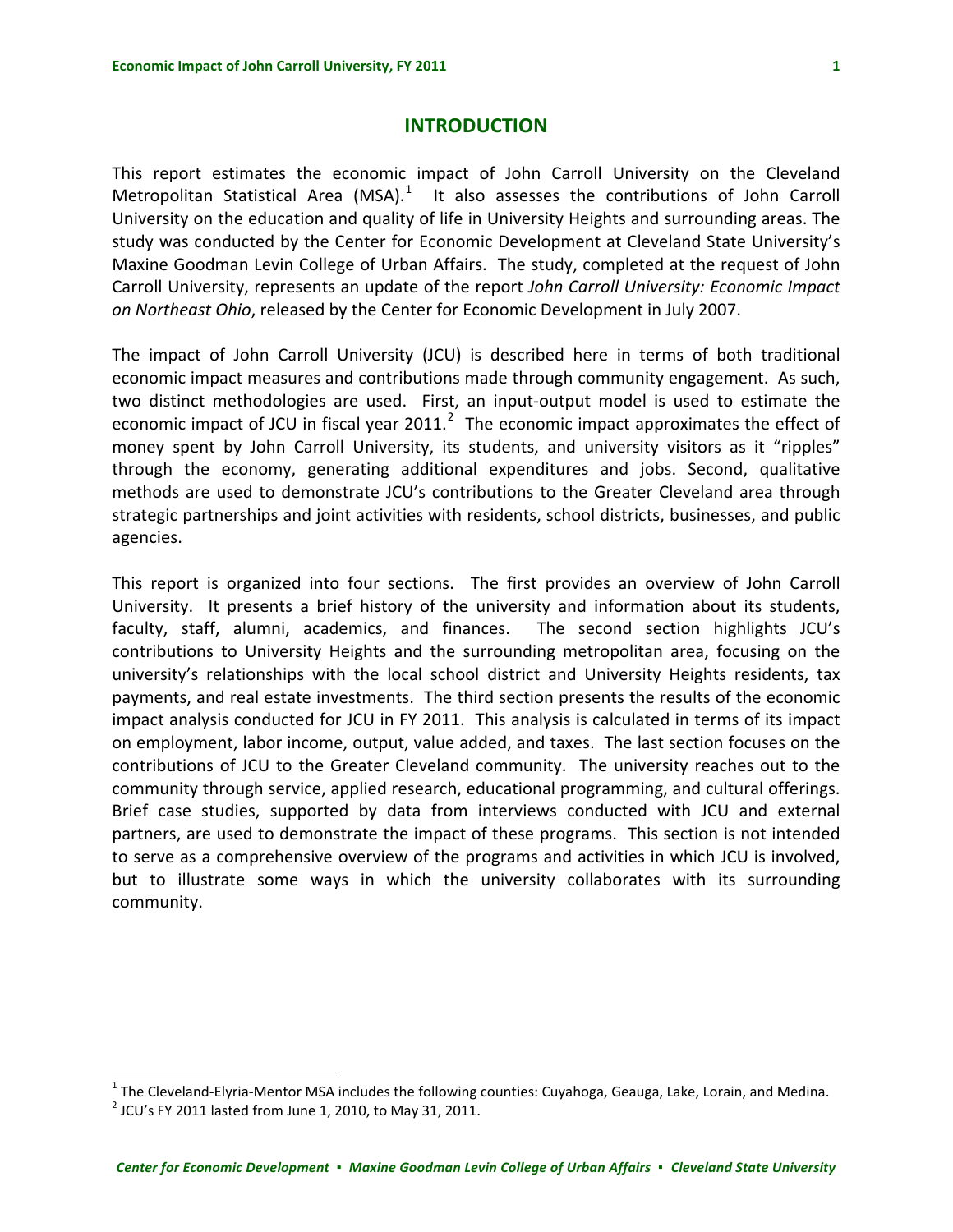# **OVERVIEW OF JOHN CARROLL UNIVERSITY**

<span id="page-10-0"></span>John Carroll University (JCU) is a private, co-educational Jesuit Catholic university that resides in University Heights, Ohio, an eastern suburb of the city of Cleveland, located in Cuyahoga County. JCU was founded in 1886 as St. Ignatius College, its creation coming about through the collaborative efforts of Bishop Richard Gilmour of Cleveland and the Buffalo Mission Jesuits of New York. The university was renamed John Carroll University in 1923 and moved to its present location about a decade later.

The vision driving JCU is to "graduate individuals of intellect and character who lead and serve by engaging the world around them and around the globe."<sup>[3](#page-10-1)</sup> To achieve this vision, the mission of JCU is to "[inspire] individuals to excel in learning, leadership, and service in the region and in the world."<sup>[4](#page-10-2)</sup> A unique facet of JCU is the emphasis it places on service, both to its local community and beyond.

#### **ACADEMICS**

JCU is appealing to students, among other reasons, because it offers degrees for undergraduate and graduate students in a wide range of academic fields and specializations. In total, through the Boler School of Business and the College of Arts & Sciences, JCU offers 57 majors, 51 minors, and a variety of academic concentrations and interdisciplinary studies.<sup>[5](#page-10-3)</sup> Students can also elect to take courses offered as part of JCU's top-ranked Army ROTC program.

JCU conferred 674 degrees during the spring 2011 semester, of which 521 were undergraduate degrees and 153 were graduate degrees. Thirty‐nine percent (39%) of these graduates originated from within the 5‐county Cleveland MSA. In addition, JCU's rate at which students graduate within four years exceeds national rates for four‐year public and private universities.

### **STUDENTS**

Approximately 3,800 students were enrolled at JCU during the Fall 2011 semester, of which 81 percent were undergraduate students and 19 percent were graduate students. Nearly all undergraduates in 2011 attended JCU on a full-time basis (96%) while nearly three quarters of all graduate students attended on a part-time basis. Sixty-four percent (64%) of the 2011 freshmen class originated from metropolitan regions in Ohio, including Northeast Ohio (Cuyahoga, Geauga, and Lake counties; 36%), Akron/Canton (Stark and Summit counties; 9%), Youngstown (Mahoning and Trumbull counties; 3.5%), and Columbus (Delaware, Franklin, and Marion counties;  $2.7\%$ ).<sup>[6](#page-10-4)</sup>

 $\overline{a}$ 

<span id="page-10-1"></span> $3$  John Carroll University, http://www.jcu.edu/economicstudy/<br> $4$  Ibid.

<span id="page-10-3"></span><span id="page-10-2"></span><sup>5</sup> John Carroll University 2011 Annual Report. Retrieved from http://webmedia.jcu.edu.s3.amazonaws.com/pdf/ JCUAR.pdf

<span id="page-10-4"></span> $<sup>6</sup>$  Ibid.</sup>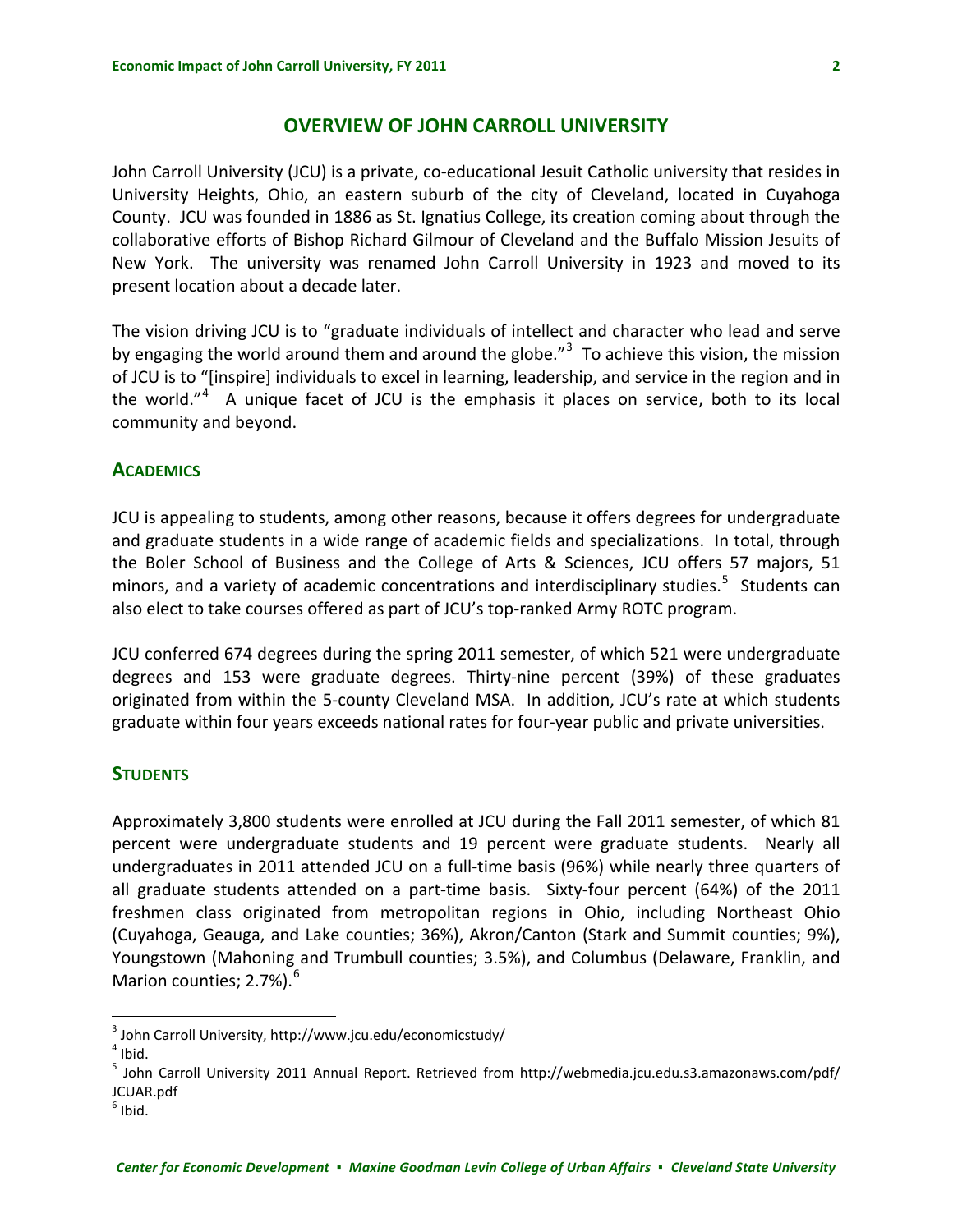<span id="page-11-0"></span>The most popular area of study offered by JCU during FY 2011 was business. Thirty‐two percent (32%) of students during the 2010‐2011 school year participated in a business program. The next areas of study in terms of popularity were science and technology (26% of students) and humanities (19% of students).

# **FACULTY AND STAFF**

During FY 2011, JCU employed 1,990 employees, including all full-time, part-time, and student employees. Excluding student workers, the number of employees translates to 692 full-time equivalents (FTEs). The university employs, on average, 680 students during the school year.

#### **ALUMNI**

JCU has a large base of contactable alumni living in Northeast Ohio. According to JCU, 21,298 alumni live in Northeast Ohio, 95 percent of which reside in the Cleveland/Akron region. Further, approximately 2,200 alumni live in University Heights and the Cuyahoga County suburbs immediately adjacent (Cleveland Heights, South Euclid, Lyndhurst, Shaker Heights, and Beachwood). Many of these alumni now hold prominent positions in Northeast Ohio, including chief executive offices, doctors, and teachers.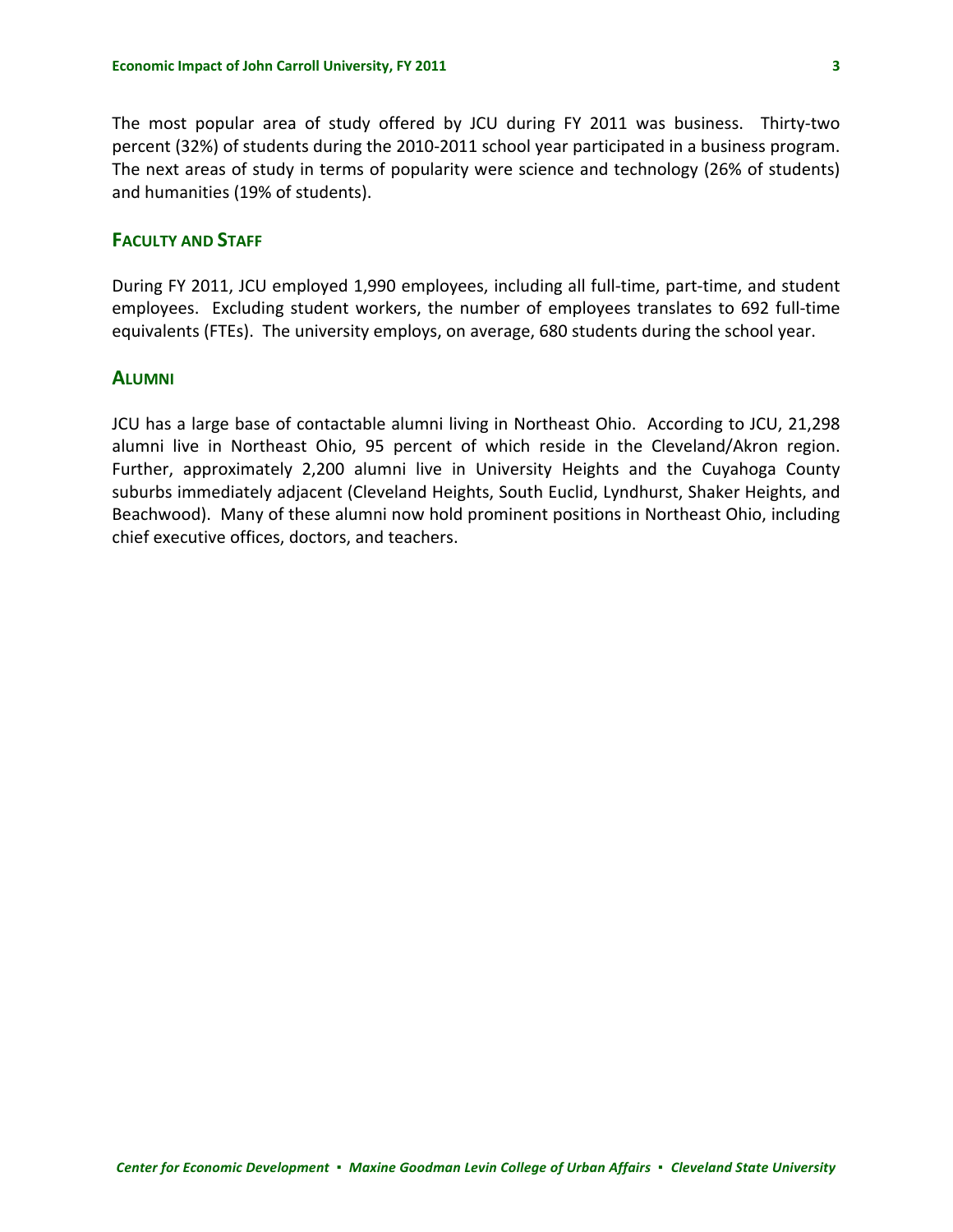## <span id="page-12-0"></span>**FINANCES**

#### **Revenues**

John Carroll University earned approximately \$84 million in operating revenues during FY 2011. Figure 1 below shows the percentage breakdown of that total by source.



The majority of the revenue earned by JCU originated from student fees (72%). The next largest percentage of revenue (13%) came from contributions, grants, contracts, and alumni and philanthropic giving. Investment and interest income JCU gained as a result of its current financial policies and practices accounted for 10% of the revenues. The final five percent originated from other sources, including parking fees, royalties, and rental income.

#### **Expenditures**

John Carroll University spent approximately \$80.8 million during FY 2011. Figure 2 shows the percentage breakdown of that total by source.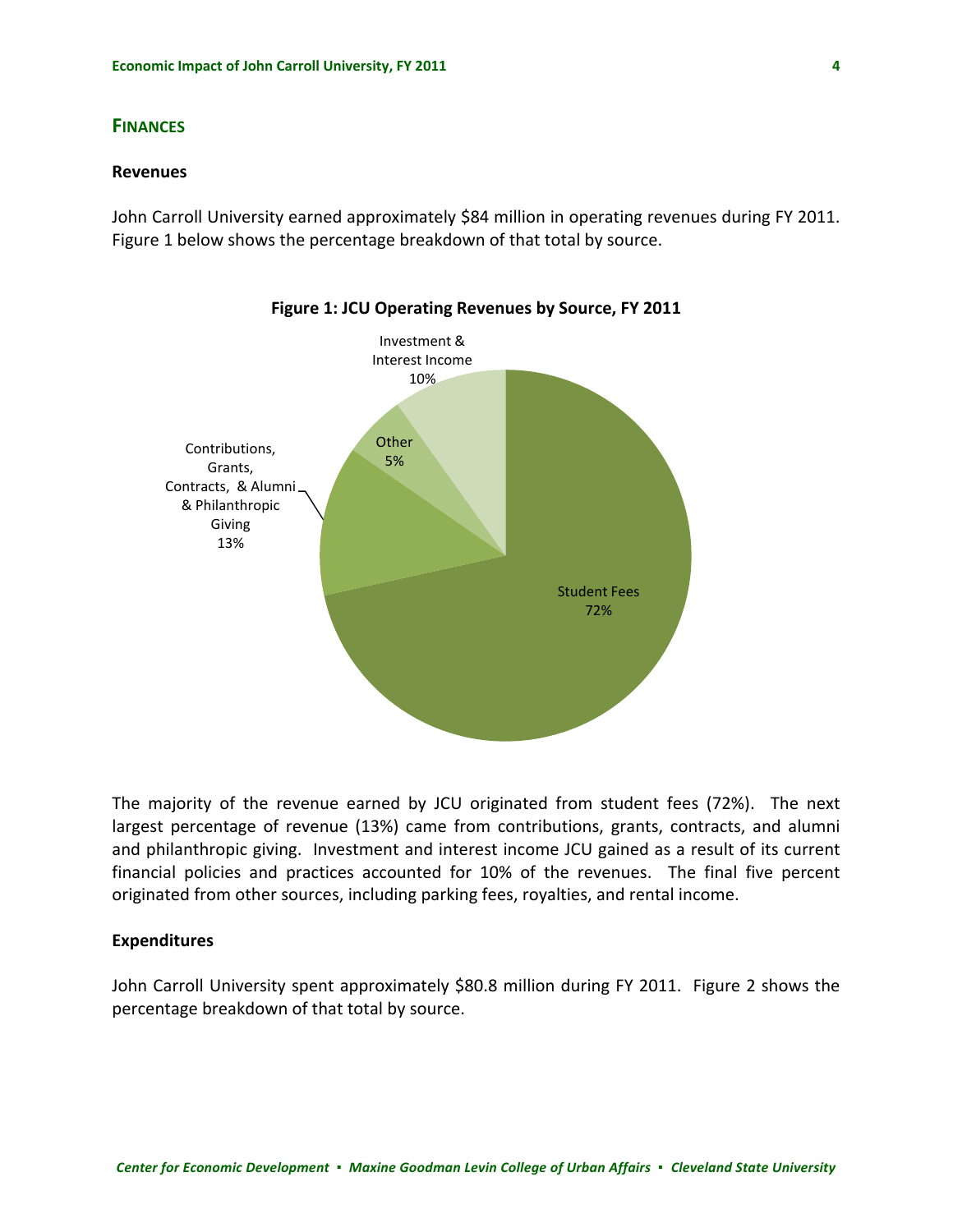<span id="page-13-0"></span>

**Figure 2: JCU Expenditures by Source, FY 2011**

Employee costs (e.g., salaries, benefits, and personnel reimbursements) accounted for two thirds (65.6%) of JCU's total expenditures during FY 2011. Infrastructure costs (e.g., repairs and maintenance, capital equipment) and food, entertainment, and recognition each accounted for approximately six percent of the total expenditures. Other, a catch-all category for JCU's miscellaneous expenditures, represented 17.5 percent of the total.

#### **CONSTRUCTION**

John Carroll University has made major investments on and around its campus in recent years. Some highlights include: the Dolan Center for Science and Technology, the Don Shula Stadium, and, most recently, a number of "green" initiatives such as installing new windows or sustainable landscaping. From FY 2002 to FY 2011, JCU spent over \$126 million on construction and renovation projects including many projects that were privately funded, an average of approximately \$12.6 million spent per year. These investments, and the university's focus on maintaining a pristine campus through constant improvements, demonstrate JCU's considerable commitment to the University Heights community.

Figure 3 shows the cumulative capital spending by JCU for FYs 2002 through 2011. The jump in capital spending from FY 2003 to FY 2004 is likely due in large part to the \$66 million spent on the new Dolan Center at that time.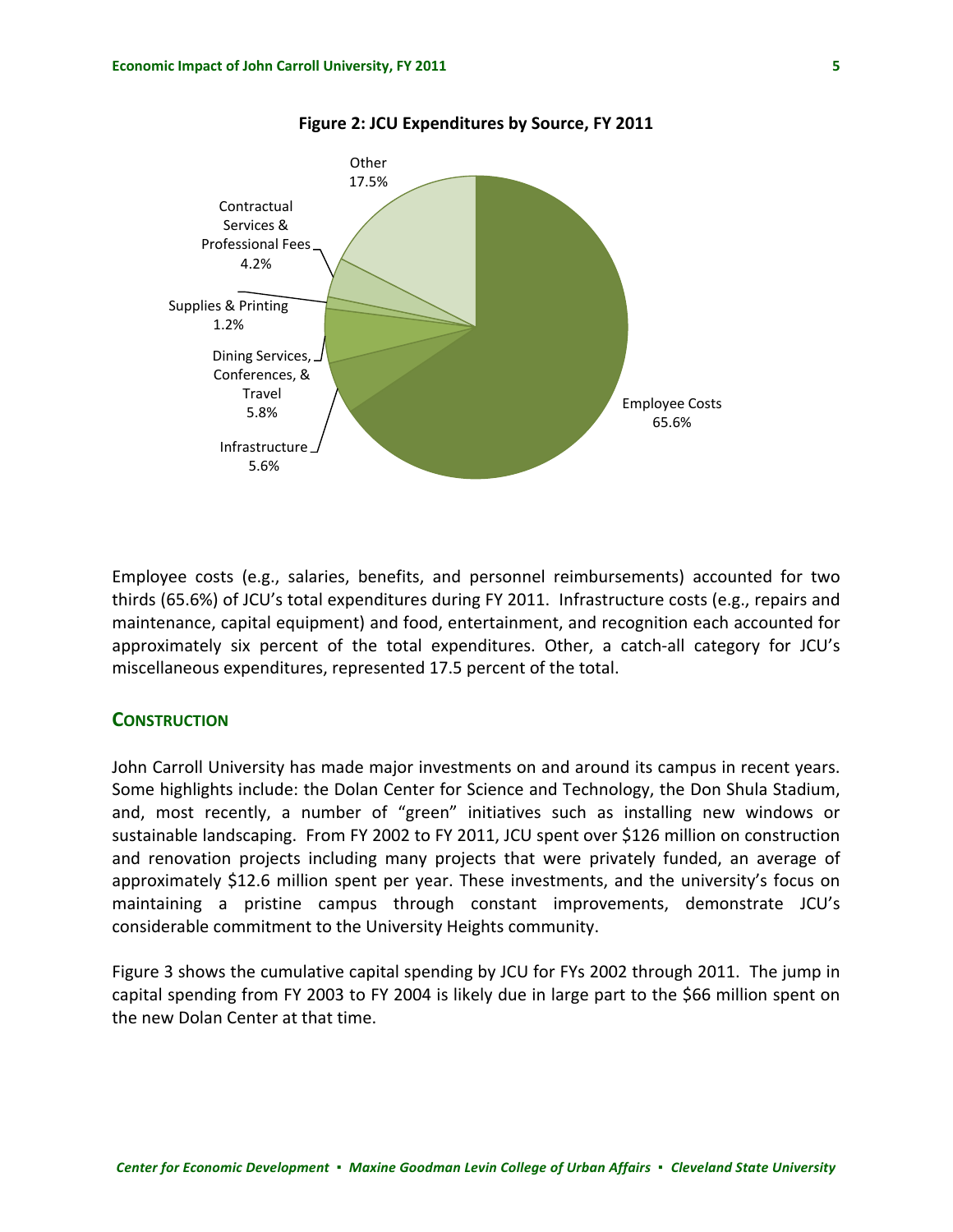<span id="page-14-0"></span>

**Figure 3: JCU's Cumulative Capital Spending, FY 2002 – FY 2011**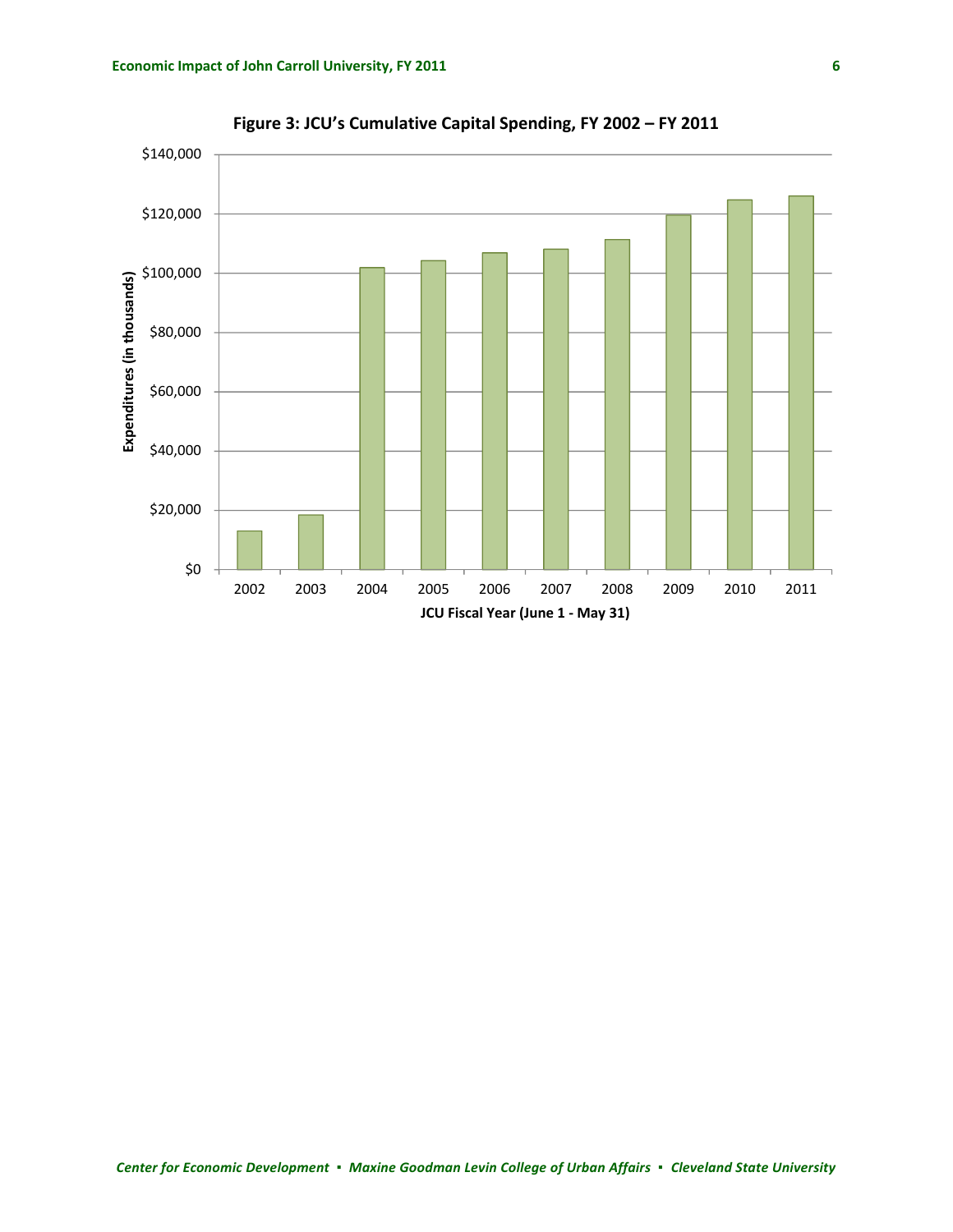# **JCU CONTRIBUTIONS TO UNIVERSITY HEIGHTS**

# <span id="page-15-0"></span>**CLEVELAND HEIGHTS‐UNIVERSITY HEIGHTS CITY SCHOOL DISTRICT**

John Carroll University has had a significant impact on the Cleveland Heights‐University Heights City School District (CHUHCSD). Since 2004, the two entities have been involved in a formal partnership, though they had worked together informally for decades. The relationship has been praised by administrators and faculty on both sides, particularly due to its reciprocal nature. For example, JCU students volunteer to staff the Sensory Room at Gearity Professional Development School ("Gearity"), while CHUHCSD administrators work directly with JCU's education students. Further, Gearity has a classroom dedicated for JCU use and reserves positions within the school specifically for JCU student teachers, while CHUHCSD makes frequent use of John Carroll's facilities as venues for workshops. The relationship between JCU and CHUHCSD continues to flourish with discussions of such programs as "early college," in which students could earn up to two years of college credit while still in high school.

# **COMMUNITY ENGAGEMENT**

JCU has also become increasingly involved in outreach programs in and around University Heights. For example, this past year Mayor Susan Infield organized the first annual University Heights Fall Cleanup. In November 2011, JCU students joined with local residents to rake leaves, maintain gardens, and perform other basic cleaning activities in an effort to beautify the neighborhood. John Carroll students also go door‐to‐door throughout the community on Make a Difference Day, collecting food donations. Through this outreach, enough food is collected to provide 100 families with a complete Thanksgiving meal each year. For additional examples of JCU's outreach activities in University Heights, see the *Community Engagement Profiles* section of this report.

#### **RESOURCE SHARING**

An agreement exists between JCU and the city of University Heights which enables UH residents to make use of JCU facilities. For instance, University Heights residents are able to purchase community memberships to access John Carroll University's recreation facilities during the summer and winter months when classes are not in session. Residents of University Heights that are JCU alumni are further able to purchase special discounted Alumni Memberships to the facilities. Currently, 129 University Heights residents have active memberships to the JCU recreation facilities. Memberships cost between \$30 and \$40 per month for alumni, which is comparable to a membership at a local branch of the YMCA, and \$100 plus for non‐alumni residents of University Heights. University Heights residents are also free to explore the John Carroll campus and can often be seen jogging or walking dogs around the grounds.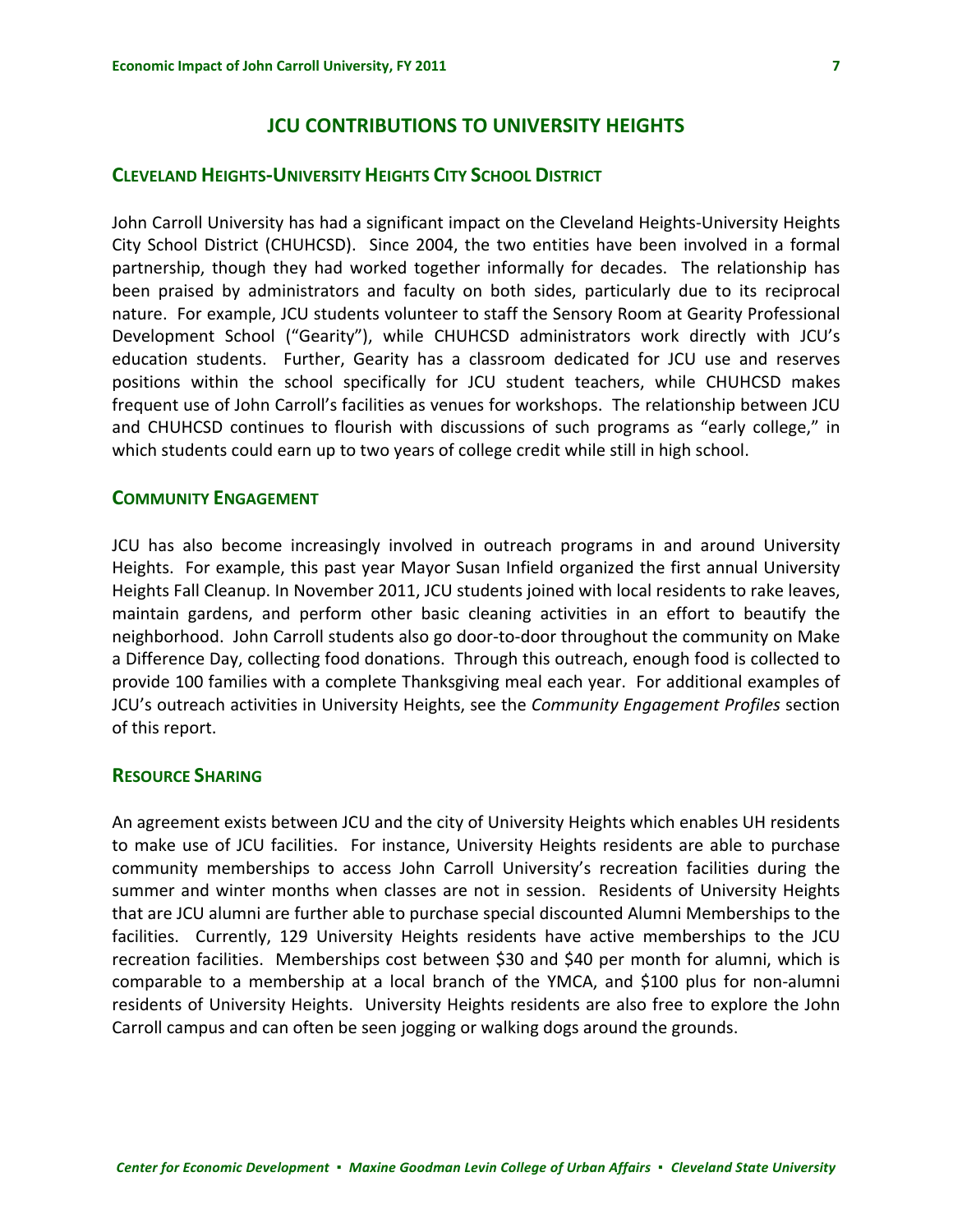## <span id="page-16-0"></span>**TAXES**

 $\overline{a}$ 

In FY 2011, JCU employed a total of 1,990 people (including full-time, part-time, and student employees) and had a total gross payroll of \$36.8 million. Approximately 680 student employees are included in this number. Of these 1,990 employees, 768, or 38.6 percent, were University Heights residents. Of the full‐time staff, 101 live in University Heights.

John Carroll provided \$153,246 in income tax revenue to the city for these employees and \$893,815 in payroll taxes total for all employees. Figure 3 shows JCU's income tax remittances to University Heights for FY 2011 and the preceding four fiscal years.

As shown in Figure 4, University Heights received just over \$687,000 in income tax from JCU in FY 2007. This number increased substantially (34%) to approximately \$923,000 in tax income receipts in FY 2008, and increased again, albeit slightly, in FY 2009 (\$944,000).<sup>[7](#page-16-1)</sup> Since then, University Heights has experienced modest decreases each year in the total amount of income tax it received from JCU. Despite these year-to-year variations in tax receipts, however, one fact remains consistent across all fiscal years: JCU represents the largest source of income tax revenue for the city of University Heights accounting for 12.3% of the total receipts.

<span id="page-16-1"></span><sup>&</sup>lt;sup>7</sup> The increase between 2007 and 2008 is partially due to a change in the tax rate for University Heights from 1½ % to2 ½ %.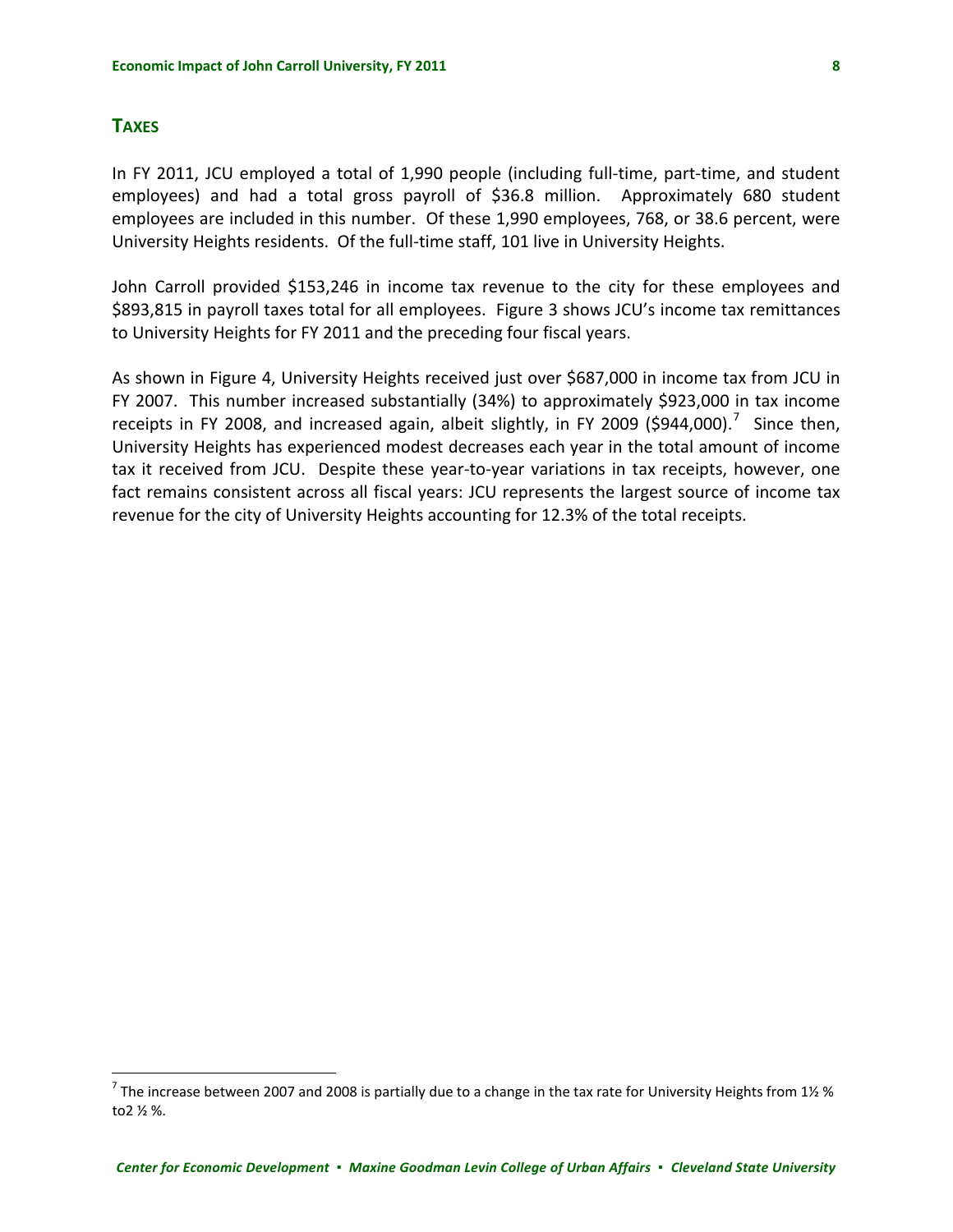<span id="page-17-0"></span>

**Figure 4: Approximate University Heights Income Tax Remittance from JCU, FY07‐FY11**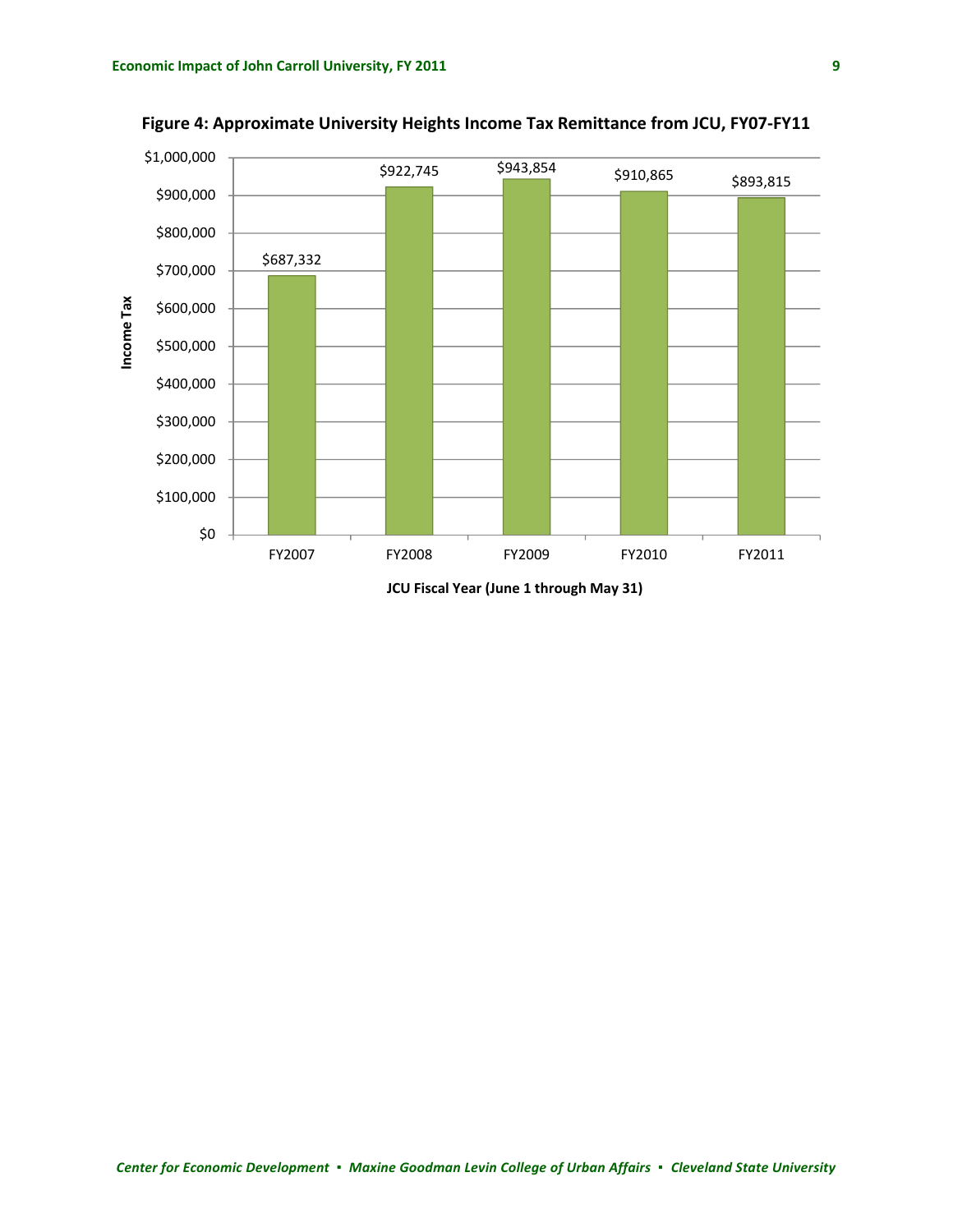# **ECONOMIC IMPACT OF JOHN CARROLL UNIVERSITY**

<span id="page-18-0"></span>This section of the report outlines the FY 2011 economic impact of John Carroll University (JCU) on Northeast Ohio, defined here as the Cleveland‐Elyria‐Mentor Metropolitan Statistical Area (MSA).<sup>[8](#page-18-1)</sup> The impact is based on three aspects of spending: university, student, and visitor. The impact is measured in terms of employment, labor income, output, value‐added, and taxes.

## **METHODOLOGY**

1

Economic impact modeling requires the assumption that John Carroll University came into existence one day. Its appearance would stimulate the local economy through increased demand for goods and services. The value of this stimulus is known as the change in the final demand, which is defined as the purchases of goods and services by JCU for final consumption. The effect of this change is then traced through the Northeast Ohio economy using the IMPLAN model. IMPLAN is an input‐output model that captures the buy‐sell relationships among all industries and the household sector. These relationships largely determine how an economy responds to changes in economic activity. Input‐output (I‐O) models estimate inter‐industry relationships in a county, region, state, or country by measuring the industrial distribution of inputs purchased and outputs sold by each industry and the household sector. Thus, by using I-O models, it is possible to estimate how the impact of one dollar or one job ripples through the local economy, creating additional expenditures and jobs. The economic multiplier measures the ripple effect that an initial expenditure has on the local economy.<sup>[9](#page-18-2)</sup>

John Carroll University buys goods and services in order to provide the education and research on its campus, which, in turn, leads into the other three components of the economic impact: direct, indirect, and induced effects. *Direct impact* is the initial value of goods and services that JCU purchases in the region*. Indirect impact* measures the jobs and production needed to manufacture goods and services required by the institution. *Induced impact* is the increase in spending of local households because of income received through their work at JCU and with its suppliers.

This report measures five impacts: employment, output, value added, labor income, and taxes. *Employment* measures the number of jobs that exist in the Cleveland MSA due to JCU spending. *Labor income* is payroll paid to employees, plus proprietors' income. *Output* measures the total value of goods and services produced in the region as a result of the activities of the spending. *Value added* measures the value of goods and services less the intermediary goods and

<span id="page-18-1"></span><sup>8</sup> The Cleveland-Elvria-Mentor MSA is comprised of the following counties: Cuyahoga, Geauga, Lake, Lorain, and Medina.<br><sup>9</sup> For example, suppose that Company A reports sales of \$10 million. From the revenues of the company, they pay

<span id="page-18-2"></span>suppliers and workers, cover production costs, and take a profit. Once the suppliers and employees receive their payments, they will spend a portion of their money in the local economy purchasing goods and services, while another portion of the money will be spent outside the local economy (leakage). By evaluating the chain of local purchases that result from the initial infusion of \$10 million, it is possible to estimate a regional economic multiplier.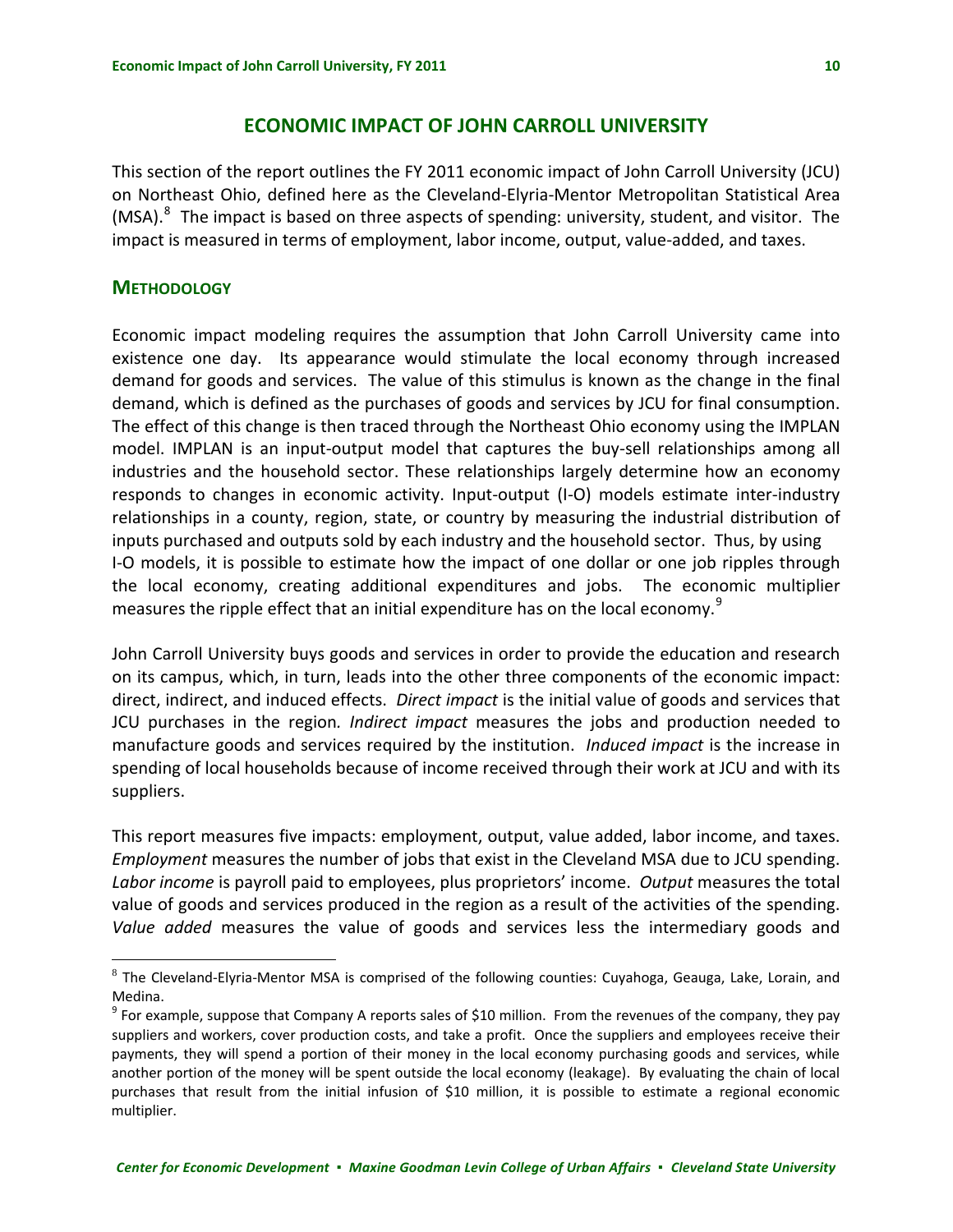<span id="page-19-0"></span>represents a portion of output. *Taxes* include federal, state, and local tax revenues.

Two main factors were taken into account for this impact analysis. The first is the total purchases made by JCU outside of Northeast Ohio. This analysis only looks at the impact on Northeast Ohio, so any purchases outside of the region were excluded from the model. The second factor is the total share of revenue received from local sources. Before entering local expenditures into the IMPLAN model, the amounts must be discounted by the percentage of revenues that are received from local sources. If expenditures were not discounted as dictated  $-$  sometimes referred to as the substitution effect  $-$  then the economic impact values would simply reflect the redistribution of local funds. The objective of impact analysis is to estimate the effect of money coming from outside the studied economy, rather than the redistribution of money that already exists in that economy. Because the majority of JCU revenues are derived from non‐local sources (or money that would likely have left the region if JCU did not exist), total expenditures were discounted by 13.2 percent.

Revenue generated by tuition and fees was discounted by the estimated percentage of students who would have attended another university in Northeast Ohio if JCU did not exist. The only revenue that was included in this study was from students that (1) came from outside Northeast Ohio to attend JCU and (2) those students from Northeast Ohio that applied mainly to Catholic or Jesuit colleges or universities and chose to attend JCU. Contributions and revenue from contracts and grants were discounted by the estimated percentage that might have been awarded to other organizations or institutions in Northeast Ohio had they not been awarded to JCU. Other revenue sources were not discounted. $^{10}$  $^{10}$  $^{10}$ 

## **ECONOMIC IMPACT OF UNIVERSITY SPENDING**

The first and largest section of the economic impact is the effect that the spending of JCU has on Northeast Ohio through its purchases from local companies.

#### **Employment Impact**

 $\overline{a}$ 

Beyond the hiring of its own employees, the activities of JCU affect job creation in Northeast Ohio through the goods and services that they purchase. The total employment impact equals the sum of JCU employment, the direct impact (employment in industries from which JCU purchases goods and services), the indirect impact (employment in industries that provide input for the goods and services), and the induced impact (jobs created through the purchases of JCU employees). Table 1 shows the total impact of JCU spending in FY 2011 in terms of employment, labor income, output, and value added.

<span id="page-19-1"></span><sup>&</sup>lt;sup>10</sup> The economic impacts contained in this report are based on data provided by John Carroll University. The financial information is taken as datum and no attempt was made to verify or audit financial systems and procedures. Every attempt was made to accurately measure and spatially place the relevant "real" economic impacts.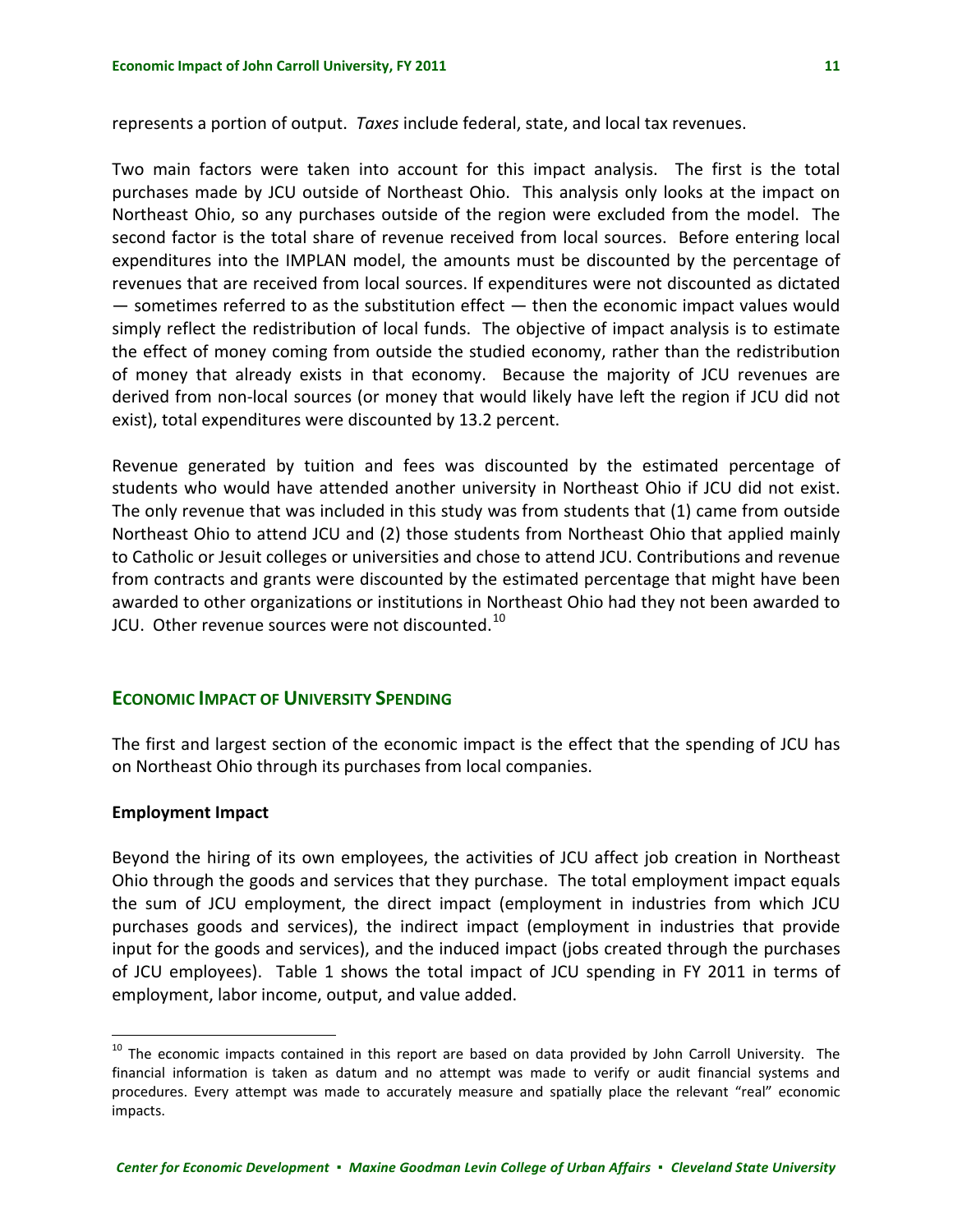<span id="page-20-0"></span>

| <b>Impact Type</b>     | <b>Employment</b> | <b>Labor Income</b> | Output        | <b>Value Added</b> |
|------------------------|-------------------|---------------------|---------------|--------------------|
| Change in Final Demand | 692               | \$41,653,539        | \$29,323,805  | \$41,653,539       |
| Direct Effect          | 151               | \$5,016,293         | \$14,002,354  | \$8,240,711        |
| <b>Indirect Effect</b> | 32                | \$1,784,871         | \$4,420,518   | \$2,751,311        |
| Induced Effect         | 464               | \$19,402,667        | \$53,682,368  | \$33,681,109       |
| <b>Total Effect</b>    | 1,339             | \$67,857,370        | \$101,429,045 | \$86,326,670       |

**Table 1: Total Economic Impact of University Spending, FY 2011**

The presence of John Carroll University led to the creation of 1,339 total jobs. Almost 700 of these jobs were at JCU (change in final demand), while 151 jobs were represented in the direct effect, 32 in the indirect effect, and 464 in the induced effect. Table 2 shows the impact of the direct, indirect, and induced effects on the major industry sectors. The largest direct effect was in *Accommodation & Food Services* (80 employees). The largest indirect effect was in *Finance & Insurance* (7 employees) and the largest induced effect was in *Health & Social Services* (101 employees*).*

| <b>Industry</b>                              | <b>Direct</b>  | <b>Indirect</b> | <b>Induced</b> | <b>Total</b> |
|----------------------------------------------|----------------|-----------------|----------------|--------------|
| Ag, Forestry, Fish & Hunting                 | 0              | 0               | 1              | 1            |
| <b>Mining</b>                                | 0              | 0               | 1              | 1            |
| <b>Utilities</b>                             | 1              | 0               | $\overline{2}$ | 3            |
| Construction                                 | 16             | 1               | 3              | 20           |
| Manufacturing                                | $\overline{2}$ | 1               | 4              | 7            |
| <b>Wholesale Trade</b>                       | 1              | 1               | 15             | 17           |
| <b>Retail Trade</b>                          | 6              | 1               | 81             | 88           |
| <b>Transportation &amp; Warehousing</b>      | 7              | 1               | 9              | 17           |
| Information                                  | 0              | $\mathbf{1}$    | 7              | 8            |
| Finance & Insurance                          | 11             | 7               | 42             | 60           |
| <b>Real Estate &amp; Rental</b>              | $\overline{2}$ | 3               | 30             | 35           |
| Professional - Scientific & Tech Svcs        | 4              | 5               | 19             | 28           |
| <b>Management of Companies</b>               | 0              | 1               | $\overline{2}$ | 3            |
| <b>Administrative &amp; Waste Services</b>   | 9              | 5               | 23             | 37           |
| <b>Educational Services</b>                  | 3              | 0               | 16             | 19           |
| <b>Health &amp; Social Services</b>          | 3              | 0               | 101            | 104          |
| <b>Arts - Entertainment &amp; Recreation</b> | 1              | 1               | 12             | 14           |
| <b>Accommodation &amp; Food Services</b>     | 80             | $\overline{2}$  | 49             | 131          |
| <b>Other Services</b>                        | 4              | $\mathbf{1}$    | 40             | 45           |
| <b>Government &amp; Non-NAICs</b>            | $\mathbf{1}$   | 1               | 7              | 9            |
| <b>Total</b>                                 | 151            | 32              | 464            | 647          |

**Table 2: Employment Impact of University Spending by Major Industry, FY 2011**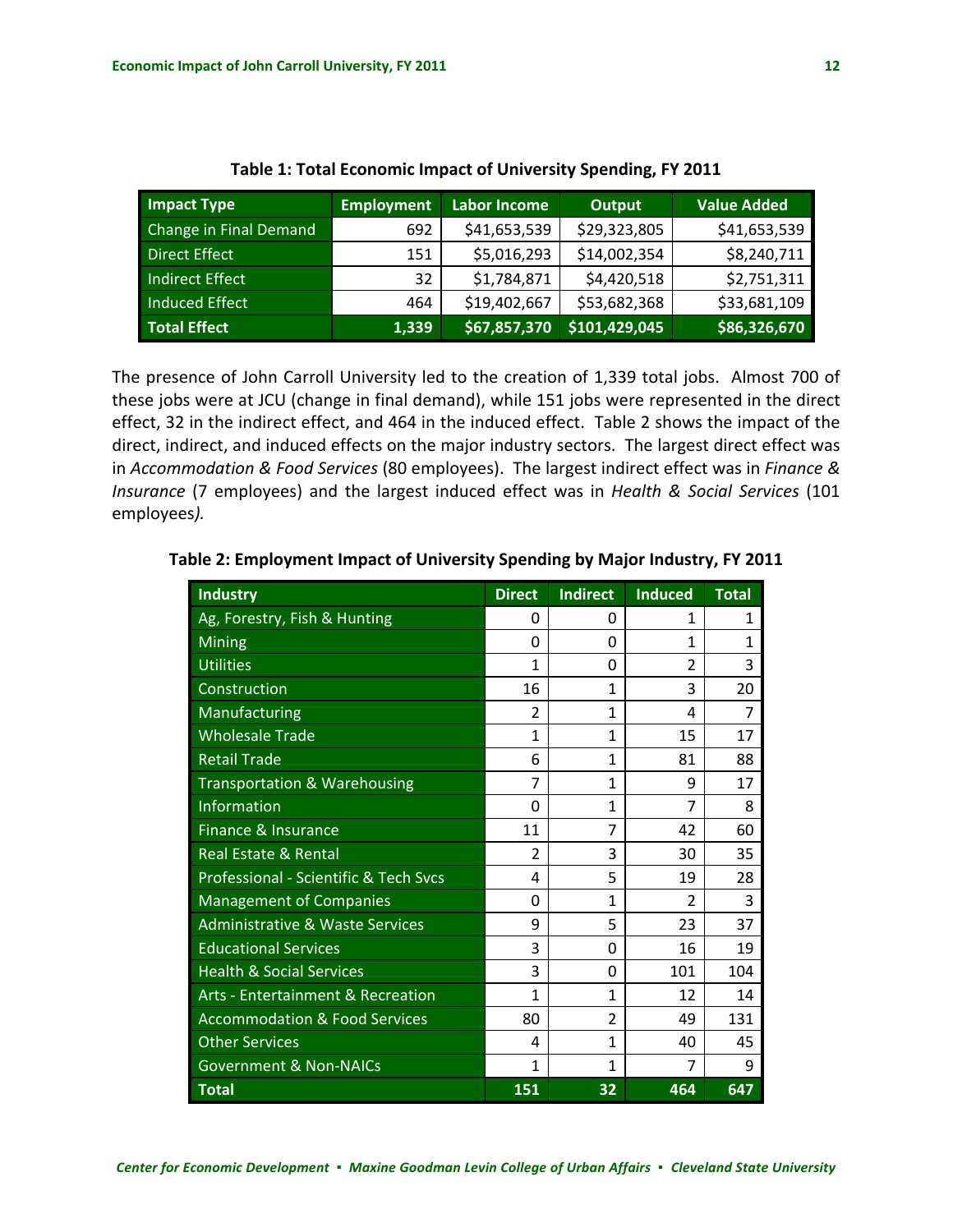#### <span id="page-21-0"></span>**Labor Income Impact**

Labor income impact, or earnings impact, is the estimated total change in money paid to local households due to JCU spending on goods and services from businesses and other entities in Northeast Ohio. Money paid to employees of companies and other entities who supply goods and services to JCU constitutes the direct earnings impact. Indirect impact is estimated by summing the money paid to persons who work for companies that provide inputs to the producers of the goods and services ultimately consumed by JCU. Induced impact represents money paid to workers in all industries who are employed as a result of purchases by households whose income is affected by the demand for products and services created by JCU.

Over \$67.9 million was labor income, or household earnings, associated with the operation of JCU. The change in final demand, or the labor income paid to JCU employees, was over \$41.6 million, the direct effect was \$5 million, the indirect effect was \$1.8 million, and the induced effect was \$19.4 million. Table 3 shows the earnings impact by major industry.

| <b>Industry</b>                            | <b>Direct</b> | <b>Indirect</b> | <b>Induced</b> | <b>Total</b> |
|--------------------------------------------|---------------|-----------------|----------------|--------------|
| Ag, Forestry, Fish & Hunting               | \$0           | \$1,519         | \$28,864       | \$30,383     |
| Mining                                     | \$0           | \$8,453         | \$46,481       | \$54,934     |
| <b>Utilities</b>                           | \$108,601     | \$18,064        | \$162,288      | \$288,953    |
| Construction                               | \$777,308     | \$35,846        | \$138,083      | \$951,237    |
| Manufacturing                              | \$92,214      | \$68,086        | \$259,443      | \$419,743    |
| <b>Wholesale Trade</b>                     | \$45,136      | \$86,886        | \$1,104,819    | \$1,236,841  |
| <b>Retail Trade</b>                        | \$174,128     | \$35,006        | \$2,274,114    | \$2,483,248  |
| <b>Transportation &amp; Warehousing</b>    | \$171,328     | \$75,053        | \$499,909      | \$746,290    |
| Information                                | \$3,163       | \$64,672        | \$400,478      | \$468,313    |
| Finance & Insurance                        | \$981,306     | \$500,094       | \$2,523,846    | \$4,005,246  |
| <b>Real Estate &amp; Rental</b>            | \$89,424      | \$69,011        | \$627,998      | \$786,433    |
| Professional - Scientific & Tech Svcs      | \$270,083     | \$387,901       | \$1,475,861    | \$2,133,845  |
| <b>Management of Companies</b>             | \$0           | \$76,791        | \$221,695      | \$298,486    |
| <b>Administrative &amp; Waste Services</b> | \$287,435     | \$162,095       | \$731,857      | \$1,181,387  |
| <b>Educational Services</b>                | \$111,411     | \$2,255         | \$661,939      | \$775,605    |
| <b>Health &amp; Social Services</b>        | \$219,985     | \$2,097         | \$5,208,778    | \$5,430,860  |
| Arts - Entertainment & Recreation          | \$18,582      | \$20,156        | \$311,278      | \$350,016    |
| <b>Accommodation &amp; Food Services</b>   | \$1,482,246   | \$29,949        | \$893,053      | \$2,405,248  |
| <b>Other Services</b>                      | \$109,796     | \$65,830        | \$1,282,873    | \$1,458,499  |
| <b>Government &amp; Non-NAICs</b>          | \$74,147      | \$75,107        | \$549,010      | \$698,264    |
| <b>Total</b>                               | \$5,016,293   | \$1,784,871     | \$19,402,667   | \$26,203,831 |

**Table 3: Labor Income Impact of University Spending by Major Industry, FY 2011**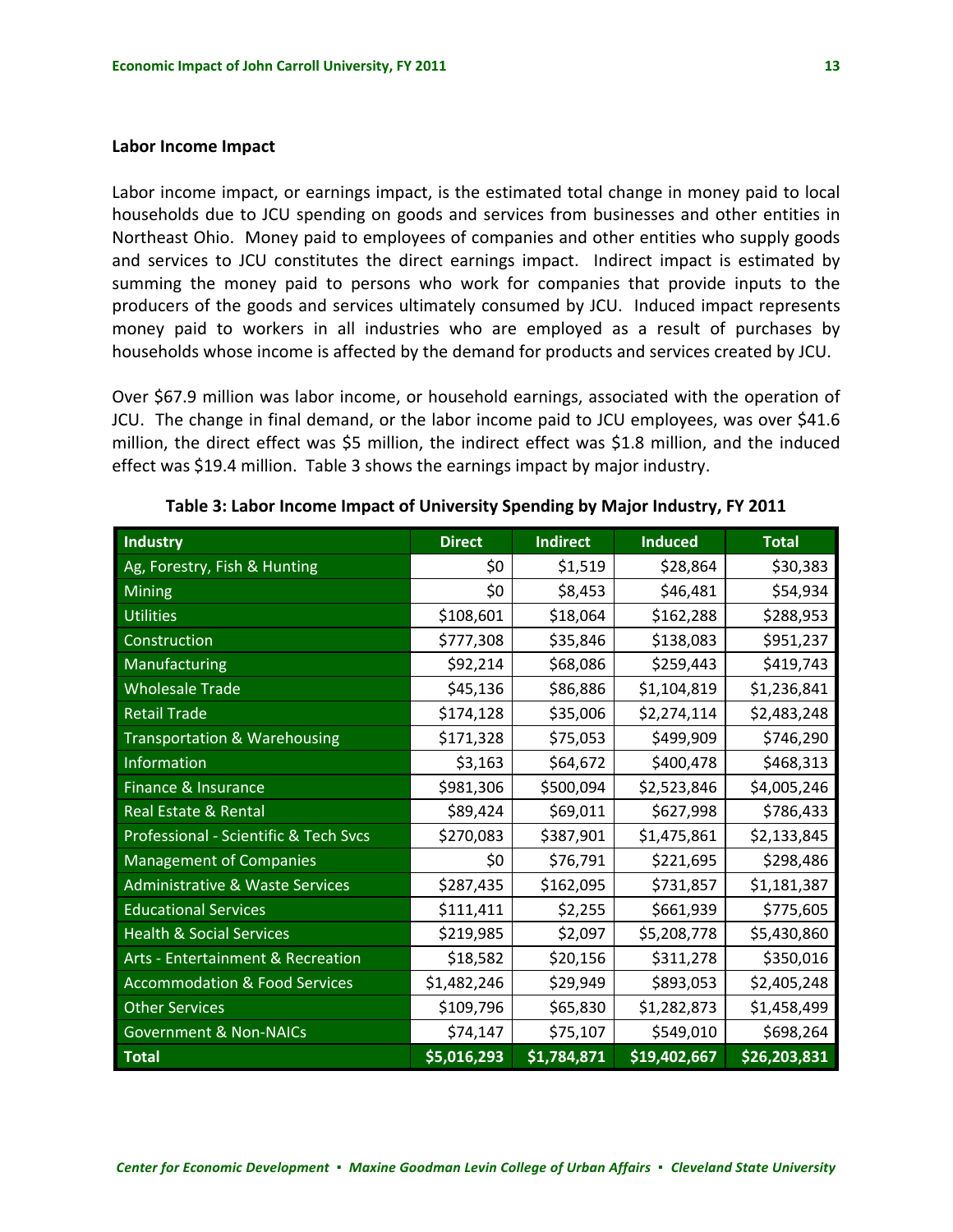<span id="page-22-0"></span>The largest industry in terms of direct labor income effect was *Accommodation & Food Services* (\$1.5 million). The largest industry in terms of indirect effect was *Finance & Insurance* (\$500,094), and the largest in terms of induced impact was *Health & Social Services* (\$5.2 million).

#### **Output Impact**

To calculate the output impact, the spending of JCU in Northeast Ohio was categorized into industry classifications based on the IMPLAN model. The local spending of JCU represented the direct effect of \$14 million in output. The indirect effect, estimated at \$4.4 million, is the summation of local purchases by individual industries that provide inputs to the producers of the goods and services ultimately consumed by JCU. Induced effect is estimated by measuring the spending of workers who are employed as a result of the demand for products and services created by JCU. The induced effect was \$53.7 million. The actual spending of JCU (excluding payroll and benefits), also called the change in final demand, was \$29.3 million. The total output impact was \$101.4 million. Table 4 presents the output impact by major industry.

| <b>Industry</b>                            | <b>Direct</b> | <b>Indirect</b> | <b>Induced</b> | <b>Total</b> |
|--------------------------------------------|---------------|-----------------|----------------|--------------|
| Ag, Forestry, Fish & Hunting               | \$0           | \$5,552         | \$53,377       | \$58,929     |
| <b>Mining</b>                              | \$0           | \$29,365        | \$127,268      | \$156,633    |
| <b>Utilities</b>                           | \$271,521     | \$96,903        | \$870,073      | \$1,238,497  |
| Construction                               | \$1,974,579   | \$90,724        | \$339,234      | \$2,404,537  |
| Manufacturing                              | \$292,185     | \$359,865       | \$1,733,040    | \$2,385,090  |
| <b>Wholesale Trade</b>                     | \$92,695      | \$178,435       | \$2,268,938    | \$2,540,068  |
| <b>Retail Trade</b>                        | \$123,477     | \$72,470        | \$4,799,328    | \$4,995,275  |
| Transportation & Warehousing               | \$344,526     | \$163,362       | \$1,178,754    | \$1,686,642  |
| Information                                | \$11,463      | \$293,419       | \$1,911,932    | \$2,216,814  |
| Finance & Insurance                        | \$3,947,076   | \$1,186,464     | \$8,304,755    | \$13,438,295 |
| Real Estate & Rental                       | \$263,636     | \$439,033       | \$9,650,171    | \$10,352,840 |
| Professional - Scientific & Tech Svcs      | \$541,599     | \$653,900       | \$2,502,482    | \$3,697,981  |
| <b>Management of Companies</b>             | \$0           | \$148,384       | \$428,382      | \$576,766    |
| <b>Administrative &amp; Waste Services</b> | \$685,565     | \$303,362       | \$1,347,070    | \$2,335,997  |
| <b>Educational Services</b>                | \$193,344     | \$4,061         | \$1,191,293    | \$1,388,698  |
| <b>Health &amp; Social Services</b>        | \$365,895     | \$4,888         | \$9,486,963    | \$9,857,746  |
| Arts - Entertainment & Recreation          | \$59,884      | \$36,157        | \$681,867      | \$777,908    |
| <b>Accommodation &amp; Food Services</b>   | \$4,276,557   | \$86,481        | \$2,574,804    | \$6,937,842  |
| <b>Other Services</b>                      | \$274,009     | \$128,587       | \$2,681,233    | \$3,083,829  |
| <b>Government &amp; Non-NAICs</b>          | \$284,343     | \$139,106       | \$1,551,404    | \$1,974,853  |
| <b>Total</b>                               | \$14,002,354  | \$4,420,518     | \$53,682,368   | \$72,105,240 |

**Table 4: Output Impact of University Spending by Major Industry, FY 2011**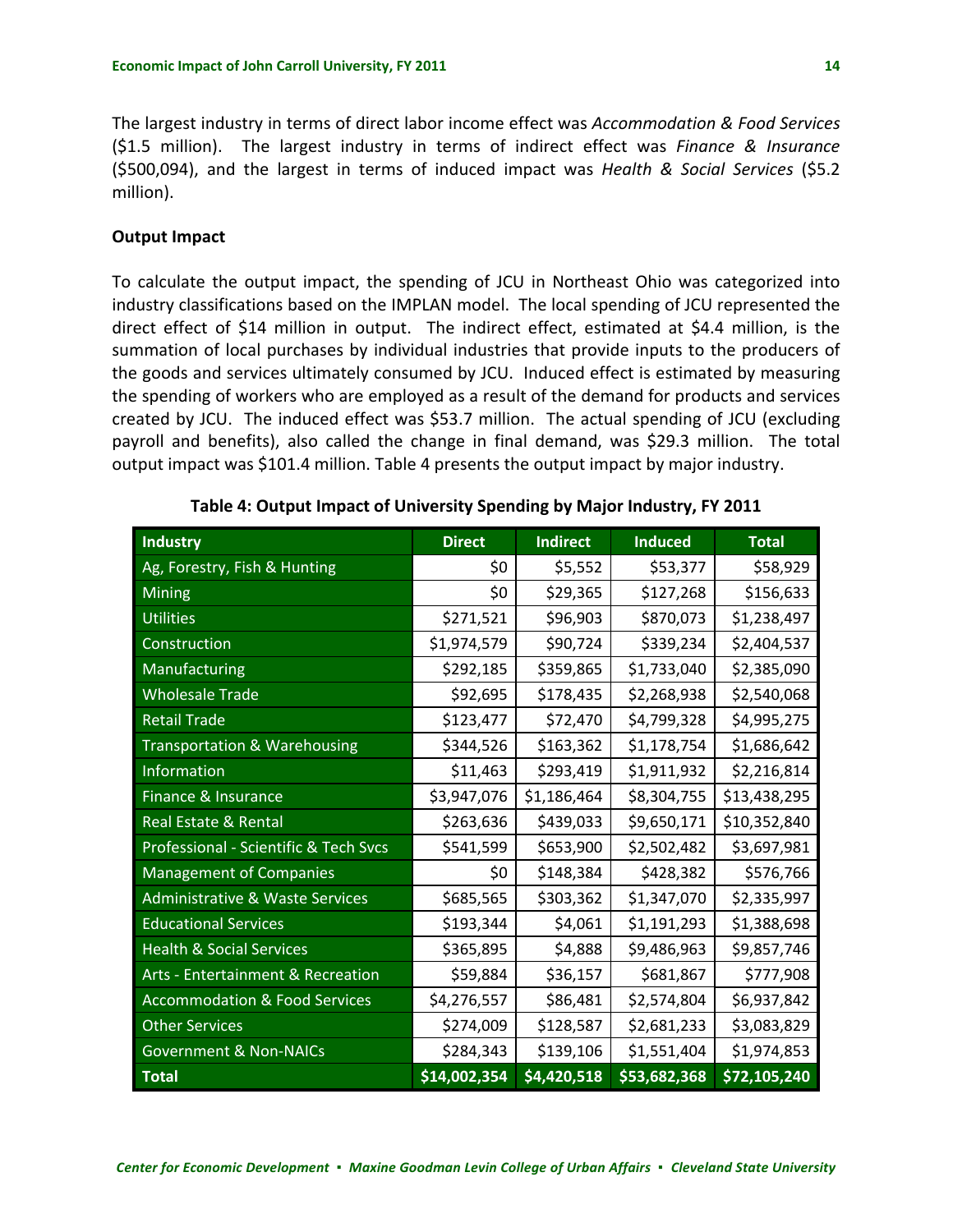<span id="page-23-0"></span>The largest direct effect in terms of output was in the *Accommodation & Food Services* sector (\$4.3 million). The largest indirect effect was in *Finance & Insurance* (\$1.2 million) and the largest induced effect was in *Real Estate & Rental* (\$9.7 million).

#### **Value‐Added Impact**

Value added measures the value of goods and services less the intermediary goods and represents a portion of output. As with the labor income impact, the change in final demand here represented the total payroll of JCU (\$41.7 million). The direct effect was \$8.2 million, the indirect effect was \$2.8 million, and the induced effect was \$33.7 million. Combined, these effects yield a total value-added impact of \$86.3 million. Table 5 presents the value-added impact by major industry.

| <b>Industry</b>                            | <b>Direct</b> | <b>Indirect</b> | <b>Induced</b> | <b>Total</b> |
|--------------------------------------------|---------------|-----------------|----------------|--------------|
| Ag, Forestry, Fish & Hunting               | \$0           | \$2,159         | \$27,828       | \$29,987     |
| Mining                                     | \$0           | \$18,975        | \$83,655       | \$102,630    |
| <b>Utilities</b>                           | \$226,367     | \$73,229        | \$648,311      | \$947,907    |
| Construction                               | \$923,020     | \$42,584        | \$164,599      | \$1,130,203  |
| Manufacturing                              | \$109,353     | \$118,411       | \$474,665      | \$702,429    |
| <b>Wholesale Trade</b>                     | \$78,149      | \$150,435       | \$1,912,897    | \$2,141,481  |
| <b>Retail Trade</b>                        | \$254,558     | \$48,588        | \$3,236,870    | \$3,540,016  |
| <b>Transportation &amp; Warehousing</b>    | \$248,413     | \$99,695        | \$696,951      | \$1,045,059  |
| <b>Information</b>                         | \$6,277       | \$147,555       | \$1,018,619    | \$1,172,451  |
| Finance & Insurance                        | \$2,641,264   | \$712,100       | \$4,209,282    | \$7,562,646  |
| <b>Real Estate &amp; Rental</b>            | \$157,636     | \$362,928       | \$8,390,394    | \$8,910,958  |
| Professional - Scientific & Tech Svcs      | \$409,450     | \$471,819       | \$1,869,887    | \$2,751,156  |
| <b>Management of Companies</b>             | \$0           | \$89,481        | \$258,330      | \$347,811    |
| <b>Administrative &amp; Waste Services</b> | \$408,156     | \$195,544       | \$864,429      | \$1,468,129  |
| <b>Educational Services</b>                | \$98,665      | \$2,232         | \$627,622      | \$728,519    |
| <b>Health &amp; Social Services</b>        | \$228,659     | \$2,563         | \$5,620,264    | \$5,851,486  |
| Arts - Entertainment & Recreation          | \$30,262      | \$22,151        | \$414,768      | \$467,181    |
| <b>Accommodation &amp; Food Services</b>   | \$2,250,091   | \$45,474        | \$1,353,037    | \$3,648,602  |
| <b>Other Services</b>                      | \$111,016     | \$76,108        | \$1,348,861    | \$1,535,985  |
| <b>Government &amp; Non-NAICs</b>          | \$59,375      | \$69,280        | \$459,840      | \$588,495    |
| <b>Total</b>                               | \$8,240,711   | \$2,751,311     | \$33,681,109   | \$44,673,131 |

**Table 5: Value‐Added Impact of University Spending by Major Industry, FY 2011**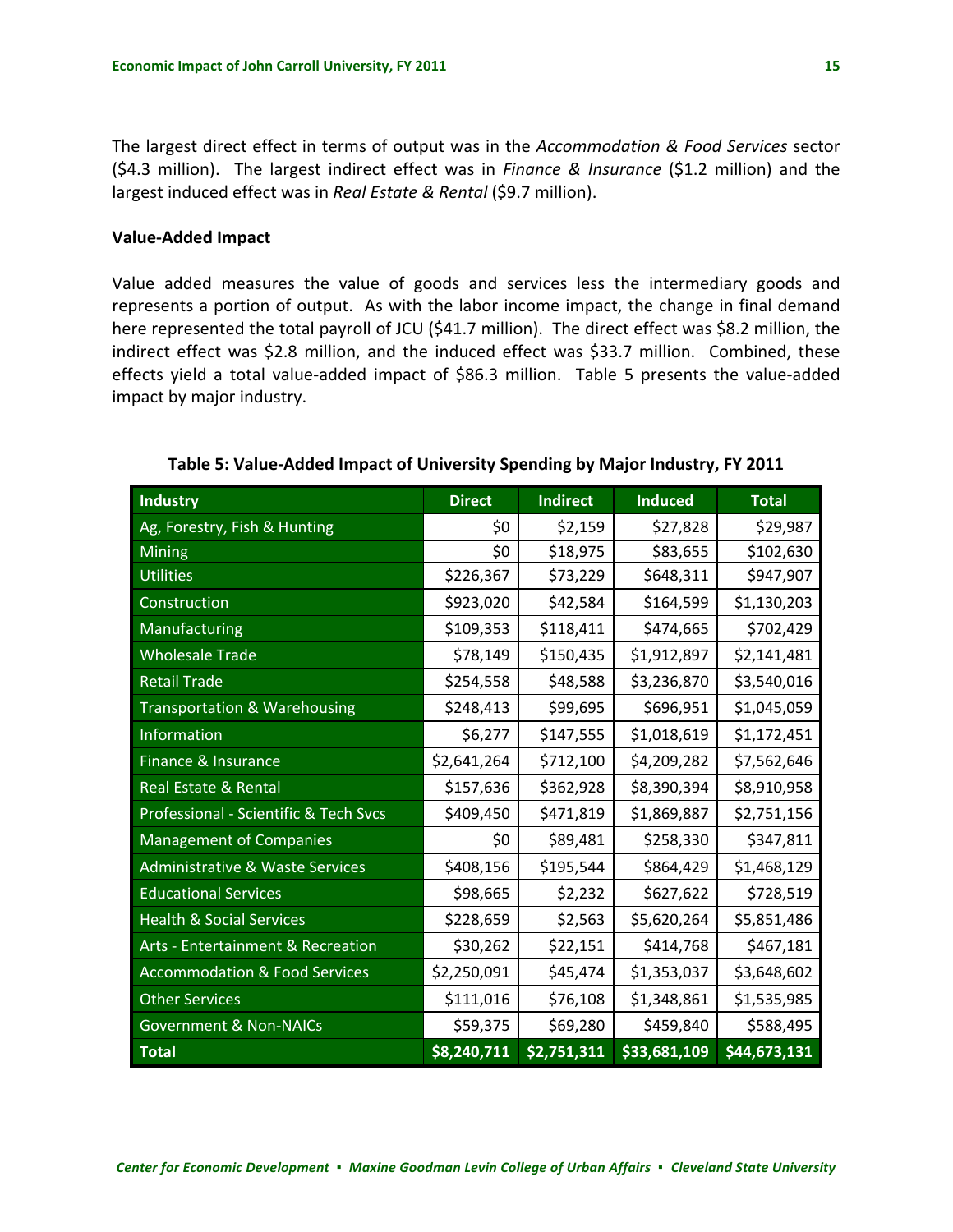The industry most affected by the direct and indirect impact was *Finance & Insurance* (\$2.6 million and \$712,100, respectively). *Real Estate & Rental* had the highest induced effect with \$8.4 million.

# **Tax Impact**

Based on the IMPLAN model, there was \$10.1 million in tax revenue associated with the spending of John Carroll University. Of this, \$5.8 million was federal tax revenue (57%) and \$4.3 million was state and local tax revenue (43%).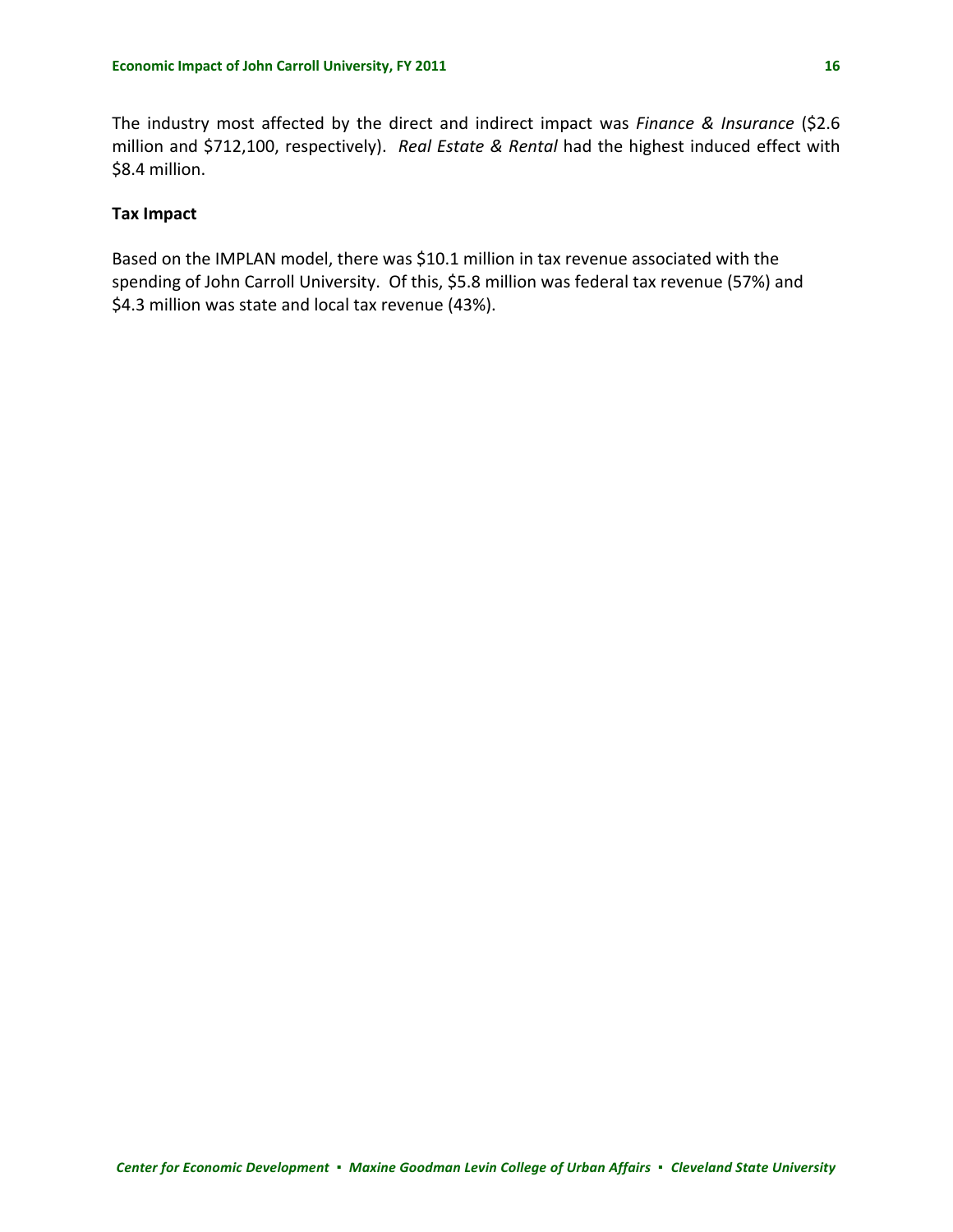# <span id="page-25-0"></span>**ECONOMIC IMPACT OF STUDENT SPENDING**

The proceeding subsection outlines the economic impact that the students of John Carroll University had on Northeast Ohio as a result of their spending. In FY 2011, 59% of the students attending JCU came from outside Northeast Ohio (2,336 out of 3,946). Of the students that originated within Northeast Ohio, 11% (423 students) mainly applied to Catholic or Jesuit colleges or universities. These students create additional demand for products and services in the region, and their spending patterns are modeled below as they pay for housing, food, travel, books, and entertainment. Estimates for these spending patterns were provided by JCU with varying assumptions for those students that live on campus, off campus, or with parents.

#### **Employment Impact**

Students spend money on goods and services just like traditional households, and this spending leads to job creation in the region. Table 6 outlines the overall economic impact of JCU student spending in FY 2011.

| <b>Impact Type</b>  | <b>Employment</b> | <b>Labor Income</b> | Output       | <b>Value Added</b> |
|---------------------|-------------------|---------------------|--------------|--------------------|
| Direct Effect       | 338               | \$7,470,744         | \$12,959,546 | \$16,245,045       |
| Indirect Effect     | 21                | \$973,019           | \$2,641,057  | \$1,701,728        |
| Induced Effect      | 67                | \$2,769,785         | \$7,706,018  | \$4,853,053        |
| <b>Total Effect</b> | 426               | \$11,213,548        | \$23,306,621 | \$22,799,826       |

#### **Table 6: Total Economic Impact of Student Spending, FY 2011**

The direct effect of the employment impact was 338 jobs, the indirect effect was 21 jobs, and the induced effect was 67 jobs. Table 7 outlines the employment effect by major industry. The largest industry impacted by the direct effect was *Retail Trade* (217 employees). The largest indirect effect was in *Administrative & Waste Services* (5 employees) and the largest induced effect was in *Health & Social Services* (14 employees).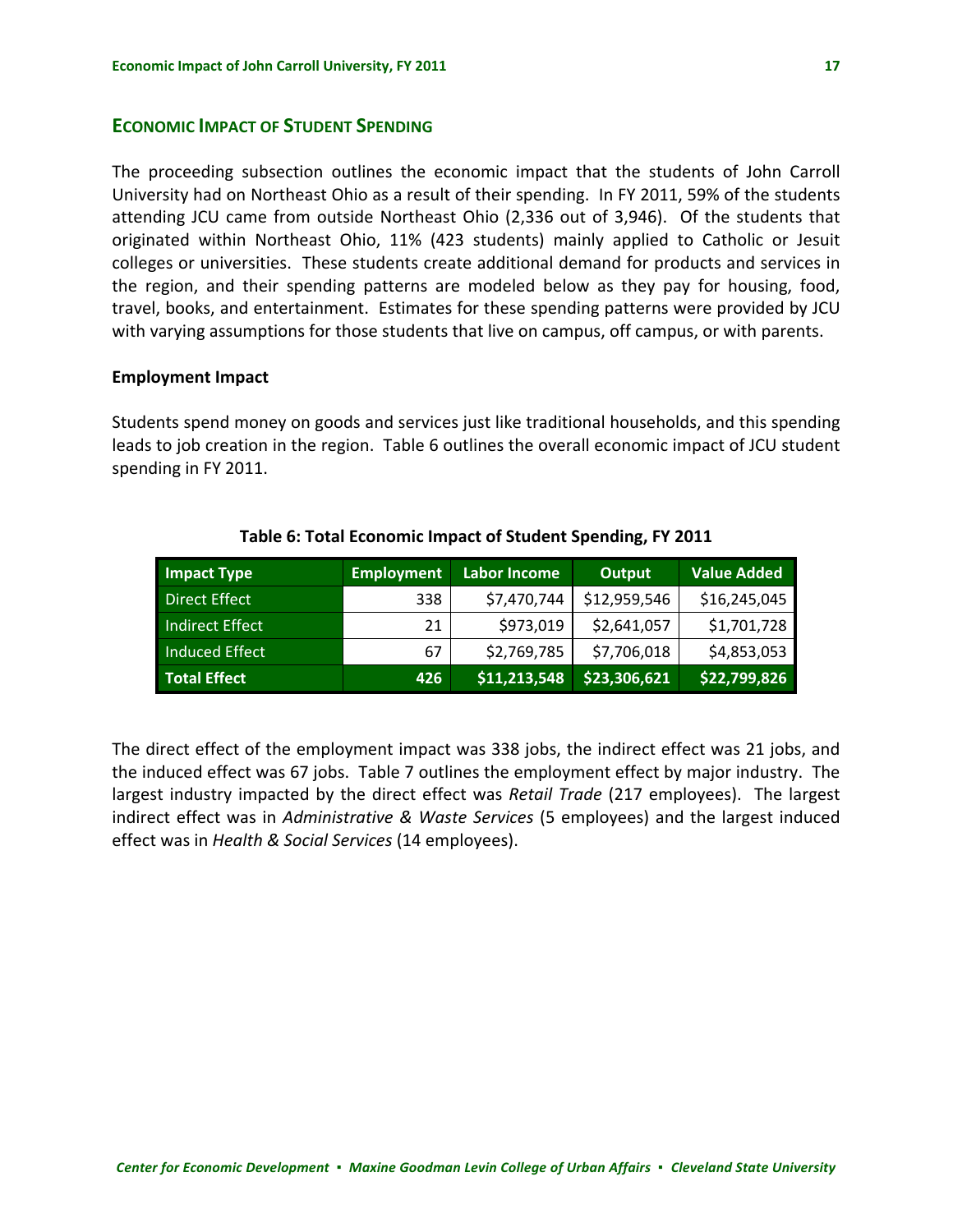| <b>Industry</b>                              | <b>Direct</b> | <b>Indirect</b> | <b>Induced</b> | <b>Total</b>   |
|----------------------------------------------|---------------|-----------------|----------------|----------------|
| Ag, Forestry, Fish & Hunting                 | 0             | 0               | 0              | 0              |
| <b>Mining</b>                                | $\Omega$      | 0               | 0              | $\Omega$       |
| <b>Utilities</b>                             | 0             | 0               | 0              | 0              |
| Construction                                 | 0             | $\mathbf{1}$    | 1              | $\overline{2}$ |
| Manufacturing                                | 0             | 0               | 1              | 1              |
| <b>Wholesale Trade</b>                       | $\Omega$      | 0               | $\overline{2}$ | $\overline{2}$ |
| <b>Retail Trade</b>                          | 217           | 0               | 13             | 230            |
| Transportation & Warehousing                 | 0             | 1               | 1              | 2              |
| <b>Information</b>                           | 0             | 1               | 1              | $\overline{2}$ |
| <b>Finance &amp; Insurance</b>               | $\Omega$      | 3               | 6              | 9              |
| <b>Real Estate &amp; Rental</b>              | 59            | 3               | 4              | 66             |
| Professional - Scientific & Tech Svcs        | 0             | 3               | 3              | 6              |
| <b>Management of Companies</b>               | $\Omega$      | 0               | $\Omega$       | $\Omega$       |
| <b>Administrative &amp; Waste Services</b>   | 0             | 5               | 3              | 8              |
| <b>Educational Services</b>                  | 0             | 0               | $\overline{2}$ | $\overline{2}$ |
| <b>Health &amp; Social Services</b>          | $\Omega$      | 0               | 14             | 14             |
| <b>Arts - Entertainment &amp; Recreation</b> | 62            | 1               | $\overline{2}$ | 65             |
| <b>Accommodation &amp; Food Services</b>     | 0             | $\mathbf{1}$    | 7              | 8              |
| <b>Other Services</b>                        | $\Omega$      | 1               | 6              | 7              |
| <b>Government &amp; Non-NAICs</b>            | 0             | 1               | 1              | 2              |
| <b>Total</b>                                 | 338           | 21              | 67             | 426            |

<span id="page-26-0"></span>**Table 7: Employment Impact of Student Spending by Major Industry, FY 2011**

# **Labor Income Impact**

The total labor income impact of JCU student spending in FY 2011 was \$11.2 million. Over 66% of the impact was in the direct effect; the largest industry affected was *Retail Trade* (\$5.6 million). The largest indirect effect was in *Professional ‐ Scientific & Tech Services* with \$189,121. The largest induced effect (as with employment) was in *Health & Social Services* (\$718,716). Table 8 shows the earnings impact by major industry.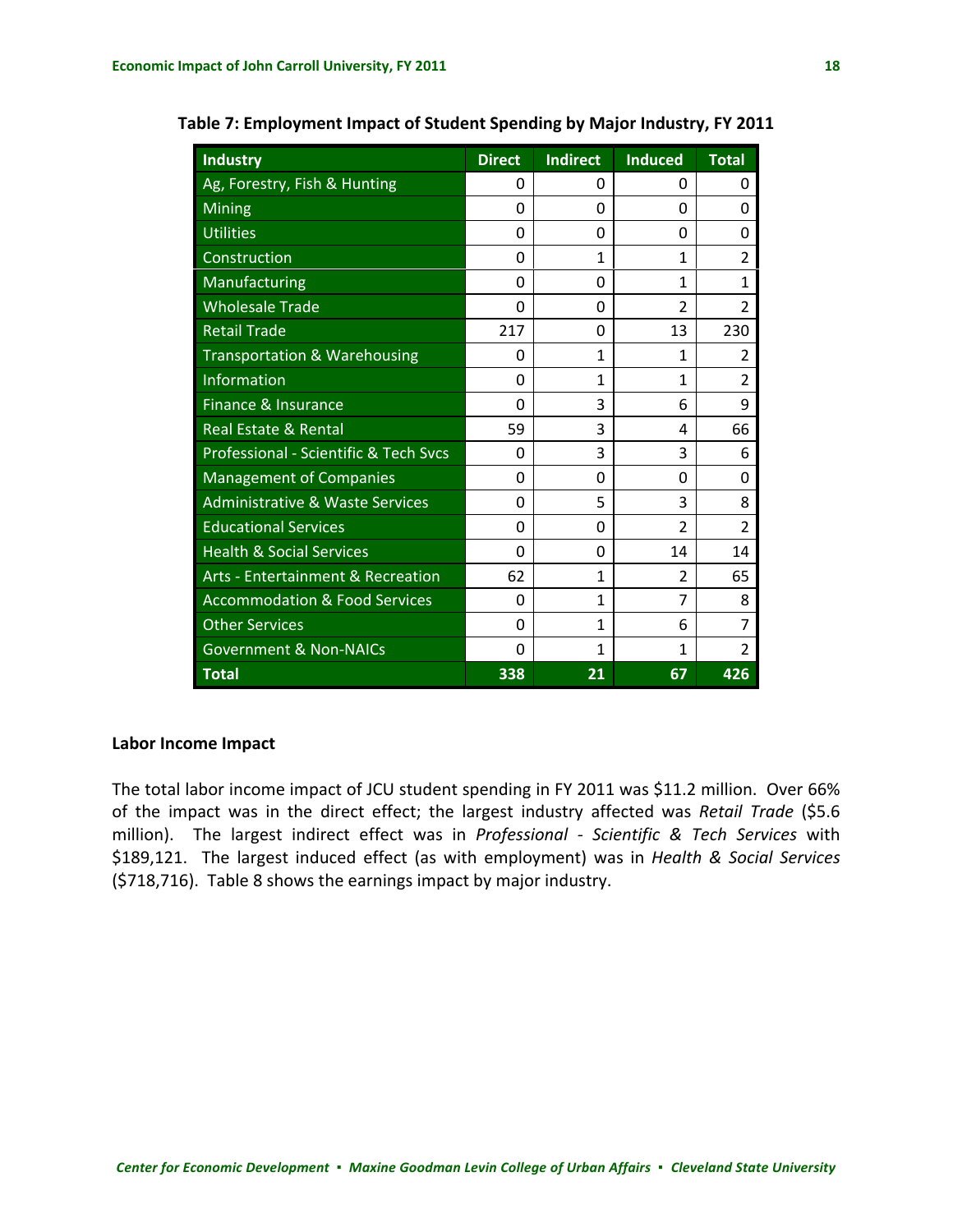<span id="page-27-0"></span>

| <b>Industry</b>                              | <b>Direct</b> | <b>Indirect</b> | <b>Induced</b> | <b>Total</b> |
|----------------------------------------------|---------------|-----------------|----------------|--------------|
| Ag, Forestry, Fish & Hunting                 | 0             | 1,492           | 4,102          | 5,594        |
| Mining                                       | 0             | 2,781           | 6,260          | 9,041        |
| <b>Utilities</b>                             | 0             | 19,786          | 21,346         | 41,132       |
| Construction                                 | $\mathbf 0$   | 27,385          | 19,710         | 47,095       |
| Manufacturing                                | 0             | 20,394          | 35,800         | 56,194       |
| <b>Wholesale Trade</b>                       | 0             | 28,794          | 160,952        | 189,746      |
| <b>Retail Trade</b>                          | 5,551,447     | 6,454           | 351,570        | 5,909,471    |
| Transportation & Warehousing                 | 0             | 67,385          | 72,003         | 139,388      |
| Information                                  | 0             | 48,072          | 56,730         | 104,802      |
| Finance & Insurance                          | 0             | 176,643         | 371,120        | 547,763      |
| Real Estate & Rental                         | 1,128,931     | 72,388          | 81,130         | 1,282,449    |
| Professional - Scientific & Tech Svcs        | 0             | 189,121         | 208,758        | 397,879      |
| <b>Management of Companies</b>               | 0             | 39,707          | 31,246         | 70,953       |
| <b>Administrative &amp; Waste Services</b>   | 0             | 160,640         | 104,371        | 265,011      |
| <b>Educational Services</b>                  | 0             | 5,721           | 93,783         | 99,504       |
| <b>Health &amp; Social Services</b>          | 0             | 10              | 718,706        | 718,716      |
| <b>Arts - Entertainment &amp; Recreation</b> | 790,366       | 14,494          | 44,629         | 849,489      |
| <b>Accommodation &amp; Food Services</b>     | 0             | 18,936          | 129,443        | 148,379      |
| <b>Other Services</b>                        | 0             | 31,635          | 182,042        | 213,677      |
| <b>Government &amp; Non-NAICs</b>            | 0             | 41,181          | 76,084         | 117,265      |
| <b>Total</b>                                 | 7,470,744     | 973,019         | 2,769,785      | 11,213,548   |

**Table 8: Labor Income Impact of Student Spending by Major Industry, FY 2011**

# **Output Impact**

The total output impact based on student spending was \$23.3 million. The largest direct effect was in *Real Estate & Rental* (\$7.2 million), reflecting the need for housing while attending JCU. The largest indirect impact was in *Finance & Insurance* (\$519,491) and the largest induced effect was in *Real Estate & Rental* (\$1.4 million). Table 9 shows the output impact by major industry.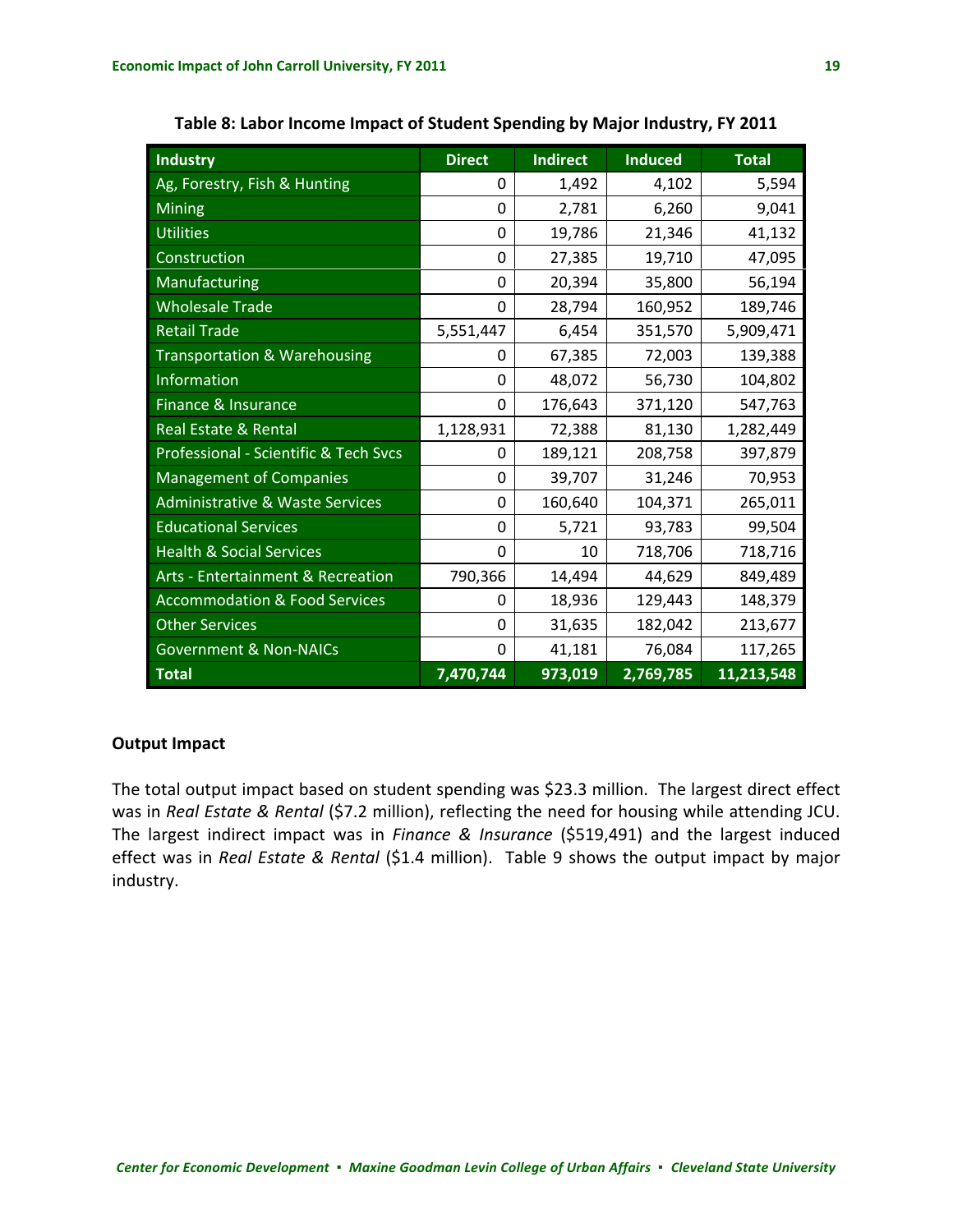<span id="page-28-0"></span>

| <b>Industry</b>                            | <b>Direct</b> | <b>Indirect</b> | <b>Induced</b> | <b>Total</b> |
|--------------------------------------------|---------------|-----------------|----------------|--------------|
| Ag, Forestry, Fish & Hunting               | 0             | 2,653           | 7,429          | 10,082       |
| <b>Mining</b>                              | $\Omega$      | 7,765           | 17,152         | 24,917       |
| <b>Utilities</b>                           | 0             | 100,723         | 114,510        | 215,233      |
| Construction                               | 0             | 68,306          | 48,294         | 116,600      |
| Manufacturing                              | 0             | 89,141          | 234,963        | 324,104      |
| <b>Wholesale Trade</b>                     | 0             | 59,134          | 330,542        | 389,676      |
| <b>Retail Trade</b>                        | 2,981,545     | 13,403          | 741,974        | 3,736,922    |
| Transportation & Warehousing               | 0             | 142,522         | 169,655        | 312,177      |
| <b>Information</b>                         | 0             | 208,741         | 269,154        | 477,895      |
| Finance & Insurance                        | 0             | 519,491         | 1,219,540      | 1,739,031    |
| Real Estate & Rental                       | 7,239,339     | 465,010         | 1,405,428      | 9,109,777    |
| Professional - Scientific & Tech Svcs      | 0             | 323,677         | 353,996        | 677,673      |
| <b>Management of Companies</b>             | $\Omega$      | 76,725          | 60,377         | 137,102      |
| <b>Administrative &amp; Waste Services</b> | $\Omega$      | 312,331         | 192,266        | 504,597      |
| <b>Educational Services</b>                | $\Omega$      | 10,410          | 166,126        | 176,536      |
| <b>Health &amp; Social Services</b>        | 0             | 22              | 1,307,813      | 1,307,835    |
| Arts - Entertainment & Recreation          | 2,738,662     | 26,981          | 98,079         | 2,863,722    |
| <b>Accommodation &amp; Food Services</b>   | 0             | 54,769          | 373,175        | 427,944      |
| <b>Other Services</b>                      | 0             | 66,981          | 381,941        | 448,922      |
| <b>Government &amp; Non-NAICs</b>          | 0             | 92,272          | 213,604        | 305,876      |
| <b>Total</b>                               | 12,959,546    | 2,641,057       | 7,706,018      | 23,306,621   |

**Table 9: Output Impact of Student Spending by Major Industry, FY 2011**

# **Value‐Added Impact**

The total value-added impact (output less intermediary goods) was \$22.8 million in FY 2011. The direct effect, which represented over 71% of the total output impact, fell into three categories: *Retail Trade* (\$8.4 million), *Real Estate & Rental* (\$6.3 million), and Arts ‐ Entertainment & Recreation (\$1.6 million). The indirect and induced effects touched every major industry, though the largest impact for both was in *Real Estate & Rental* (\$397,434 and \$1.2 million, respectively). Table 10 outlines the value‐added impact by major industry.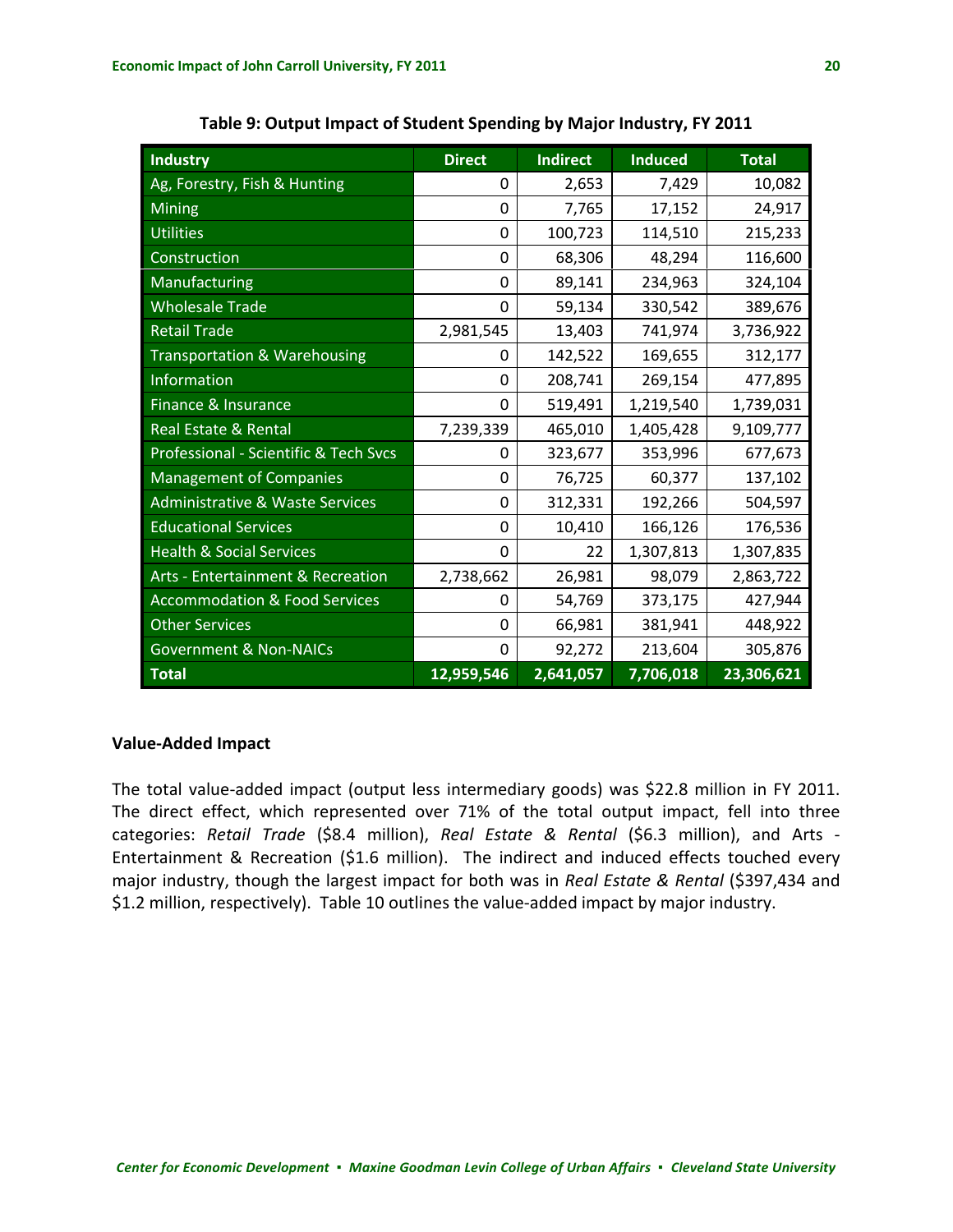<span id="page-29-0"></span>

| <b>Industry</b>                            | <b>Direct</b> | <b>Indirect</b> | <b>Induced</b> | <b>Total</b> |
|--------------------------------------------|---------------|-----------------|----------------|--------------|
| Ag, Forestry, Fish & Hunting               | 0             | 1,371           | 3,919          | 5,290        |
| <b>Mining</b>                              | 0             | 5,093           | 11,273         | 16,366       |
| <b>Utilities</b>                           | 0             | 82,177          | 85,208         | 167,385      |
| Construction                               | 0             | 32,587          | 23,503         | 56,090       |
| Manufacturing                              | 0             | 30,843          | 64,929         | 95,772       |
| <b>Wholesale Trade</b>                     | 0             | 49,855          | 278,674        | 328,529      |
| <b>Retail Trade</b>                        | 8,368,736     | 9,218           | 500,422        | 8,878,376    |
| <b>Transportation &amp; Warehousing</b>    | 0             | 89,523          | 100,343        | 189,866      |
| Information                                | 0             | 102,584         | 143,247        | 245,831      |
| Finance & Insurance                        | 0             | 294,112         | 621,642        | 915,754      |
| Real Estate & Rental                       | 6,314,571     | 397,434         | 1,222,638      | 7,934,643    |
| Professional - Scientific & Tech Svcs      | 0             | 238,408         | 264,304        | 502,712      |
| <b>Management of Companies</b>             | 0             | 46,268          | 36,410         | 82,678       |
| <b>Administrative &amp; Waste Services</b> | 0             | 197,200         | 123,199        | 320,399      |
| <b>Educational Services</b>                | 0             | 5,695           | 86,786         | 92,481       |
| <b>Health &amp; Social Services</b>        | 0             | 12              | 775,171        | 775,183      |
| Arts - Entertainment & Recreation          | 1,561,738     | 15,665          | 59,513         | 1,636,916    |
| <b>Accommodation &amp; Food Services</b>   | 0             | 28,822          | 196,092        | 224,914      |
| <b>Other Services</b>                      | 0             | 36,632          | 191,793        | 228,425      |
| <b>Government &amp; Non-NAICs</b>          | 0             | 38,229          | 63,987         | 102,216      |
| <b>Total</b>                               | 16,245,045    | 1,701,728       | 4,853,053      | 22,799,826   |

**Table 10: Value‐Added Impact of Student Spending by Major Industry, FY 2011**

#### **Tax Impact**

Because of the spending of John Carroll University students, there was \$6.1 million in tax revenues. Of this, \$2.8 million was federal tax revenue (46%) and \$3.3 million was state and local tax revenue (54%).

# **ECONOMIC IMPACT OF VISITOR SPENDING**

This final subsection estimates the economic impact of the spending of visitors to John Carroll University. The impact measures the spending of those that came from outside Northeast Ohio to attend events, conferences, and other activities at JCU. Visitors include those that come for admissions and orientation visits, parents' weekends, reunions, athletic events, meetings, and conferences. While visiting JCU, these guests spend money on lodging, food, travel, and entertainment. This spending creates an additional impact in the region. Table 11 outlines the total economic impact of visitor spending.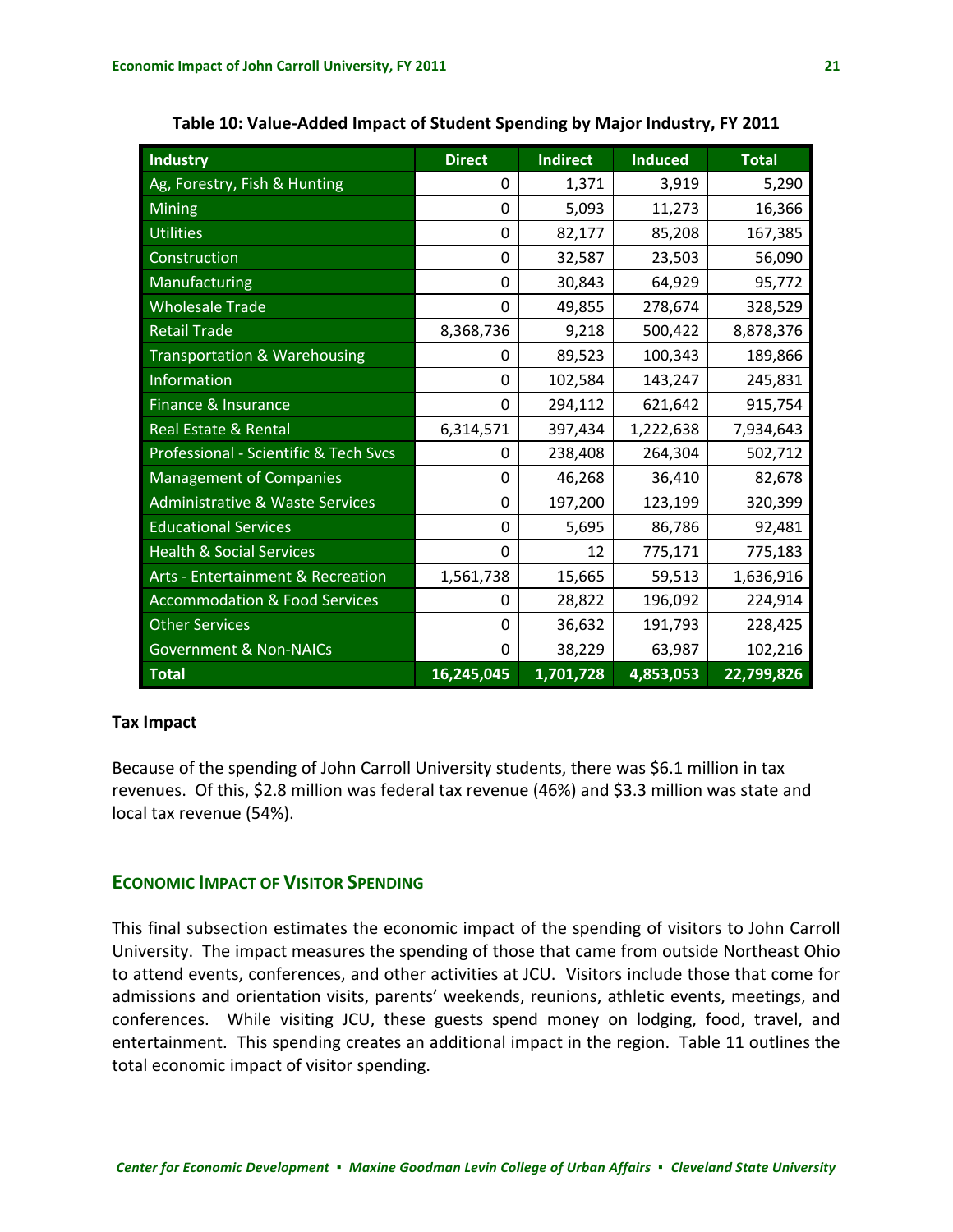<span id="page-30-0"></span>

| <b>Impact Type</b>     | <b>Employment</b> | Labor Income | Output      | <b>Value Added</b> |
|------------------------|-------------------|--------------|-------------|--------------------|
| Direct Effect          | 24                | \$473,418    | \$1,395,416 | \$753,000          |
| <b>Indirect Effect</b> | 4                 | \$183,059    | \$496,690   | \$307,408          |
| Induced Effect         | 5                 | \$215,528    | \$599,680   | \$377,683          |
| <b>Total Effect</b>    | 33                | \$872,005    | \$2,491,786 | \$1,438,091        |

**Table 11: Total Economic Impact of Visitor Spending, FY 2011**

### **Employment Impact**

Based on conservative estimates from JCU, an estimated \$1.4 million was spent by JCU visitors in FY 2011. This spending created a total employment impact of 33 jobs. Table 12 outlines the employment impact by major industry. The entirety of the direct impact was accounted for by the *Accommodation & Food Services* industry (24 employees), which represented over 73% of the total employment impact.

| <b>Industry</b>                              | <b>Direct</b> | <b>Indirect</b> | <b>Induced</b> | <b>Total</b> |
|----------------------------------------------|---------------|-----------------|----------------|--------------|
| Ag, Forestry, Fish & Hunting                 | 0             | 0               | 0              | 0            |
| <b>Mining</b>                                | 0             | 0               | $\Omega$       | 0            |
| <b>Utilities</b>                             | $\Omega$      | 0               | 0              | 0            |
| Construction                                 | 0             | $\Omega$        | $\Omega$       | 0            |
| <b>Manufacturing</b>                         | 0             | 0               | $\Omega$       | 0            |
| <b>Wholesale Trade</b>                       | 0             | 0               | 0              | 0            |
| <b>Retail Trade</b>                          | $\Omega$      | $\Omega$        | 1              | 1            |
| Transportation & Warehousing                 | 0             | 0               | $\Omega$       | O            |
| <b>Information</b>                           | 0             | 0               | 0              | 0            |
| Finance & Insurance                          | 0             | 0               | 1              | 1            |
| <b>Real Estate &amp; Rental</b>              | 0             | 1               | 0              | 1            |
| Professional - Scientific & Tech Svcs        | O             | 1               | $\Omega$       | 1            |
| <b>Management of Companies</b>               | 0             | 0               | $\Omega$       | 0            |
| <b>Administrative &amp; Waste Services</b>   | 0             | $\mathbf{1}$    | 0              | 1            |
| <b>Educational Services</b>                  | 0             | 0               | $\Omega$       | 0            |
| <b>Health &amp; Social Services</b>          | 0             | 0               | 1              | 1            |
| <b>Arts - Entertainment &amp; Recreation</b> | $\Omega$      | $\Omega$        | $\Omega$       | 0            |
| <b>Accommodation &amp; Food Services</b>     | 24            | 1               | 1              | 25           |
| <b>Other Services</b>                        | 0             | 0               | 1              | 1            |
| <b>Government &amp; Non-NAICs</b>            | 0             | 0               | 0              | O            |
| <b>Total</b>                                 | 24            | 4               | 5              | 33           |

**Table 12: Employment Impact of Visitor Spending by Major Industry, FY 2011**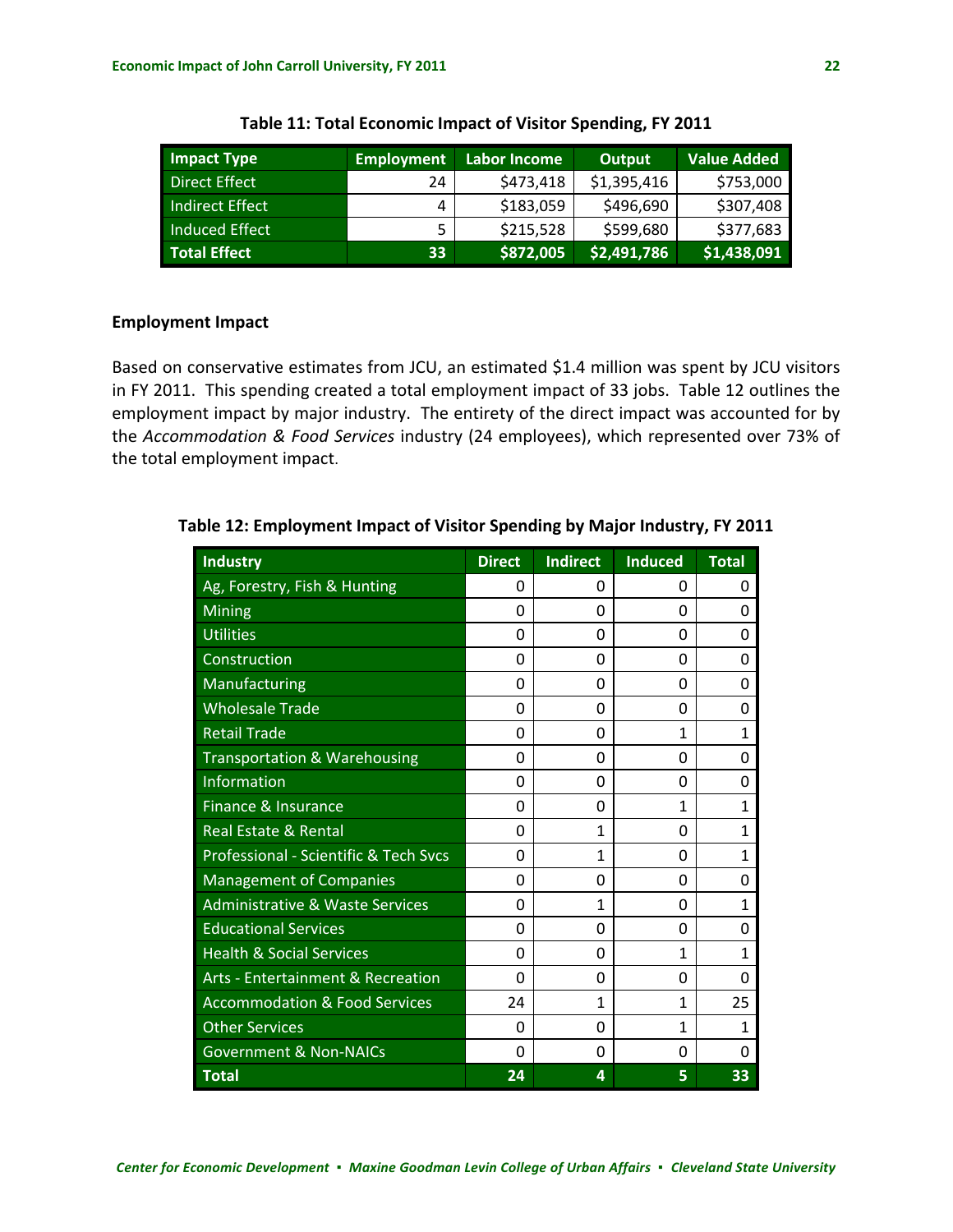#### <span id="page-31-0"></span>**Labor Income Impact**

The total labor income impact of JCU visitor spending was \$872,000 in FY 2011. Over half of the impact (54%) was in the direct effect; the largest industry affected was *Accommodation & Food Services* (\$467,000). The largest indirect effect was in *Professional ‐ Scientific & Tech Services* with about \$35,300. The largest induced effect was in *Health & Social Services* with \$56,000. Table 13 shows the earnings impact by major industry.

**Industry Direct Indirect Induced Total** Ag, Forestry, Fish & Hunting  $\begin{array}{c|c} \text{Ag, Forestry, Fish & Hunting} & \text{S11} & \text{S243} & \text{S319} & \text{S563} \\ \end{array}$ Mining \$0 \$710 \$487 \$1,197 Utilities \$0 \$4,395 \$1,659 \$6,054 Construction \$0 \$4,267 \$1,534 \$5,801 Manufacturing \$0 \$8,790 \$2,784 \$11,574 Wholesale Trade  $$0 \mid $12,130 \mid $12,502 \mid $24,632$ Retail Trade \$6,655 \$1,747 \$27,388 \$35,790 Transportation & Warehousing  $\begin{array}{ccc} 50 & 57,675 & 55,607 & 513,282 \end{array}$  $Information$   $$0 | $511,766 | $54,412 | $516,178$ Finance & Insurance \$0 \$16,901 \$28,879 \$45,780 Real Estate & Rental \$0 \$9,079 \$6,302 \$15,380 Professional - Scientific & Tech Svcs  $\begin{vmatrix} 50 & 535,269 & 516,240 \\ 50 & 516,240 & 551,509 \end{vmatrix}$ Management of Companies \$0 \$16,278 \$2,430 \$18,708 Administrative & Waste Services  $\begin{array}{c|c} \n & 50 & 519,634 & 58,122 & 527,755\n\end{array}$ Educational Services  $\begin{array}{ccc} 50 & 545 & 57,320 & 57,365 \end{array}$ Health & Social Services \$0 \$1 \$55,903 \$55,904 Arts ‐ Entertainment & Recreation \$0 \$3,312 \$3,475 \$6,787 Accommodation & Food Services  $\begin{array}{|c|c|c|c|c|c|c|c|c|} \hline \text{56,116} & \text{510,072} & \text{5482,952} \hline \end{array}$ Other Services \$0 \$8,383 \$14,176 \$22,559 Government & Non-NAICs  $$80 \mid $16,318 \mid $5,919 \mid $22,237$ **Total \$473,418 \$183,059 \$215,528 \$872,005**

**Table 13: Labor Income Impact of Visitor Spending by Major Industry, FY 2011**

#### **Output Impact**

The total output impact based on visitor spending was \$2.5 million. The largest direct effect was in *Accommodation & Food Services* (\$1.4 million); in fact, nearly the entire direct impact (99.8%) was accounted for by this industry. *Real Estate & Rental* was responsible for the largest indirect and induced impacts (\$63,500 and \$109,400, respectively). Table 14 shows the output impact by major industry.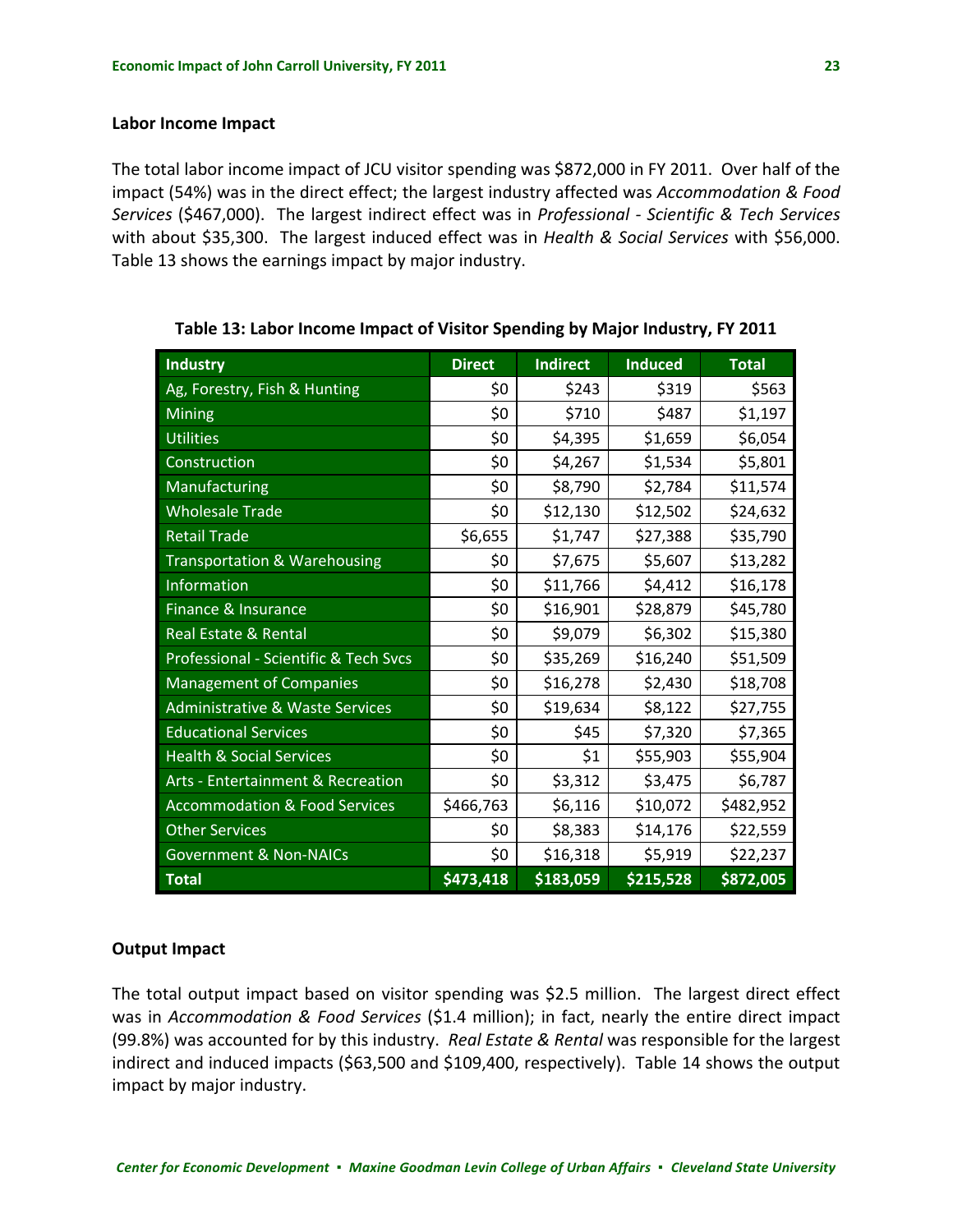<span id="page-32-0"></span>

| <b>Industry</b>                            | <b>Direct</b> | <b>Indirect</b> | <b>Induced</b> | <b>Total</b> |
|--------------------------------------------|---------------|-----------------|----------------|--------------|
| Ag, Forestry, Fish & Hunting               | \$0           | \$1,116         | \$578          | \$1,694      |
| <b>Mining</b>                              | \$0           | \$1,964         | \$1,333        | \$3,297      |
| <b>Utilities</b>                           | \$0           | \$22,845        | \$8,898        | \$31,743     |
| Construction                               | \$0           | \$10,823        | \$3,758        | \$14,581     |
| Manufacturing                              | \$0           | \$50,858        | \$18,264       | \$69,122     |
| <b>Wholesale Trade</b>                     | \$0           | \$24,911        | \$25,675       | \$50,586     |
| <b>Retail Trade</b>                        | \$2,117       | \$3,617         | \$57,801       | \$63,535     |
| Transportation & Warehousing               | \$0           | \$17,000        | \$13,213       | \$30,213     |
| Information                                | \$0           | \$50,470        | \$20,932       | \$71,402     |
| Finance & Insurance                        | \$0           | \$52,834        | \$94,892       | \$147,726    |
| Real Estate & Rental                       | \$0           | \$63,408        | \$109,419      | \$172,827    |
| Professional - Scientific & Tech Svcs      | \$0           | \$59,786        | \$27,538       | \$87,324     |
| <b>Management of Companies</b>             | \$0           | \$31,454        | \$4,696        | \$36,150     |
| <b>Administrative &amp; Waste Services</b> | \$0           | \$39,420        | \$14,962       | \$54,382     |
| <b>Educational Services</b>                | \$0           | \$82            | \$12,964       | \$13,046     |
| <b>Health &amp; Social Services</b>        | \$0           | \$3             | \$101,723      | \$101,726    |
| Arts - Entertainment & Recreation          | \$0           | \$5,650         | \$7,639        | \$13,289     |
| <b>Accommodation &amp; Food Services</b>   | \$1,393,298   | \$17,651        | \$29,037       | \$1,439,986  |
| <b>Other Services</b>                      | \$0           | \$15,765        | \$29,743       | \$45,508     |
| <b>Government &amp; Non-NAICs</b>          | \$0           | \$27,032        | \$16,615       | \$43,647     |
| <b>Total</b>                               | \$1,395,416   | \$496,690       | \$599,680      | \$2,491,786  |

**Table 14: Output Impact of Visitor Spending by Major Industry, FY 2011**

# **Value‐Added Impact**

The total value‐added impact (output less intermediary goods) based on visitor spending was \$1.4 million in FY 2011. Over half of the impact (52%) was in the direct effect, the majority of which came from *Accommodation & Food Services* (\$742,500). *Real Estate & Rental* was the major industry with both the largest indirect impact (\$53,700) and the largest induced effect (\$95,200). Table 15 outlines the value‐added impact by major industry.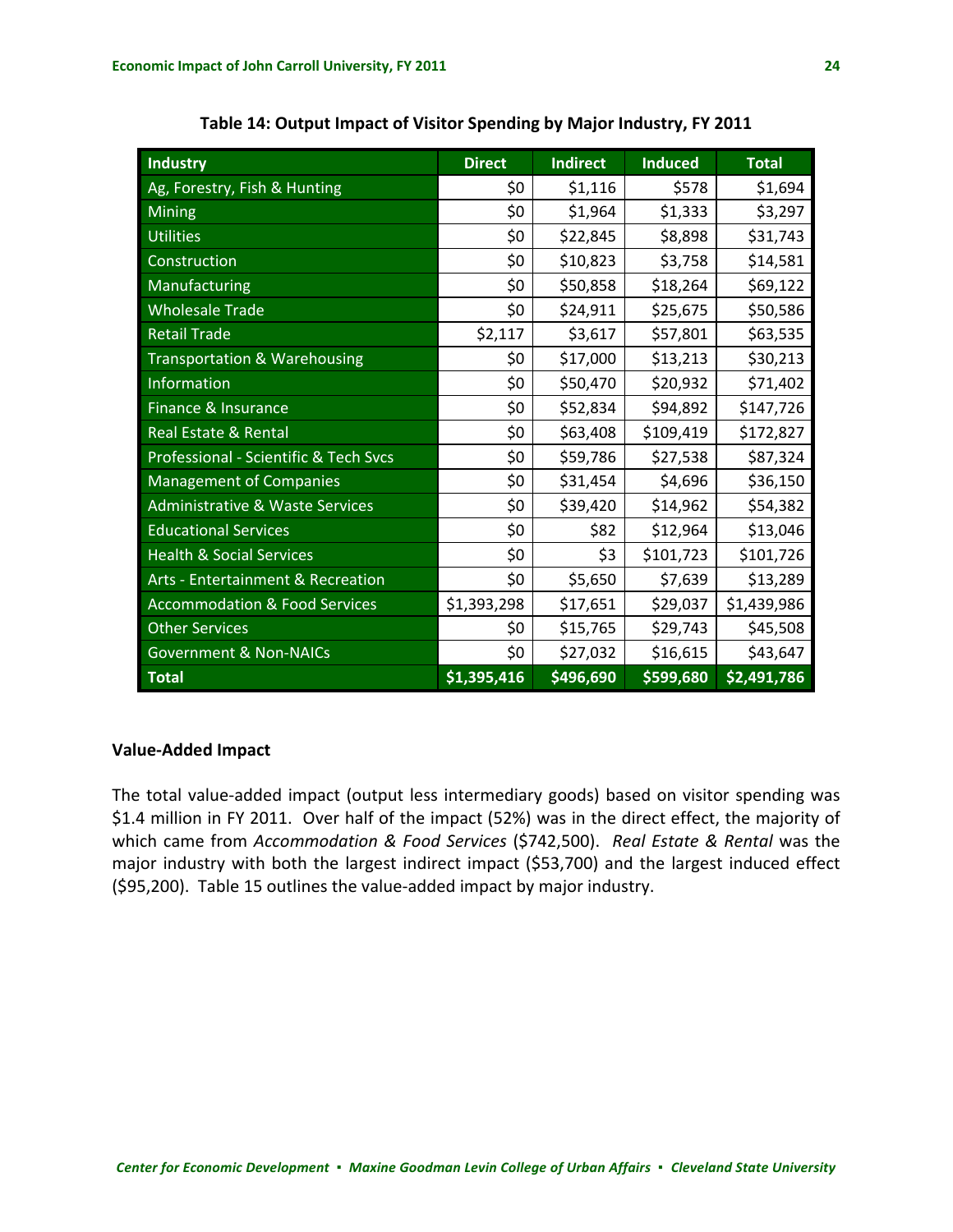| <b>Industry</b>                            | <b>Direct</b> | <b>Indirect</b> | <b>Induced</b> | <b>Total</b> |
|--------------------------------------------|---------------|-----------------|----------------|--------------|
| Ag, Forestry, Fish & Hunting               | \$0           | \$419           | \$305          | \$724        |
| <b>Mining</b>                              | \$0           | \$1,290         | \$876          | \$2,166      |
| <b>Utilities</b>                           | \$0           | \$18,104        | \$6,621        | \$24,725     |
| Construction                               | \$0           | \$5,068         | \$1,829        | \$6,897      |
| Manufacturing                              | \$0           | \$14,828        | \$5,048        | \$19,876     |
| <b>Wholesale Trade</b>                     | \$0           | \$21,002        | \$21,646       | \$42,648     |
| <b>Retail Trade</b>                        | \$10,478      | \$2,426         | \$38,983       | \$51,887     |
| Transportation & Warehousing               | \$0           | \$10,298        | \$7,814        | \$18,113     |
| Information                                | \$0           | \$24,215        | \$11,140       | \$35,355     |
| Finance & Insurance                        | \$0           | \$30,241        | \$48,380       | \$78,620     |
| Real Estate & Rental                       | \$0           | \$53,721        | \$95,188       | \$148,909    |
| Professional - Scientific & Tech Svcs      | \$0           | \$44,651        | \$20,560       | \$65,212     |
| <b>Management of Companies</b>             | \$0           | \$18,968        | \$2,832        | \$21,800     |
| <b>Administrative &amp; Waste Services</b> | \$0           | \$24,229        | \$9,587        | \$33,817     |
| <b>Educational Services</b>                | \$0           | \$45            | \$6,772        | \$6,816      |
| <b>Health &amp; Social Services</b>        | \$0           | \$2             | \$60,295       | \$60,297     |
| Arts - Entertainment & Recreation          | \$0           | \$3,553         | \$4,635        | \$8,188      |
| <b>Accommodation &amp; Food Services</b>   | \$742,522     | \$9,279         | \$15,258       | \$767,059    |
| <b>Other Services</b>                      | \$0           | \$9,536         | \$14,935       | \$24,472     |
| <b>Government &amp; Non-NAICs</b>          | \$0           | \$15,533        | \$4,978        | \$20,511     |
| <b>Total</b>                               | \$753,000     | \$307,408       | \$377,683      | \$1,438,091  |

<span id="page-33-0"></span>**Table 15: Value‐Added Impact of Visitor Spending by Major Industry, FY 2011**

## **Tax Impact**

Based on the spending of visitors to JCU, there was \$358,674 in tax revenues. Of this, \$190,005 was federal tax revenue (53%) and \$168,669 was state and local tax revenue (47%).

# **SUMMARY OF JCU'S ECONOMIC IMPACT**

The total economic activity generated by John Carroll University during FY 2011 (due to the combined university, student, and visitor spending) produced the following impacts on Northeast Ohio:

- Total Employment Impact: 1,798
- Total Labor Income Impact: \$80.0 million
- Total Output Impact: \$127.2 million
- Total Value‐Added Impact: \$110.6 million
- Total Tax Impact: \$16.6 million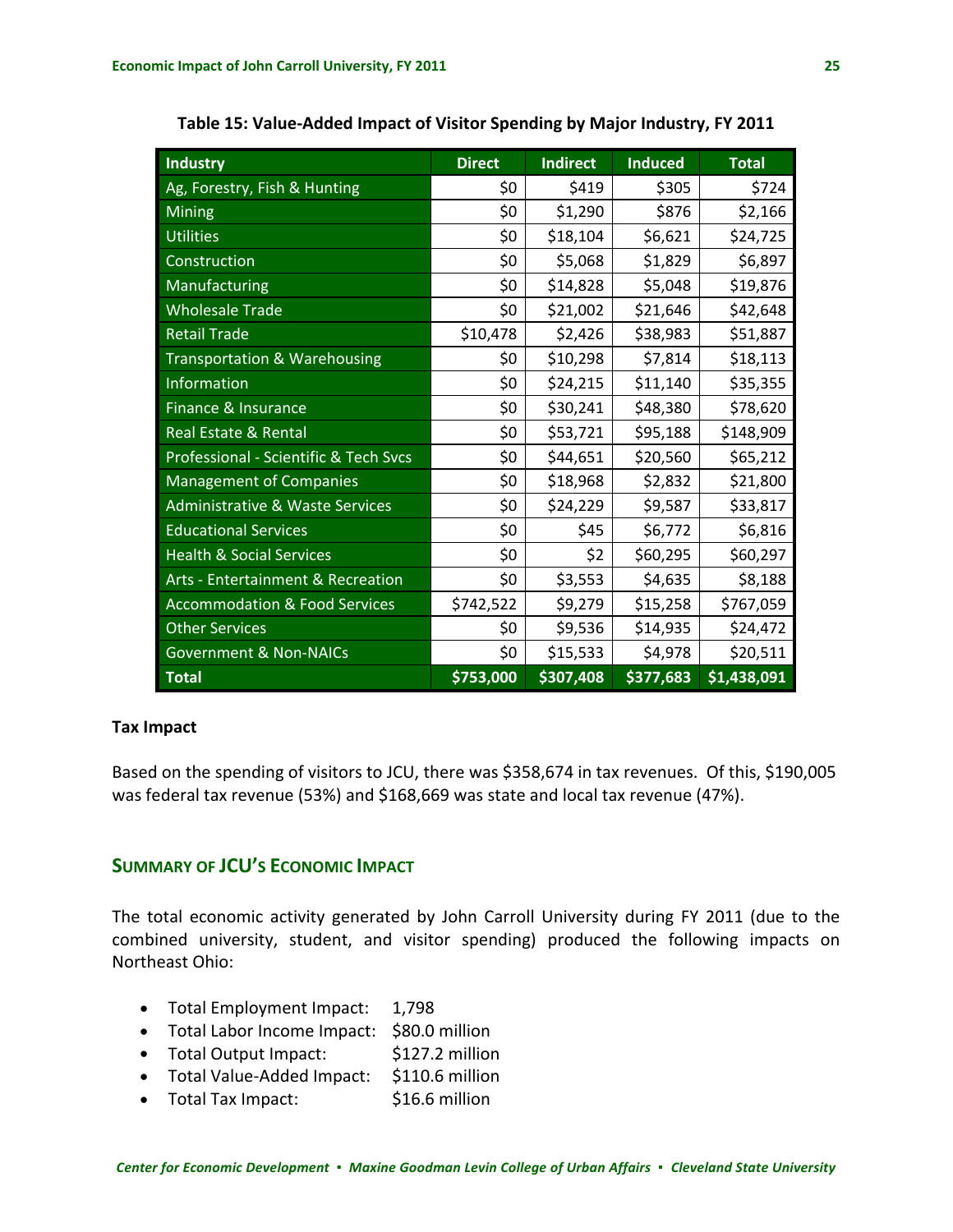<span id="page-34-0"></span>Table 16 shows the total economic impact of JCU in FY 2011, broken down into its base components.

| <b>Impact Type</b>     | <b>Employment</b> | <b>Labor Income</b> | Value Added   | Output        |
|------------------------|-------------------|---------------------|---------------|---------------|
| Change in Final Demand | 692               | \$41,653,539        | \$41,653,539  | \$29,323,805  |
| <b>Direct Effect</b>   | 513               | \$12,960,455        | \$25,238,756  | \$28,357,316  |
| <b>Indirect Effect</b> | 57                | \$2,940,949         | \$4,760,447   | \$7,558,265   |
| <b>Induced Effect</b>  | 536               | \$22,387,980        | \$38,911,845  | \$61,988,066  |
| <b>Total Effect</b>    | 1,798             | \$79,942,923        | \$110,564,587 | \$127,227,452 |

**Table 16: Total Economic Impact of JCU by Type of Effect, FY 2011**

University spending accounted for approximately three quarters (74%) or more of each type of impact (Table 17). Student spending represented, on average, 19% of each type of impact. Finally, visitor spending accounted for the smallest percentage of each type of impact across the board.

| <b>Type of Spending</b> | <b>Employment</b> | <b>Labor Income</b> | <b>Value Added</b> | Output        |
|-------------------------|-------------------|---------------------|--------------------|---------------|
| <b>University</b>       | 1,339             | \$67,857,370        | \$86,326,670       | \$101,429,045 |
| Student                 | 426               | \$11,213,548        | \$22,799,826       | \$23,306,621  |
| <b>Visitor</b>          | 33                | \$872,005           | \$1,438,091        | \$2,491,786   |
| Total                   | 1,798             | \$79,942,923        | 5110,564,587       | \$127,227,452 |

**Table 17: Total Economic Impact of JCU by Type of Spending, FY 2011**

In terms of the total impact, certain industries derived great benefits from JCU existing in Northeast Ohio. Four industries—*Accommodation & Food Services, Finance & Insurance, Real Estate & Rental,* and *Health & Social Services*—were consistently among the highest‐ranking industries in terms of the base effects of the economic impact. Given the nature of JCU and the demands and needs of its primary clientele (its students), the university's effect on these industries is hardly surprising.

The total tax impact of JCU was \$16.6 million in FY2011 (Table 18). The majority of the impact came from the spending of the university (61% or \$10.1 million). Thirty‐seven percent of the total tax impact came from the spending of students (\$6.2 million) and only 2% came from the spending of visitors to campus (\$358,674).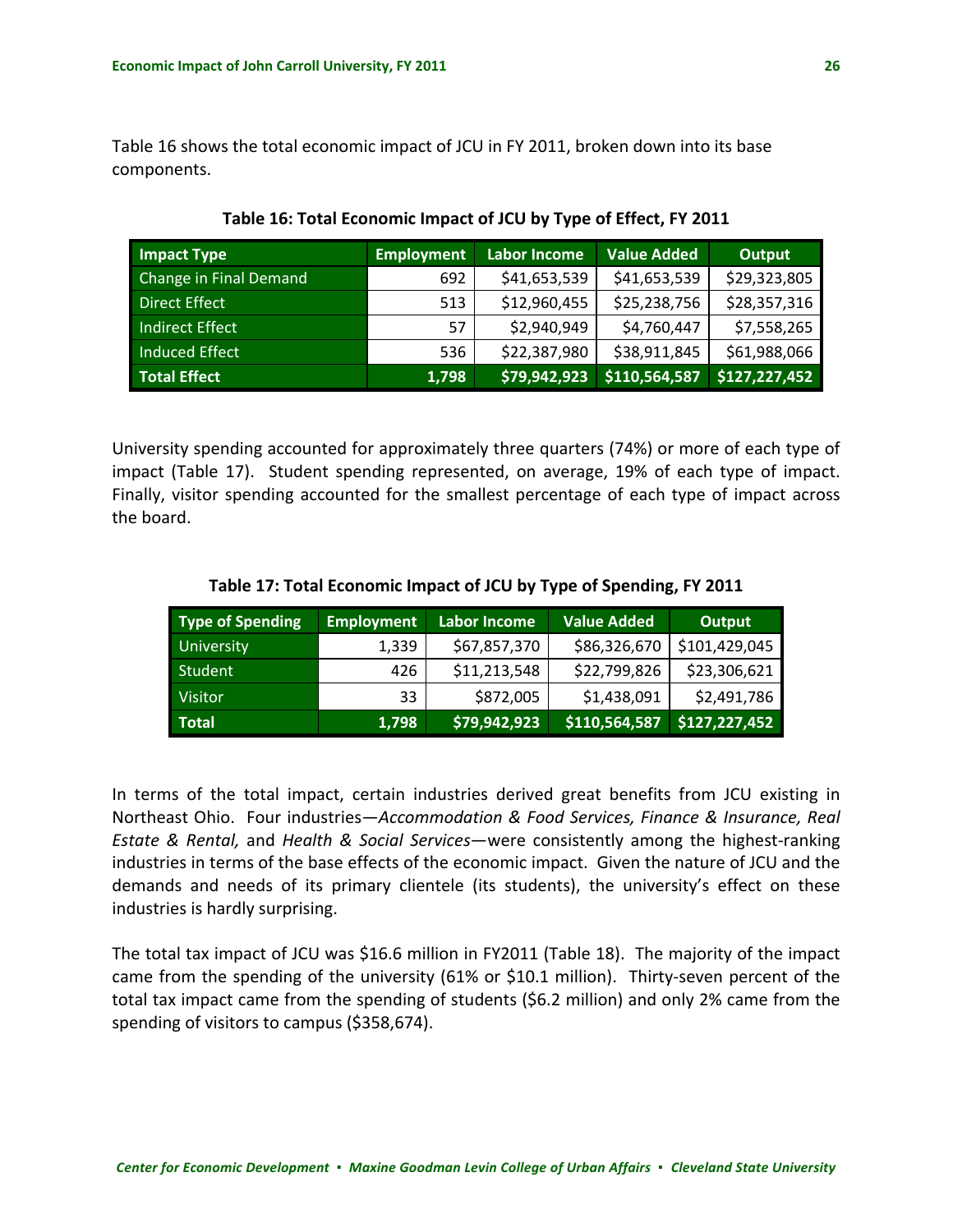| Type of Spending  | <b>State &amp; Local</b> | Federal     | Total        |
|-------------------|--------------------------|-------------|--------------|
| <b>University</b> | \$4,303,778              | \$5,778,557 | \$10,082,335 |
| Student           | \$3,342,738              | \$2,823,097 | \$6,165,835  |
| <b>Visitor</b>    | \$168,669                | \$190,005   | \$358,674    |
| <b>Total</b>      | \$7,815,185              | \$8,791,659 | \$16,606,844 |

# <span id="page-35-0"></span>**Table 18: Total Tax Impact of JCU by Type of Spending, FY 2011**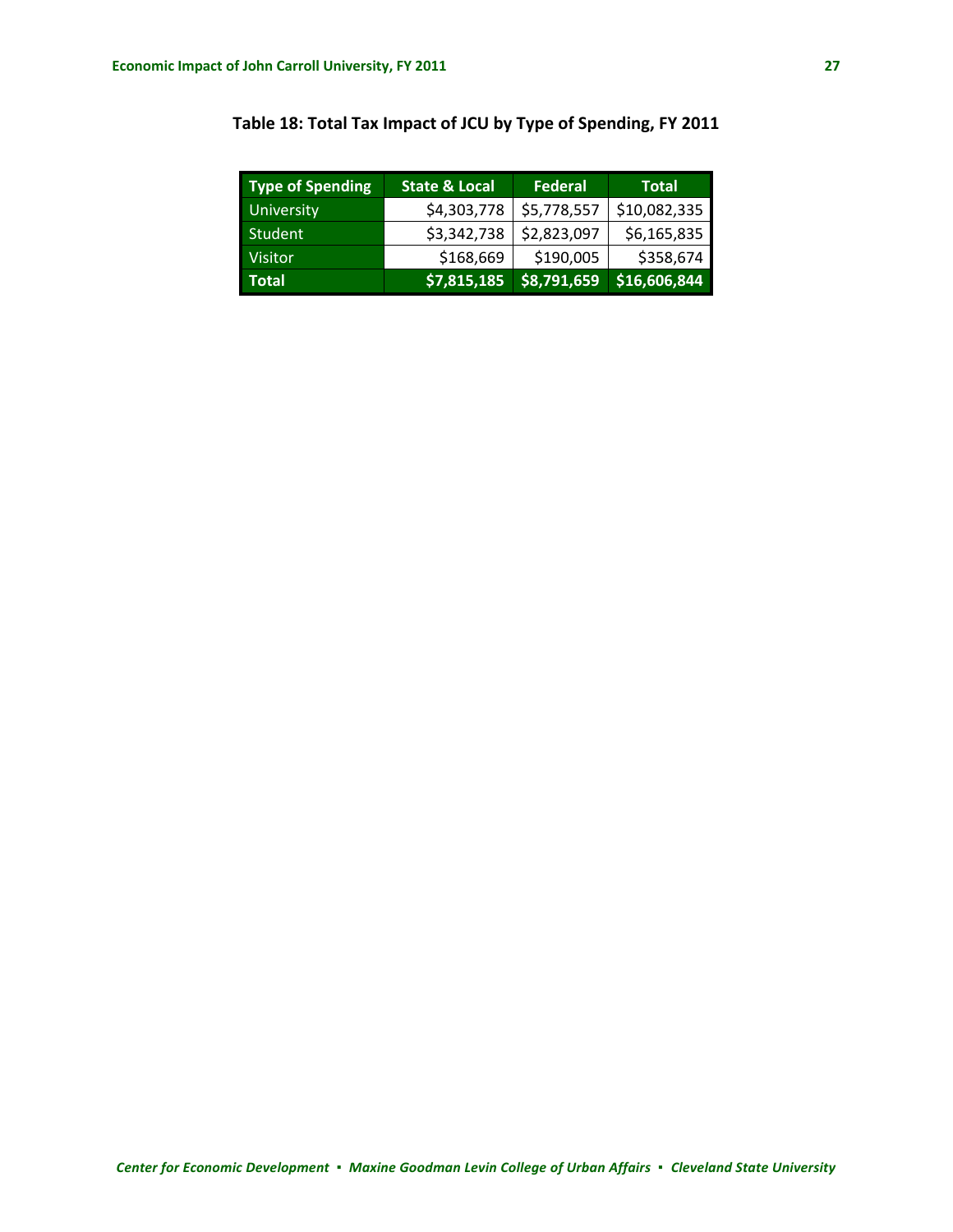# **COMMUNITY ENGAGEMENT PROFILES**

<span id="page-36-0"></span>John Carroll University (JCU) sits on 60 acres within the city of University Heights, Ohio. The relationship between these two entities is truly reciprocal; that is, the small inner-ring suburb of Cleveland is integrated into the university as much as the university is into the community. As such, the overall impact of JCU cannot simply be measured by calculating the tax benefits and job creation of the university. A true measurement of the university's local impact must also consider the investment the university has made in the residents of the community in which it resides.

John Carroll University aims to create a broad impact within University Heights and the Cleveland MSA by engaging in twofold programming that creates better citizens of its students while also aiding the residents of the community. JCU's method of achieving these dual goals is community engagement, and with approximately 43,000 hours of service performed annually by nearly 600 students each week, JCU is well on its way to success. It is no surprise that in honor of JCU's extensive community engagement, the Carnegie Foundation selected the university in 2010 to receive its Community Engagement Classification award, a prestigious award given to only 115 universities and colleges that year.

In all, there is a multitude of community‐based service projected at John Carroll University, but these case studies highlight the work carried out by JCU students, staff, and faculty. This section highlights the programs We the People, the John Carroll Reading Clinic, the Arrupe Scholars Program, the Woodrow Wilson Teaching Fellowship, and other smaller community based projects in order to bring to light the community work instilled in the curriculum at John Carroll University and how it creates a better University Heights, better Cleveland, and better Northeast Ohio.

#### **WE THE PEOPLE**

#### **For the People, By the People**

The signature program of John Carroll University's Center for Service and Social Action is *We the People*. This program engages John Carroll University students to provide social studies lessons to disadvantaged fifth and eighth grade students in the city of East Cleveland. Lesson plans cover topics like the Declaration of Independence, the American Revolution, the Framers, and the Constitution, with the program culminating in a mock congressional hearing at John Carroll University.

John Carroll University's *We the People* program, part of a statewide initiative of the Ohio Center for Law Related Education, began in 2006 as an element of the Social Justice and Leadership learning community with JCU students participating in introductory classes in Political Science and Communication, and engaging in schools as their service‐learning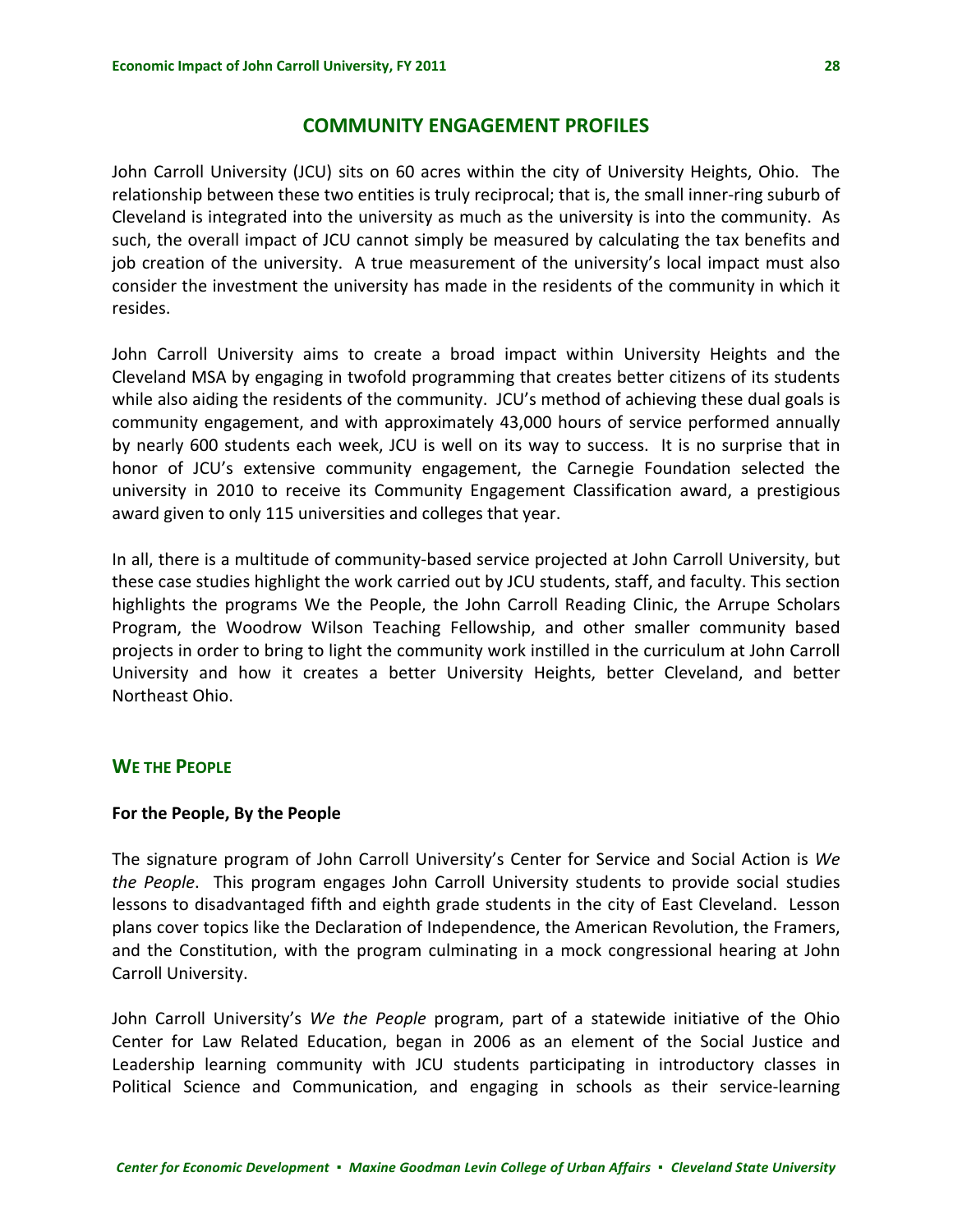component. Initially, 15 John Carroll students were divided between three classrooms at Chambers and Caldonia Schools in the city of East Cleveland, teaching fifth and seventh grade children. The program expanded rapidly, allowing all learning communities to participate in its second year, and it became a standalone program open to the entire university community shortly thereafter. Today, approximately 75 John Carroll students are involved with *We the People,* reaching at least 500 children in 23 classrooms in 12 schools (Caldonia, Chambers, Mayfair, Prospect, Superior, St. Thomas Aquinas, Heritage, Holy Name, St. Francis, JFK, Shaw, and Lutheran East).

#### **Civil War to Civil Rights**

Overall, the grade‐school students involved in the program are educated on many topics of a traditional civics curriculum, including the Bill of Rights, civil liberties, and voting rights. Some classes discuss landmark Supreme Court cases such as *Plessy v. Ferguson* or *Brown v. Board of Education*. Some tutors may even include discussions of current events. Students talk about what it means to be a citizen in the world, to understand how government works, and to question it. Tutors are provided a small textbook and basic curriculum guides to help direct lessons, but the John Carroll students themselves do much of the lesson‐to‐lesson planning.

#### **A Neglected Subject**

Due to the emphasis on STEM (Science, Technology, Engineering, and Math) programming in many school curriculums, *We the People* can be for many students the only civics and social studies education they receive. Former John Carroll student James Rudyk felt that this showed the quality of *We the People,* remarking: "They're devoting an hour to us…giving up an hour of some other instruction time to us. The fact that a teacher is willing to carve out time for some college kids to come shows the value of the program."

#### **Final Reports**

At the end of each program year, the grade school students participate in a mock Congressional hearing, a fun, high-level competition that demonstrates what they have learned over the course of the program and their ability to apply those lessons. This competition, held on JCU's campus, is the first time many students see a university campus. A panel of judges is assembled from executives and civic leaders alike.

The panelists pose two types of questions, one set of questions is provided to the children in advance, giving them time to research and prepare and a second bank of questions is secret, and the judges of the competition select questions randomly. Both sets of questions often have no straight answer, and would likely provoke spirited debate amongst seasoned political science students. For example, Scott Wylie, a middle school social studies teacher at St. Thomas Aquinas School, remembered the following being asked: "Do you believe it's constitutional for the United States to kill another world leader during wartime?"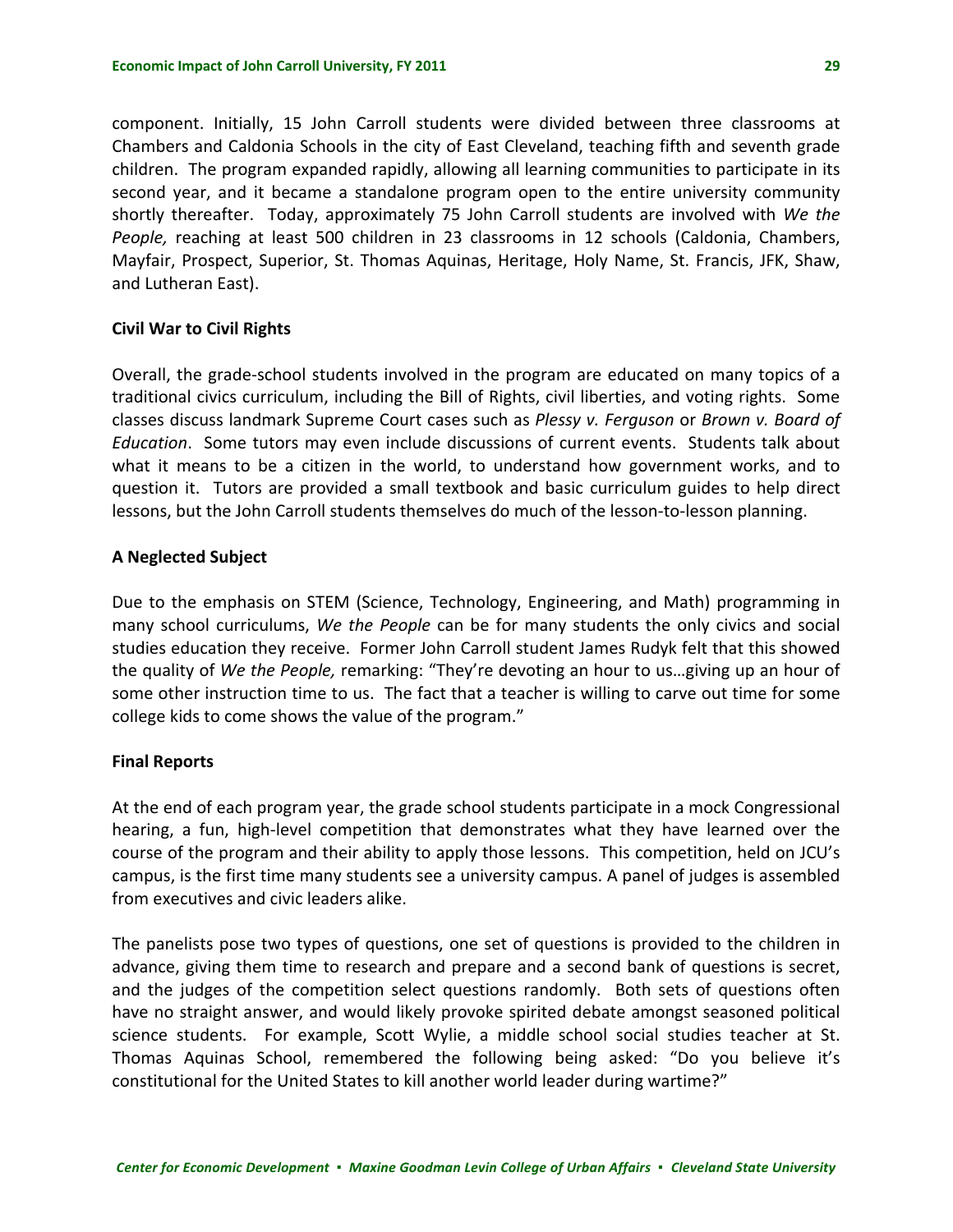Other questions provided in advance included:

- Do you agree with the Framers' decision to keep the proceedings of the Philadelphia Convention a secret? Why or why not? Was the group that assembled at the Philadelphia Convention a fair representation of the people? Why or why not?
- Do you believe there are times when the freedom of expression should be limited?
- Should the U.S. Constitution be amended to require prior government service of candidates for the presidency?

Imagine: You are 12‐years‐old. You are visiting John Carroll University for the first time and the mayor of East Cleveland or the Cleveland Police Chief asks you one of these questions. How would you respond?

#### **We the People Fosters Better People**

After all of the questions, the victorious classroom is awarded a trip to Columbus to compete in a statewide hearing. Despite taking place after the end of John Carroll University's academic year, many tutors typically return to see their students' performances in the hearings. Mr. Wylie praised the program as a huge self-esteem booster for his students. He said that the children become "not only prepared academically, but [also] for challenges they may encounter where confidence will be needed."

In addition to the direct educational benefits of *We the People*, both the children and John Carroll students gain personal enrichment from the program. Perhaps most importantly, it may be the children's first exposure to students in college. Mr. Wylie indicated that the annual trip to John Carroll's campus leaves his students wide‐eyed and impressed. Typically, he said, many students just say they are going to go to college, but lack the conviction to follow through. After interacting with college students through *We the People,* however, Mr. Wylie claimed many students start asking questions about college, planning how to get there, learning what classes they will need to take, and identifying what kind of grades they will need to get into particular colleges.

As a result of *We the People*, the children become better overall students. The program builds teamwork, as teachers report seeing their students quizzing each other outside of class or practicing speeches. Their public speaking ability improved, which can be critical to success in high school. Students begin to see the value of doing their homework, in part because of the excitement generated by the program and in part because they do not want to disappoint their tutors. John Carroll graduate James Rudyk, who remains involved with the program, described *We the People* as creating a transformative, enriching environment.

#### **Creating Citizens of the World**

By gaining exposure to disadvantaged children, John Carroll students see what life is like outside of campus for many local families. By venturing into unfamiliar territory, they gain a greater cultural competency and are better able to understand and relate to the greater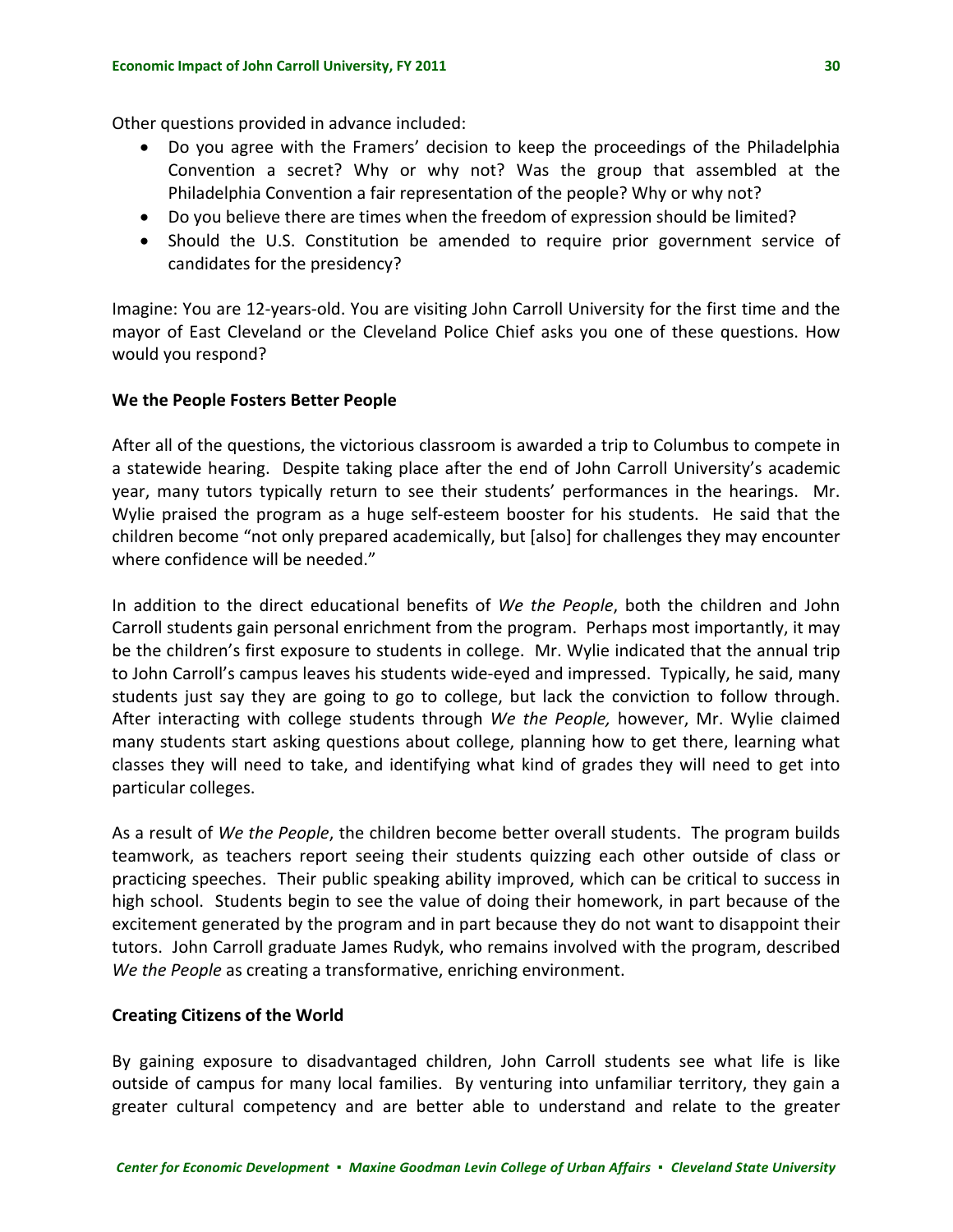<span id="page-39-0"></span>community. This experience can have a transformative effect on students' lives, as the traditionally middle‐ to upper‐class JCU students witness and experience a completely different socio‐economic environment than what they are accustomed.

Furthermore, *We the People* provides a unique opportunity for students of all majors, not just education, to try their hands at teaching. Some students have even discovered a new calling. Dr. Margaret Finucane, director of the Center for Service and Social Action, cited at least one student who switched majors to study education as a result of their involvement with *We the People.* James Rudyk has continued to volunteer with the program, despite having graduated in 2010.

The civics and social studies lessons provided by *We the People* are a wonderful way for children to learn about and better understand the world they live in and their role in society. However, many of the JCU tutors would likely admit that the children are the ones teaching them.

# **JOHN CARROLL UNIVERSITY AND THE CLEVELAND HEIGHTS‐UNIVERSITY HEIGHTS CITY SCHOOL DISTRICT PARTNERSHIP**

#### **Creating a Better Backyard**

John Carroll University resides in the quiet community of University Heights, Ohio. Although two separate entities, John Carroll University and the surrounding community understand and respect their interdependence and have made strides toward achieving greater collaboration. Informally, JCU has engaged in the University Heights Schools since the 1950s; since 2004, however, this partnership between John Carroll University and the Cleveland Heights‐University Heights City School District (CHUHCSD) has been formalized. Together, these entities work toward enhancing the educational experiences of both the community's children and John Carroll students.

Over the last eight years, the relationship has seen its fair share of growth. In part, this expansion is due to the quality of the personal rapport between JCU and CHUHCSD administrators, but the incredible success of the partnership can largely be attributed to its reciprocal nature. This reciprocity, and the collaborative leadership exhibited in general, served as the basis for the partnership and the foundation upon which the objectives and goals of the affiliation were created. These goals are to (1) have a common vision, (2) have a collaborative function that is based on knowledge and research, (3) promote shared responsibility, (4) demonstrate an inherent commitment to excellence, (5) strategic in meeting goals, and (6) increase capacity within JCU and CHUHCSD through shared resources and expertise.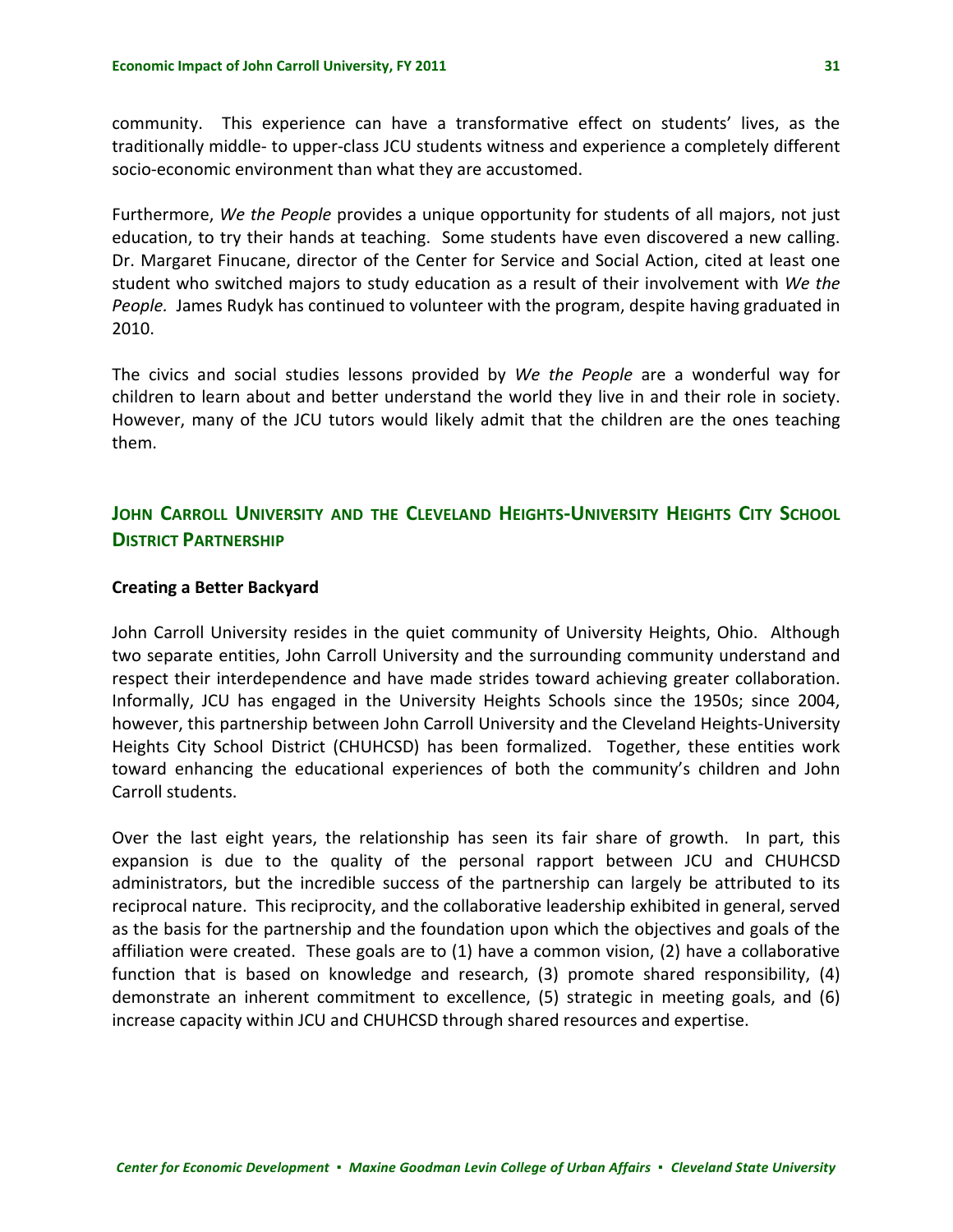#### **Getting Their Hands Dirty…in the Play Dough, That is**

The biggest component of the JCU-CHUHCSD partnership is student teaching. This was, in fact, one of the first elements to get off the ground. Thanks to the partnership, both Gearity Professional Development School and Wiley Middle School (each located in close proximity to JCU) hold up to five student teacher positions exclusively for John Carroll students. Administrators report that JCU students are especially committed to their assigned school, and are generally more professional than student teachers from other universities. This is attributed not only to the preparation John Carroll provides their education students, but also to the high quality of mentor teachers at the Gearity and Wiley schools.

Gearity Professional Development School Principal Sherry Miller lauded the collaboration between CHUHCSD and JCU, and estimated that anywhere from 60 to 100 John Carroll students come through the building every week. Volunteers from the university help with after‐school programs and in pre-school classrooms. The Gearity Sensory Room, created to help young children focus and channel their boundless energy, is frequently staffed by third‐year John Carroll students in training from JCU's Psychology Department. JCU students are able to observe kindergarten through third‐grade classrooms as a means of applying their learning. Further, they are able to participate in the instruction of children and even help with lesson plans.

Principal Miller also opens the doors for John Carroll's *Introduction to Education* class, bringing students in for a tour of the building and answering questions from young people considering a future in teaching. She enjoys the opportunity to shape young education students. Gearity has even given John Carroll University a designated classroom so that they may hold courses at the elementary school and then immediately go about applying that learning.

CHUHCSD, in turn, is able to hold workshops at John Carroll, making use of the Dolan Center. In addition, JCU students and faculty serve as judges for the Gearity Science Fair. In the past, JCU has provided a *Math Methods* course for third, fourth, and fifth graders in which JCU students would design games based on math concepts. Gearity teachers frequently take their classes to JCU to utilize their computer lab. Children are also given a tour of the university and have the opportunity to pretend to be college students. They eat lunch in the dining hall, and even get to sit in on real lectures.

#### **Adaptive Learning, Adaptive Teaching**

Another exemplary model of collaboration which began in 2011 is the Teacher Leader Endorsement Program, which JCU and CHUHCSD co‐designed from scratch. The Teacher Leader Endorsement is a new licensing credential from the state. The Teacher Leader Endorsement is a requirement for teachers to attain the new highest level of license: the Lead Professional License, which was created under former Governor Ted Strickland.

Teachers from all areas of curriculum, all grade levels, and even administrators are able to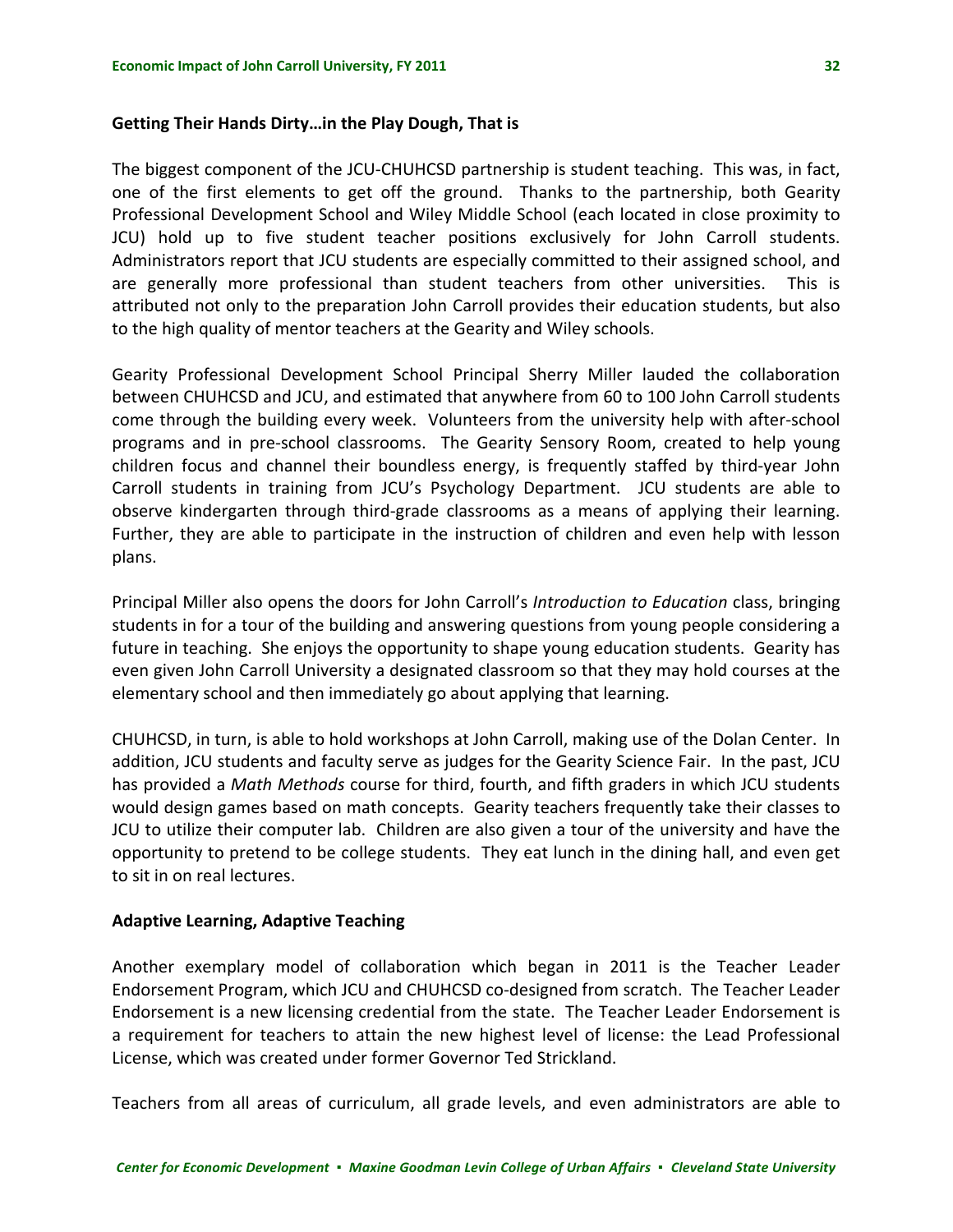<span id="page-41-0"></span>participate in this leadership program. The district selected 23 CHUHCSD teachers to participate in the seminar-style program. Participants take courses covering topics such as How Adults Learn; What Does It Mean To Be A Leader? and What Is The Leader's Role In Assessment? In addition to classes taught by JCU faculty and CHUHCSD administrators, participants are able to learn from the cohort of teachers through discussion and teamwork on how to mitigate issues in the classroom and hone their craft.

The school district views the Teacher Leader Endorsement Program as an excellent way to help prepare and develop department heads, teaching new skills they are immediately able to apply in the workplace. CHUHCSD is able to develop "bench strength and capacity through the university," while JCU can use the first cohort to learn the best way to run the program so as to improve and expand it in the future. It is the hope of JCU to expand this curriculum to other school districts in the Greater Cleveland region.

#### **What Does The Future Hold?**

The JCU-CHUHCSD relationship has been hugely successful, and plans are in place to expand programming for the future. Discussions have taken place to develop a high school/early college model, in which students would have two years of high school and then begin taking college classes. This could be in place as soon as 2015. Exciting new concepts such as Pre K‐16 campuses are being brainstormed. Both the district and John Carroll are committed to the constant improvement of the partnership. Moreover, as it grows, the focus remains on the ultimate goal: how best to help children in the John Carroll neighborhood learn, while strengthening the experiences and education of future leaders studying at JCU.

## **ARRUPE SCHOLARS**

#### **Creating a Connection in the Community in Which You Live**

Academics, leadership, and service – these are the three pillars of Jesuit learning that John Carroll University established as the foundation of the Arrupe Scholars Program. This program, named after Rev. Pedro Arrupe, S.J., explores the belief that individuals can promote structural change through compassion and enhancing justice for all people. The JCU program identifies motivated and community‐action‐orientated individuals at the onset of the John Carroll admissions process to participate in a cohort‐based model that combines academic and community engagement to create a better university, local community, and worldwide community.

For the past five years, JCU has offered this program to students who identified a passion for service and social justice on their admissions applications. Achieving admittance to the Arrupe Scholars Program is not an easy task; each application is subjected to a rigorous screening process, involving committee reviews of each application and a series of panel interviews. Each year, only 20 students are selected for the program, out of the nearly 300 considered at the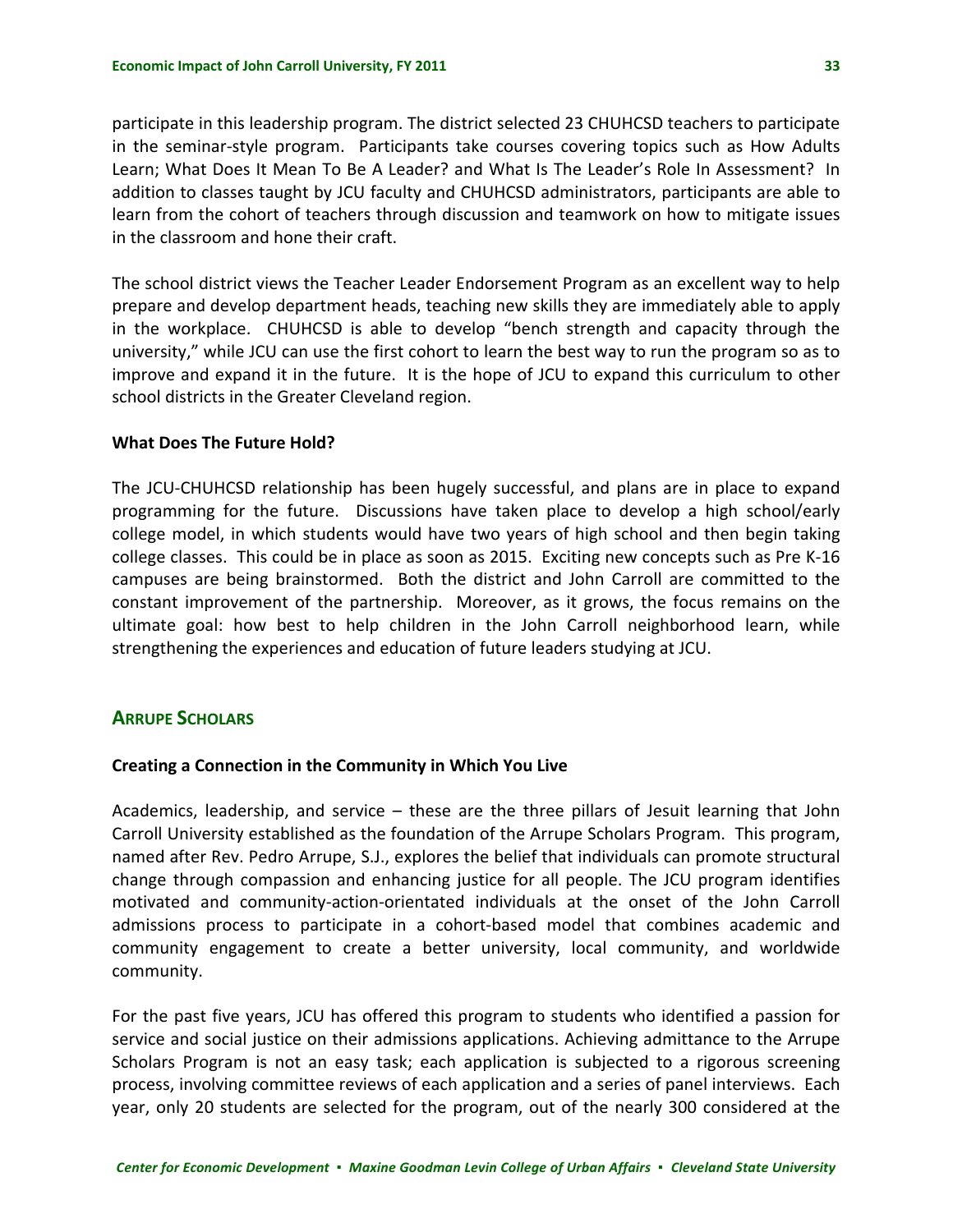onset. When accepted, JCU students receive a scholarship to the university that covers about three quarters of their tuition. Among all of the cohorts, there are currently around 55 students involved in the Arrupe Scholars Program.

The Arrupe Scholars Program combines elements of coursework and community activism. Dr. Lauren Bowen, Associate Academic Vice President for Academic Programs and Faculty Diversity, and Dr. Margaret Finucane, Director of the Center for Service and Social Action, were the main architects of the program. Throughout their college years, participating students are required to take five courses identified as Arrupe Scholars classes in the JCU curriculum. One class might be a seminar focusing on issues of hunger, homelessness, and poverty. Further, freshmen scholars take their English course together.

#### **Community and Campus Action**

While the Arrupe Scholars may be primarily an academic program, Dr. Nick Santilli, Associate Professor of Psychology and Director of Planning (and an Arrupe Scholars advisory committee member), indicated that "Arrupe is an academic program that blends academic coursework with community-based experiences with an explicit social action component."

Scholars are involved in a number of service projects throughout their tenure at JCU. Freshmen typically work on two major projects on campus: the Fatima Food Drive and Hunger Awareness Week. These projects allow first-year Arrupe Scholars to network with older cohorts as well as to begin experiencing service outside of the classroom. The food drive this year raised funds and food donations to provide a Thanksgiving dinner and another week's worth of meals to 110 families.

In their final year, each Arrupe Scholar conducts a final project, which is the culmination of their community engagement and classroom learning. One student developed a mentorship program for local high school students. As a part of this program, high school students are given the opportunity to learn about college applications and financial aid opportunities, speak with an admissions counselor about making themselves attractive to an admissions committee, and spend the day sitting in on classes and experiencing college life. In addition, students from John Marshall High School, located in the city of Cleveland and part of the Cleveland Metropolitan School District, were brought to John Carroll to discuss writing essays with a JCU English professor.

Other Arrupe Scholars led immersion experiences. Many of these took students to foreign countries, but several scholars designed a Cleveland immersion project in which students traveled into the inner city. The Cleveland immersion experience is now available to all incoming freshman. Students work as tutors for English-as-a-Second-Language communities. They volunteer time counseling at KAMP Dovetail, a weeklong summer camp for handicapped children. Before the hospital's closure, they used to volunteer at the Huron Hospital Stork's Nest program, teaching low‐income teenage mothers how to care properly for their babies. These are just a few selections of the activities an Arrupe Scholar would participate in.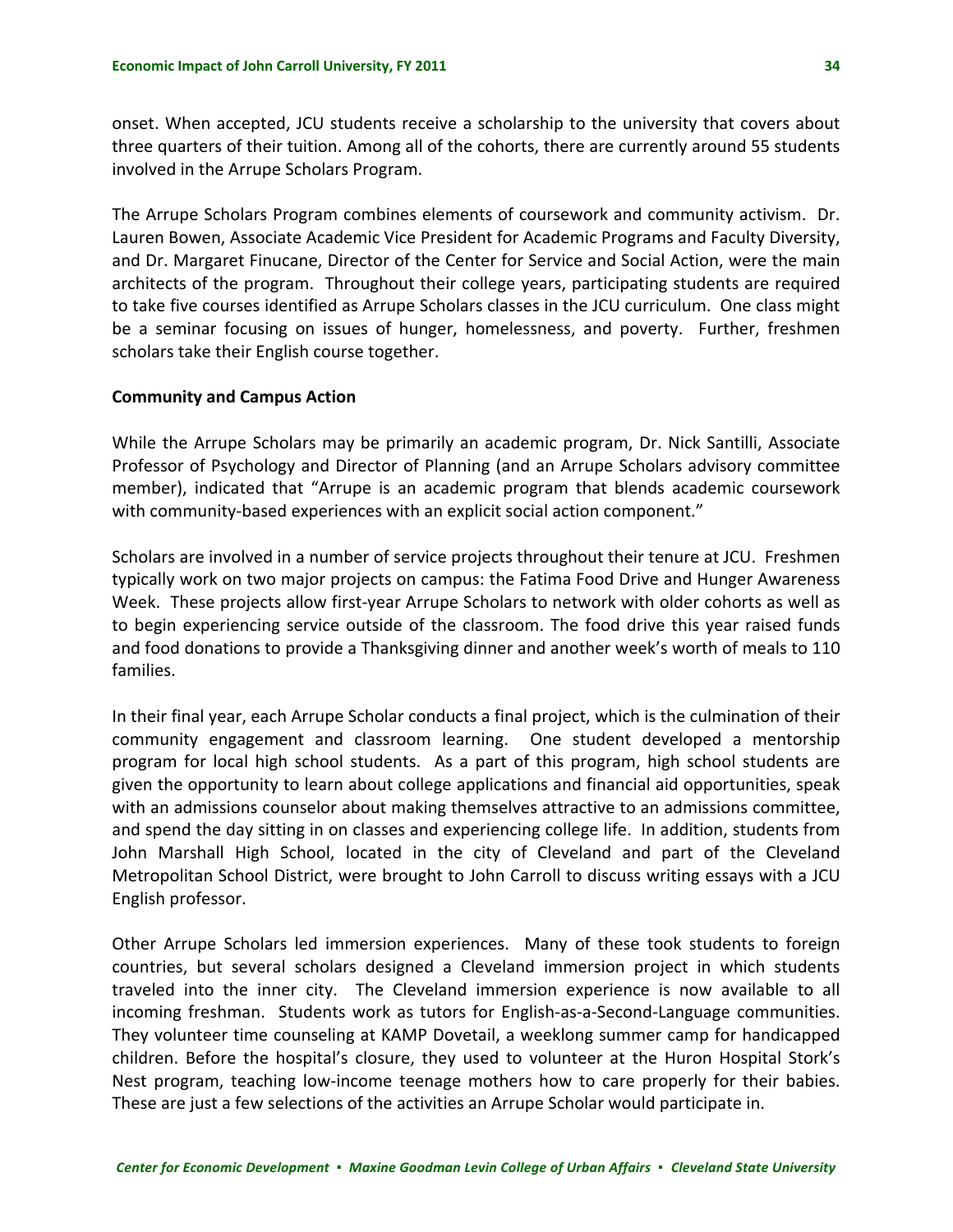<span id="page-43-0"></span>The Arrupe Scholars Program represents John Carroll University's commitment to social justice and the preparation of young people to live a life of helping others. As Arrupe Scholars, students develop their leadership skills for social action while growing in their dedication to solidarity and social advocacy. These students are completely devoted to improving the community in which they live. Certainly, they are an asset to Cleveland.

# **WOODROW WILSON TEACHING FELLOWSHIP**

#### **Budding Teachers Take Root**

In June of 2011, John Carroll University became one of four schools in the state of Ohio to participate in the Woodrow Wilson Teaching Fellowship, a program designed to persuade professionals in STEM fields (science, technology, engineering, and mathematics) to become teachers in high‐needs school districts throughout Ohio. Science and mathematics have both been on the Ohio Department of Education's list of critical teacher shortage areas for at least six years. Due to the existing shortage and the increasing wave of teacher retirements and attrition in urban and rural schools, the need for new, well-prepared STEM teachers is extremely high.

The Woodrow Wilson Teaching Fellowship, organized in a cohort model, is a highly intensive, yearlong program, whereby students learn their craft while honing it in the classroom. The fellowship provides a unique opportunity for those who have thought about teaching, but may not have originally chosen that path. The first cohort from John Carroll University, a group of 17 individuals, took their first steps to becoming teachers in 2011. These fellows come from multiple generations; from age 22 all the way up to their late 60s. Six of the fellows are fresh out of college. Five were out of school for two to five years before making the decision to plunge back in. Four fellows made a major career change by joining the program, leaving jobs in I.T. at Sherwin Williams or engineering at General Electric. One fellow had over thirty years of experience in the chemical industry before choosing to go back to school to become a teacher!

#### **Community Engagement**

The Woodrow Wilson Teaching Fellowship is made possible due to a partnership between John Carroll University, the Woodrow Wilson Foundation, and the Cleveland Municipal School District (CMSD). For the 2011‐2012 school year, eight CMSD schools partnered with JCU to host the first round of fellows. These eight schools were Collinwood, East Technical, Garrett Morgan School of Science, Ginn Academy, Glenville, John Adams, John F. Kennedy, John Hay, and Washington Park Environmental Studies Academy.

CMSD principals have praised the fellowship for bringing an extra spark into their schools. Fellows are contributing in and out of the classrooms. Principals report that fellows can be some of their most engaged staff members and they participate in after-school tutoring. In addition to helping the high school students, Dr. Mark Waner, director of the program, suggests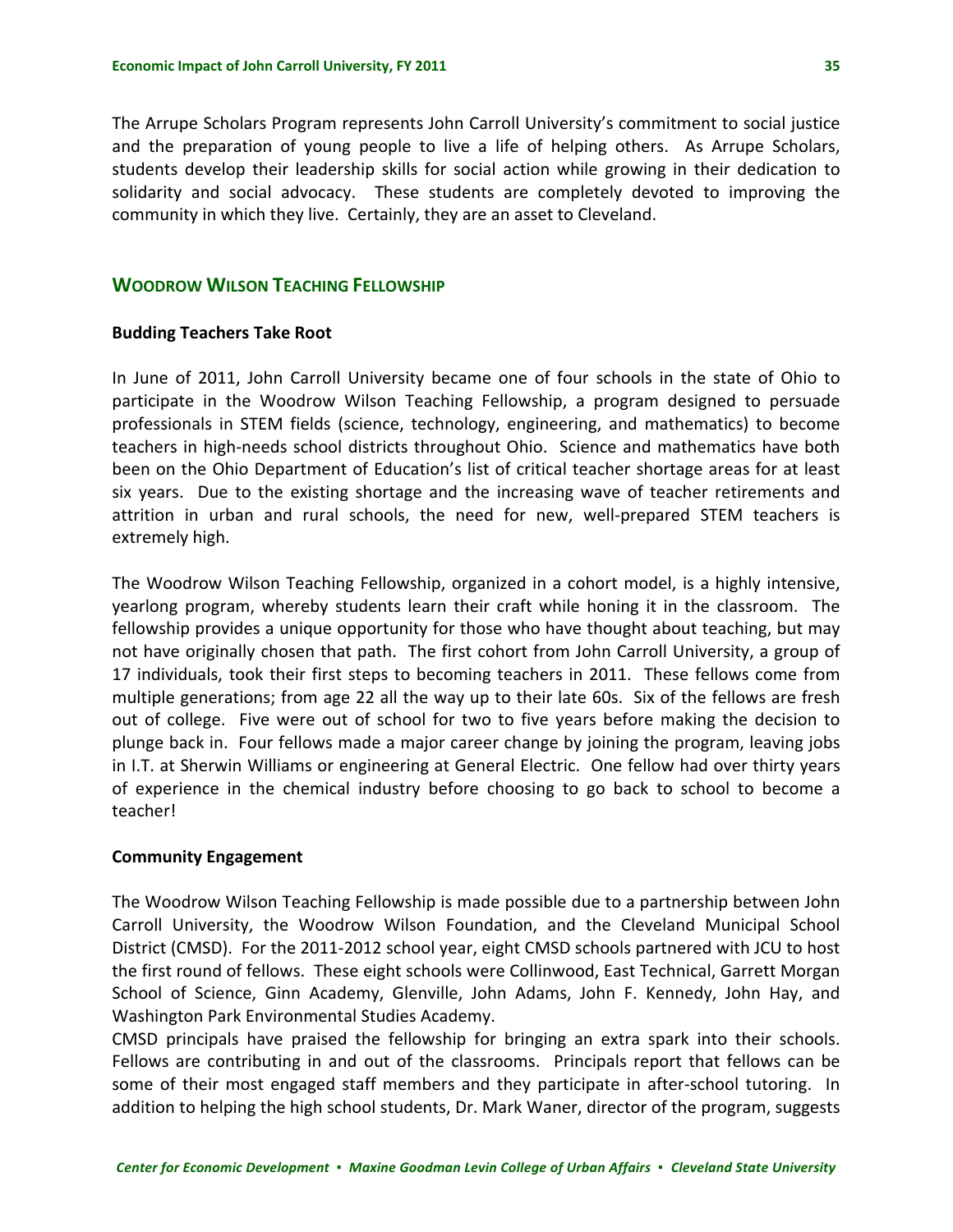<span id="page-44-0"></span>an indirect impact of the program: "It isn't just training new teachers, it's helping to reinvigorate current teachers" as well. It seems the spark the fellows bring with them into the schools is carrying over to their more experienced colleagues.

#### **First Steps to Changing a Life**

At the outset of the program, prospective fellows apply through the national Woodrow Wilson Foundation, which does the bulk of recruiting and processing of applications. The Foundation conducts interviews with applicants at various partner schools and ultimately makes recommendations to each institution. Fellows are able to rank the cities in which they would like to be placed, but the final decision is up to the partner schools. The inaugural cohort at JCU received funding through Choose Ohio First, and required applicants to either have Ohio residency or a degree from an Ohio university. Subsequent cohorts, however, are funded through federal Race to the Top money, allowing recruits to come from all over the country.

Beginning in June, fellows begin taking a full‐time course load at John Carroll in an intensive, Monday through Friday schedule of classes. By the fall semester, fellows are able to start work in CMSD classrooms, limited strictly at first to observation. Gradually fellows integrate themselves in the classrooms so that, by January, they can become full student teachers. Each fellow is paired with a "Mentor Teacher" during their time in the program. Mentors go through an equally rigorous hiring process and actually become adjunct university faculty, paid by John Carroll. CMSD and JCU work together to select the very best teachers to be mentors. Dr. Mark Waner, director of the program, makes classroom visits to observe potential mentors, and, once selected, keeps in constant contact with the mentors to gain feedback on a fellow's progress and experience.

The fellowship trains teachers exclusively in math and science education for secondary education. Fellows receive a traditional grades 7‐12 teaching license, and are awarded a Master's degree upon successful completion of the program. As an additional condition of the fellowship, participants will have an obligation to stay in a high-need (30% of students on free or reduced lunch) Ohio school for three years. A mentoring program is in place to provide support and guidance to teachers during the three‐year commitment.

# **JOHN CARROLL UNIVERSITY READING CLINIC**

#### **If you can read this, thank a teacher**

As part of its educational programming to benefit students and the community at‐large, John Carroll University (through its Department of Education) offers an annual reading clinic for young children. Students and faculty work together with the children as a learning community in one of the most popular programs provided by John Carroll University. Initiated in the 1980s, the reading clinic began as a summer program conducted mainly by JCU faculty. Of course, summers are a difficult time for families to devote to an intensive, weekly tutoring service, so in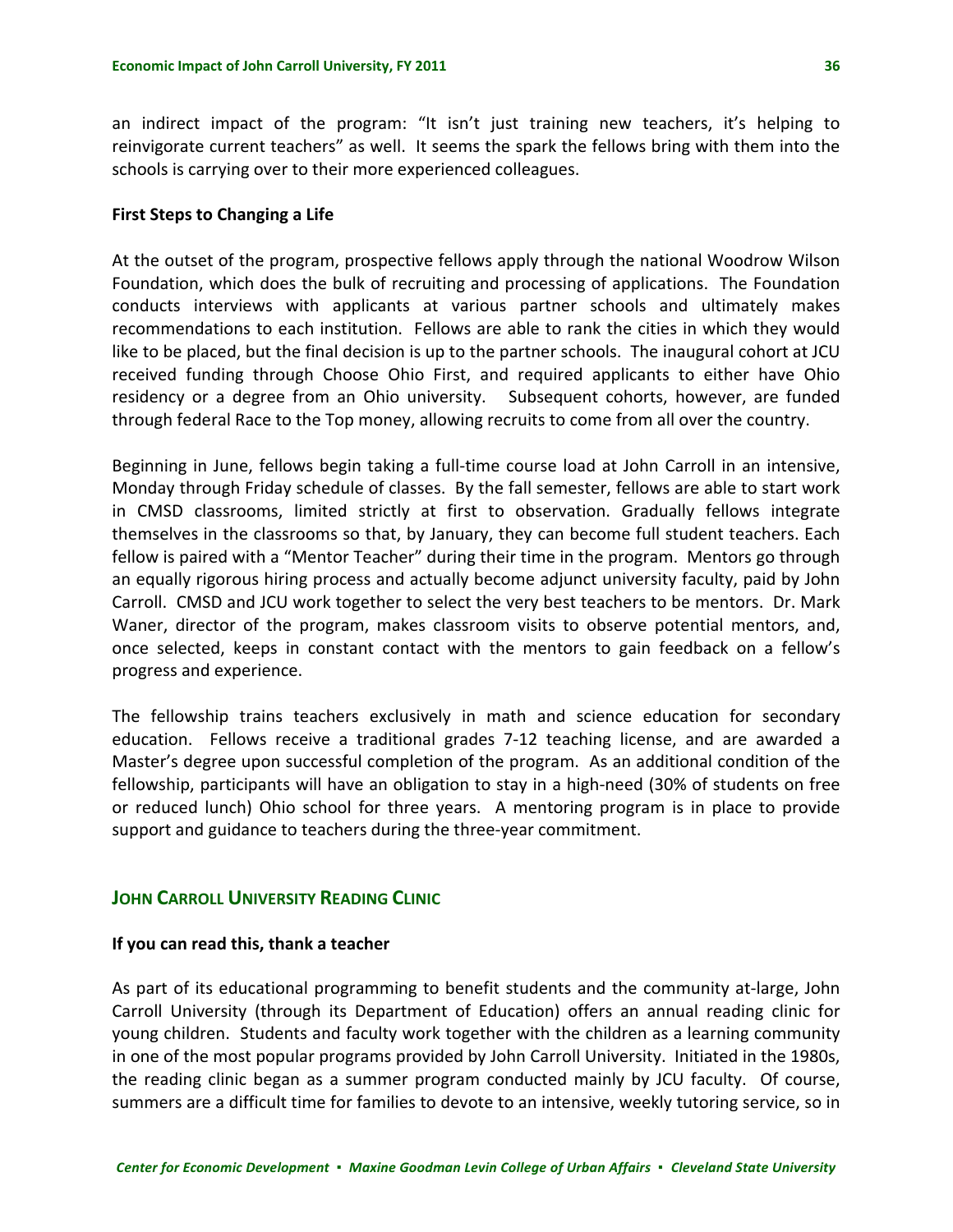2003 the program was adapted to take place during the spring academic semester. Between 20 and 30 children, mostly from the CHUH area, are able to take advantage of this program each spring.

The clinic begins with a reading assessment test provided to each student in order to determine his or her reading level and needs. This initial assessment received rave reviews from a parent who proclaimed, "They were phenomenal. That was probably one of the best assessments of reading that I've seen provided that you didn't have to pay \$400 or \$500 for."

After the initial assessment, the child enters into weekly tutorial sessions with a John Carroll education student that is supervised by a John Carroll faculty member. This one-on-one program is unique to John Carroll University because it provides these services at minimal cost to the parents. Dr. Kathy Roskos, director of the program, described the value of the program to families. "We know that parents and schools can use the services of external reading assessments and reading tutoring," she said. "But it can be a real expense for parents also. And we really want to be a service that reaches out to parents in the neighboring area that would be very minimal cost yet would have people prepared to work with their children and provide quality service."

In addition to providing essential reading lessons to children, the clinic provides an authentic experience for John Carroll students and developing practitioners, as they are able to apply their classroom curriculum to the "real world," albeit in a supervised environment. John Carroll students become more skilled and knowledgeable through this experience, and as such become more competent and confident as teachers. Moreover, this program allows potential teachers to administer a reading assessment test, which they will do in the workplace.

#### **Stronger readers make keen readers**

Perhaps the most important effect of the reading clinic, however, is on the children. Parents report increased reading comprehension in their children, and the development of a sincere enthusiasm for reading and the program. Participating children feel more confident in their reading and spend more of their free time with their noses in books. Children enjoy more success in their other schoolwork as well. Due to the assessment and written report produced by John Carroll University, parents have a better understanding of their child's reading needs and are better able to help their children read at home. Parents often share the reports with their child's teachers, who find the information useful. The structured environment and the enthusiasm of the instructors both were cited as key to the success of the program, which has been in such high demand that, in some cases, JCU was unable to provide one‐on‐one tutoring. Some parents have found the program so helpful that they wish that the university could provide similar clinics for other subjects, such as math or science.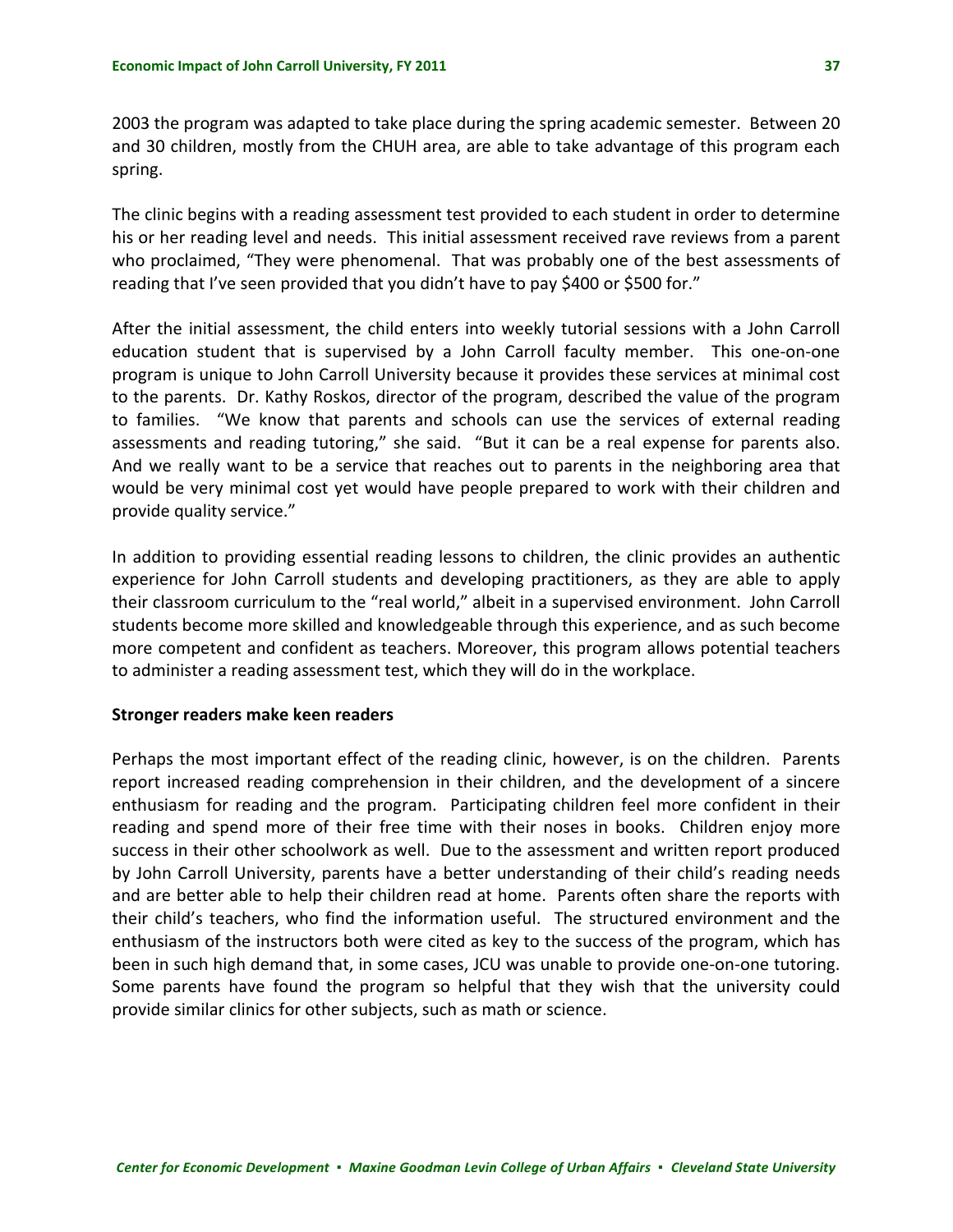## <span id="page-46-0"></span>**SERVICE AND COMMUNITY PROJECTS**

#### **Cultivating Community Day**

Cultivating Community Day (this year part of the citywide Jesuit Day of Service) began in the spring of 2005 as the culmination of a class exploring the economical, political, historical, and religious complexities of an urban neighborhood in Cleveland. That year, the final class project was a day of service in which John Carroll students joined together with residents of Cleveland's Hough neighborhood to construct a community garden and prepare Saint Thomas Aquinas Elementary School for the spring.

Since 2005, Cultivating Community Day has evolved into a massive citywide event involving 250 participants from John Carroll alone. JCU students, alumni, faculty, and staff collaborate with Saint Thomas Aquinas, the Tri‐Street Neighborhood Association, and other Cleveland area organizations. 250 more people join in from Saint Ignatius alone!

The projects this year focused largely on the neighborhood around Saint Thomas Aquinas. Participants cleaned classrooms inside the school and performed some much-needed grounds keeping outside. They worked to clean up and renovate playgrounds and jungle gyms. They built more community gardens. They cleaned the exterior of senior citizens' homes. Perhaps most importantly, Cultivating Community Day brings together people from John Carroll and volunteers from around the city as they work together in service to their shared community. This fulfills their motto, "We are men and women with and for others – today and everyday!"

#### **Labre Project**

The Labre Project is a community service project to assist the hungry and homeless. Since the winter of 2004, the Labre Project has aimed to offer not only a meal to the homeless, but friendship as well. Each Friday afternoon during the course of the year over 20 students meet to prepare over 80 meals that they will distribute over the course of the night. The students spend the evening delivering meals to people living under bridges, in doorways, and in alleys. The Labre Project receives funding from the university and grants from other organizations, but also relies heavily on donations to cover the cost of the meals and transportation.

#### **Volunteer Income Tax Assistance Program**

The Volunteer Income Tax Assistance (VITA) Program offers no‐cost tax preparation assistance for low-to-moderate income area residents who cannot prepare their own tax returns. These are generally people earning \$42,000 or less annually and often families who may be eligible for the Earned Income Tax Credit (EITC). This program can be essential to helping alleviate poverty within the Greater Cleveland area.

John Carroll University organizes volunteers from all kinds of organizations to receive training in how to prepare accurately basic income tax returns and the EITC. These volunteers then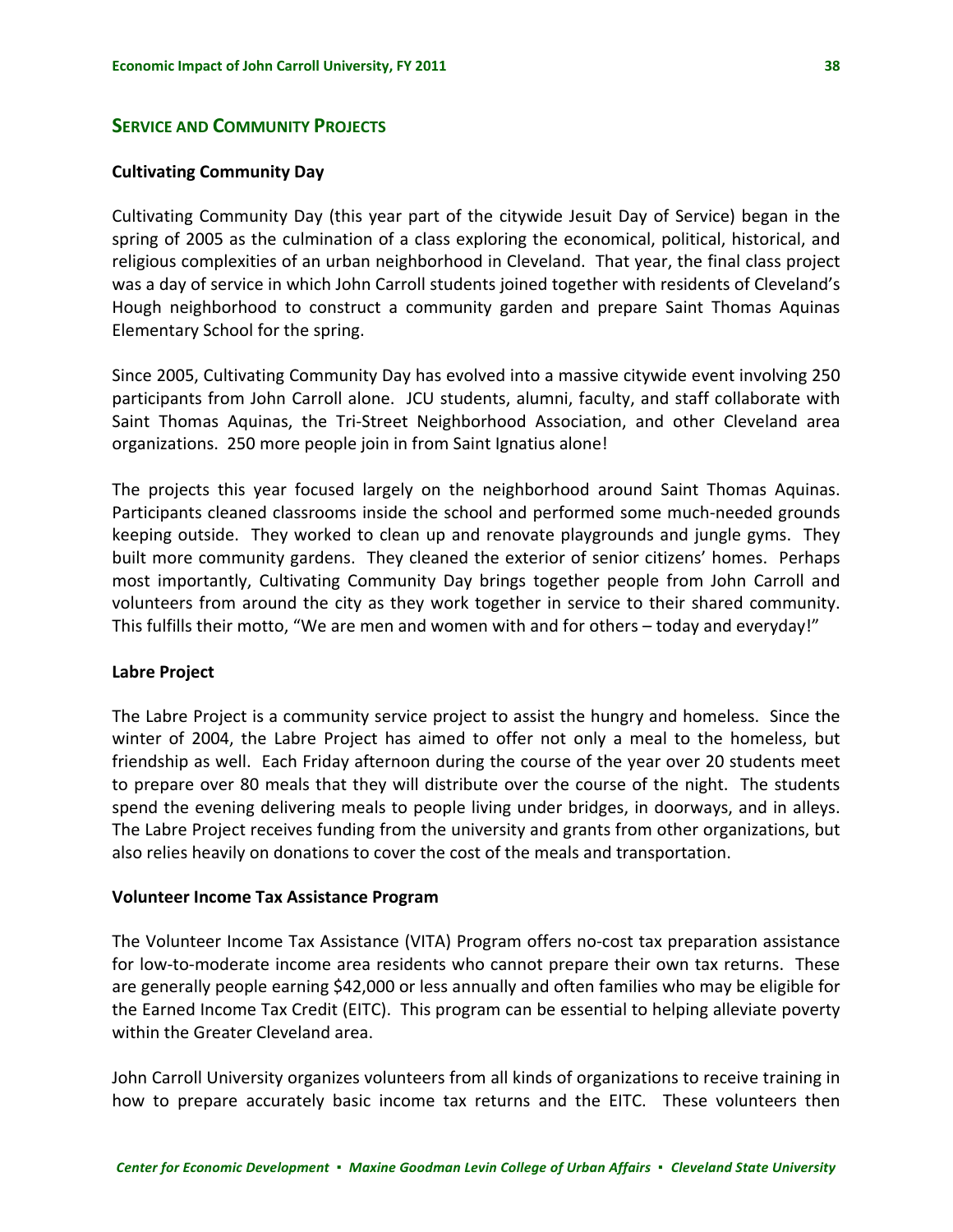typically go out to various locations around the community such as libraries, schools, malls, and other neighborhood centers. JCU's Center for Service and Social Action, as well as the Boler School of Business, recruit and train accounting students to help individuals and families electronically file their tax returns. This tax season JCU collaborated with the Famicos Foundation to run four Super Tax Saturdays between January and March. In the past, approximately 50 people received assistance through this program.

#### **Muldoon Center for Entrepreneurship**

The Muldoon Center for Entrepreneurship at John Carroll University works both to develop entrepreneurial skills among students and to help existing entrepreneurs grow their businesses. In addition to helping place students in competitive internships, the Muldoon Center offers unique opportunities to aspiring young businesspeople to make their dreams reality.

The Hatchery provides students with a designated workspace to help develop, or in some cases even run, a small business. Students from any major can utilize the Hatchery, but they must first apply through the Student Entrepreneur Liaison Committee of John Carroll's Entrepreneur's Association (EA). If accepted, students are paired with a volunteer mentor from the EA to help develop their business idea. If a mentor feels that an idea is particularly strong, the student may be recommended for the Reality Bridge program, which helps to develop a funding plan and ultimately attempts to move the student's enterprise to an off-campus business incubator. This can be a great way to establish new small business in the Cleveland area.

The aforementioned Entrepreneur's Association is made up of about 200 business owners from the 21 counties of Northeast Ohio. A current member of the EA must nominate companies for membership. In order to be eligible, a company must have annual revenues of more than \$1 million and must have been in business for at least five years. The average member company has average revenues of \$12 million (up from \$7.9 million in 2006) and are active in the small to middle market of the non-technological sector. The focus of the EA is to help member businesses increase their sales. The EA accomplishes this by acting as a peer-networking group in which CEOs can exchange ideas and share experiences. Without question, increasing sales and expanding businesses is a boon for Cleveland and the rest of Northeast Ohio.

## **University Heights Outreach**

John Carroll University has recently become much more involved in outreach directly into the University Heights community. Of course, JCU has been working with the Cleveland Heights‐ University Heights school district for many years and has long performed community service all around the Greater Cleveland area. However, in an effort to build stronger ties to the city it calls home, JCU has begun working more directly with its neighbors.

The University Heights Fall Cleanup was a brand new program this past November organized by University Heights Mayor Susan Infield. Students joined with local residents (and even the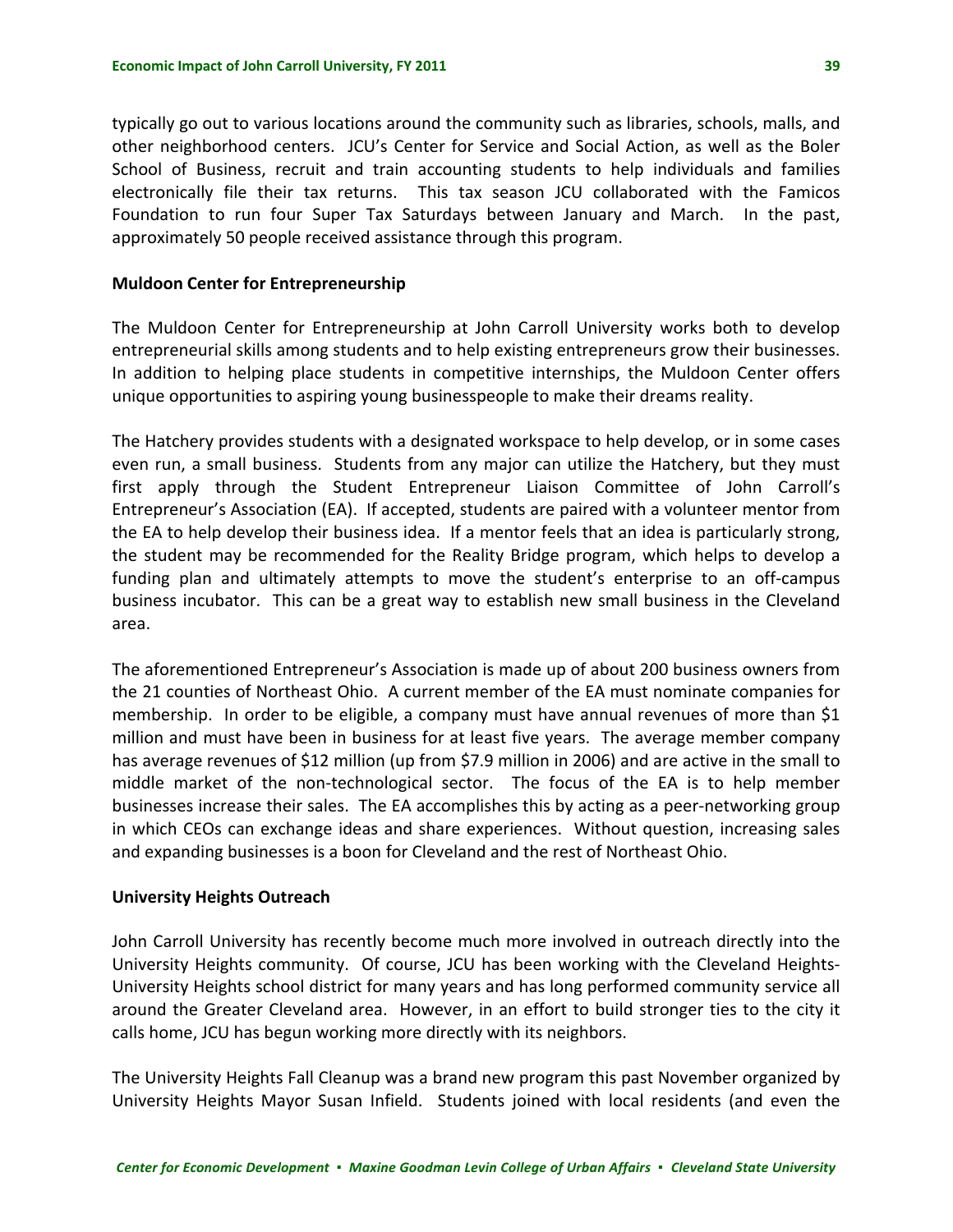mayor herself) in a community-wide fall cleanup. Projects included leaf-raking, garden maintenance, and other basic cleanup activities in an effort to beautify the neighborhood. The hope is for the Fall Cleanup to become an annual event.

JCU students built the Carroll Community Garden in 2010. University Heights residents are able to lease a plot in the garden to plant fruits or vegetables that they might not have the space for at their own homes. After the success of that garden, JCU built one of their own on‐campus. Students, faculty, and staff have worked together to harvest nearly 300 pounds of fresh produce, all of which is donated to the Heights Emergency Food Center.

For Make a Difference Day, a national day of service held every fourth Saturday in October, John Carroll University joins in the effort to help local organizations and neighborhoods. Over 100 John Carroll students go door‐to‐door throughout University Heights collecting food donations. Coupled with other campus and community efforts, JCU is able to collect enough food to provide 100 families with a complete Thanksgiving meal each year.

John Carroll University is the host of the Memorial Day parade and ceremony each year, a special "Hall-o-ween" evening for safe trick-or-treating for young residents through the residence halls, the Continental Cup International Soccer tournament sponsored by Positively Cleveland, and numerous camps each year. They are also host to the East‐West High School football game every other year.

Lastly, JCU is home to two summer associates this year from the Ohio Campus Compact/Americorps VISTA program. These summer associates are focused on local food access and nutrition. They are working with the Heights Emergency Food Center in Cleveland Heights and also to raise awareness of the JCU Community Garden.

#### **Boys Hope, Girls Hope**

John Carroll students also take the time to involve themselves in Boys Hope Girls Hope, a national program helping motivated children-in-need meet their full potential. John Carroll University is partnered with the organization to provide tutoring for a number of subjects, including math, science, history, and foreign languages.

The primary component of Boys Hope Girls Hope is their residential program. This posits that a high-quality education, a safe home, and a consistent routine will instill in young people values and provide them with the opportunities they need to succeed in life.

John Carroll provides the setting for the six-week summer program Hope Prep, a unique element of the Northeast Ohio Boys Hope Girls Hope affiliate. Hope Prep serves middle‐school aged children from Cuyahoga and Summit counties. This intensive academic enrichment program combines a rigorous course of study with the added benefit of individual follow‐ups throughout the school year. Through strong collaboration with schools, parents, and scholars, Hope Prep is able to focus on the needs of the whole child. Hope Prep works to improve study skills, develop critical thinking and problem‐solving abilities, enhance global awareness, learn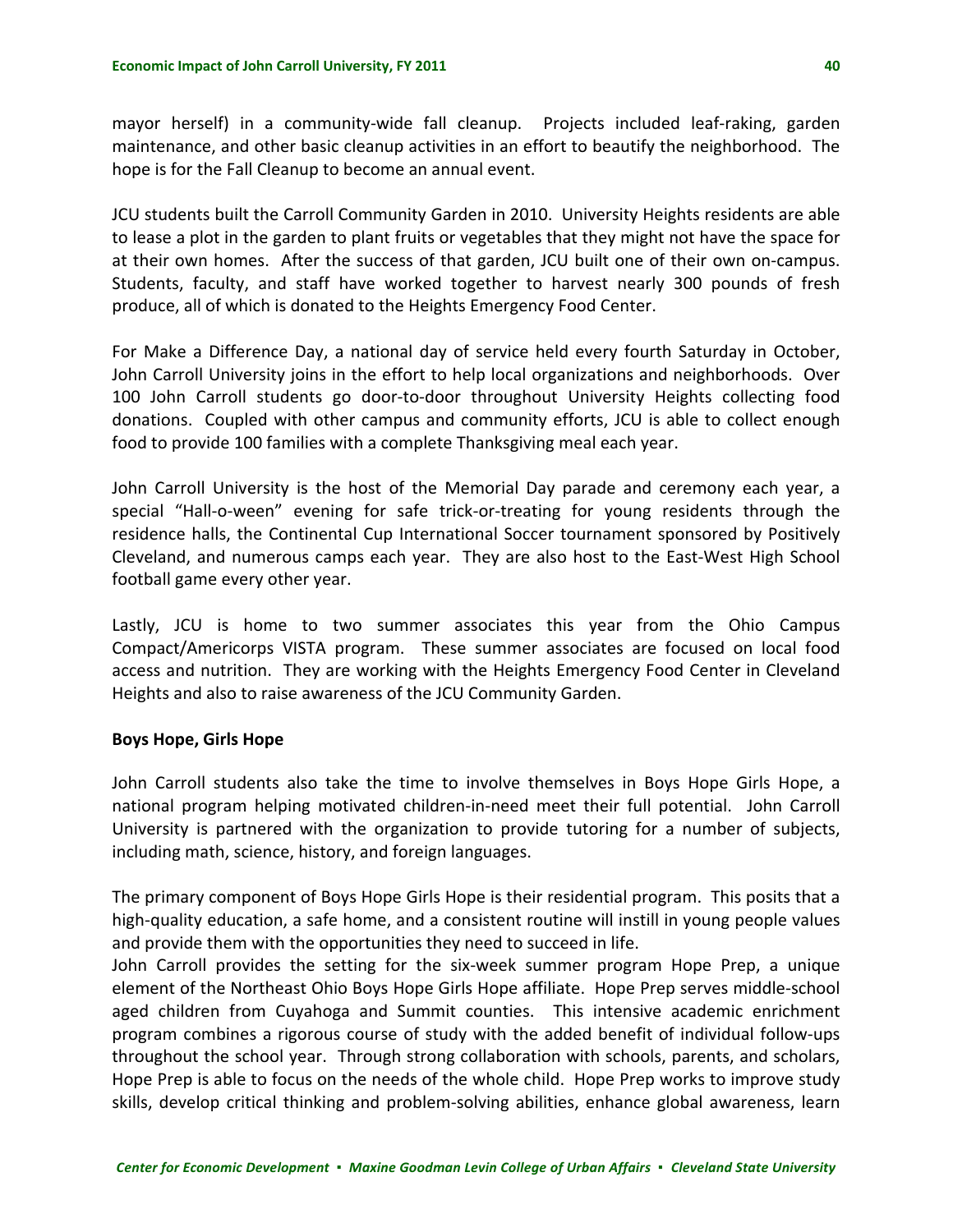effective communication, and develop leadership and character. In the fall of 2011, Hope Prep added a high school component to provide college preparatory support to scholars who have graduated from the middle school program. Upon completion of the new high school program, scholars are to be awarded scholarship money to help launch their collegiate careers.